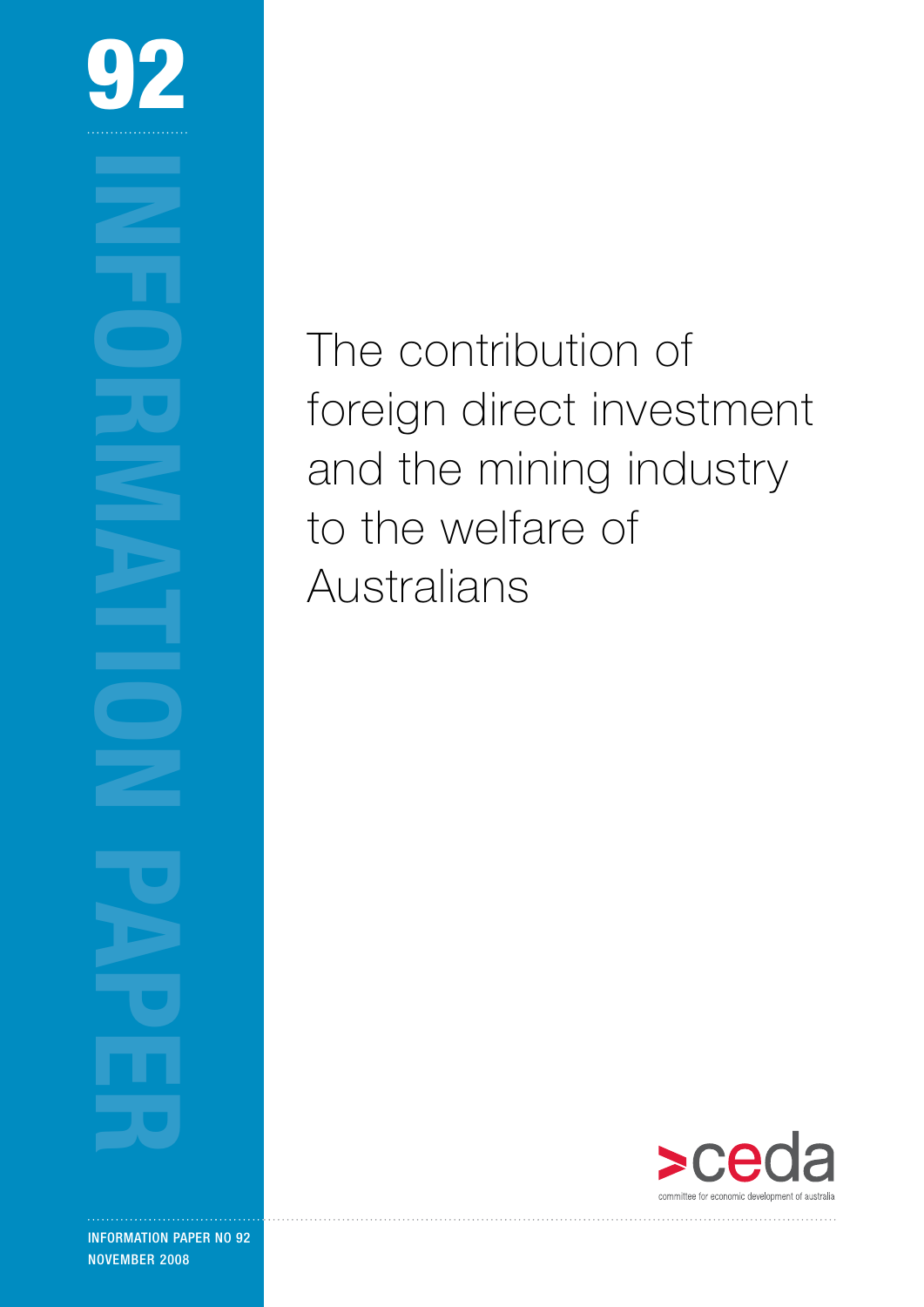The contribution of foreign direct investment and the mining industry to the welfare of Australians

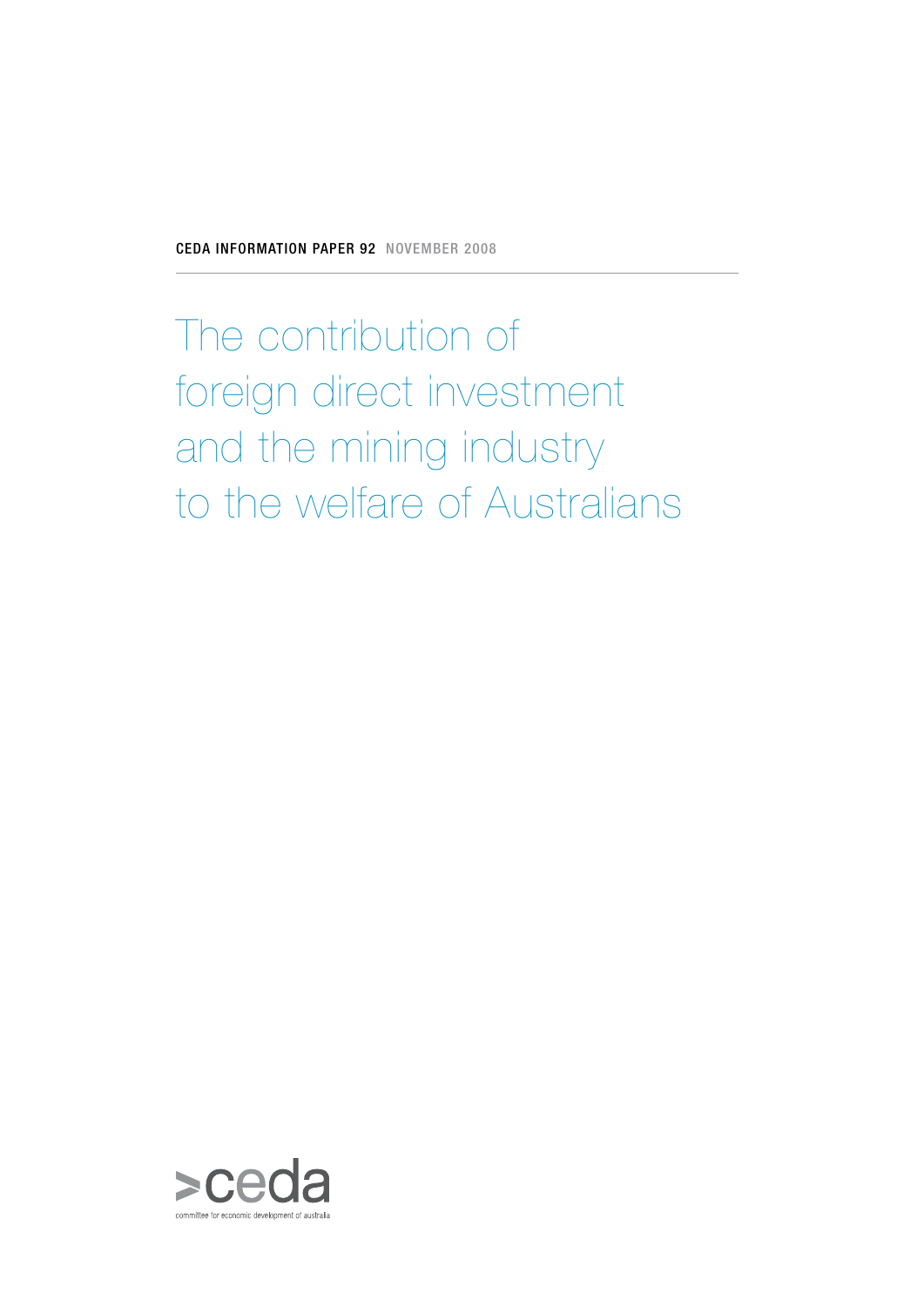### About this publication

Information Paper 92: The contribution of foreign direct investment and the mining industry to the welfare of Australians © CEDA 2008 ISSN 1832-8814

The views expressed in this document are those of the authors, and should not be attributed to CEDA. CEDA's objective in publishing this collection is to encourage constructive debate and discussion on matters of national economic importance. Persons who reply upon the material published do so at their own risk.

Designed by: Robyn Zwar Design Printed by: Condor Printing

### About CEDA

For nearly 50 years, CEDA has informed, influenced and raised the standard of discussion about the issues shaping Australia's economic and social development.

### We do this by:

- publishing independent research
- providing a forum for debate and discussion
- offering a membership network to people and organisations that value knowledge, insights and ideas in Australia's best interests.

CEDA is an independent not-for-profit organisation. Our funding comes from membership fees, events, research grants and sponsorship.

### CEDA – the Committee for Economic Development of Australia

Level 13, 440 Collins Street Melbourne 3000 Australia Telephone: +61 3 9662 3544 Fax: +61 3 9663 7271 Email: info@ceda.com.au Web: ceda.com.au

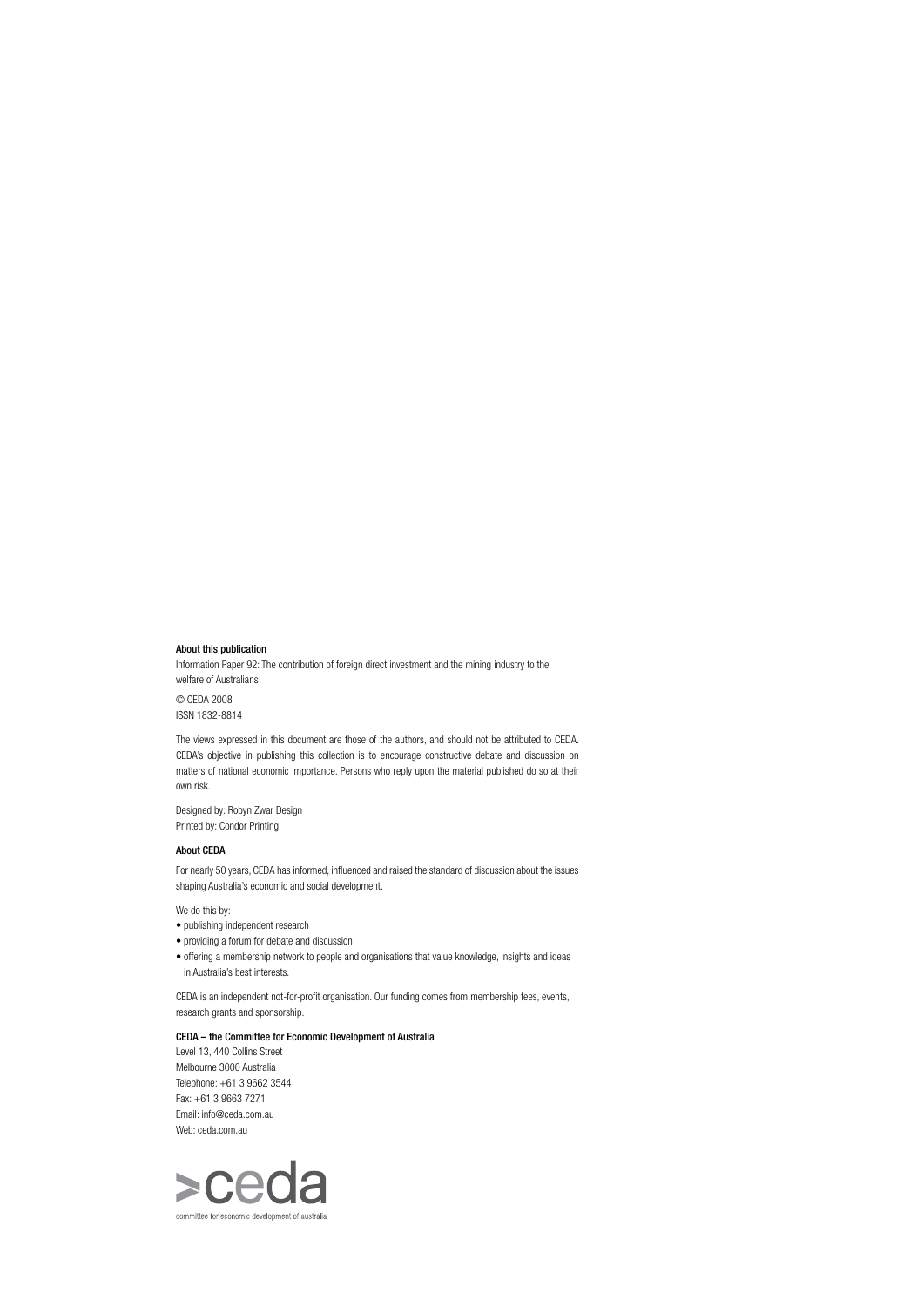### contents

|     | Foreword                                                                                                                                               | 5  |
|-----|--------------------------------------------------------------------------------------------------------------------------------------------------------|----|
| 1.0 | Introduction                                                                                                                                           | 6  |
| 2.0 | Foreign investment and growth                                                                                                                          | 8  |
|     | Some definitions<br>2.1                                                                                                                                | 8  |
|     | 2.2<br>Why foreign investment is a good thing                                                                                                          | 9  |
| 3.0 | Benefits to Australia from foreign investment                                                                                                          | 12 |
|     | 3.1<br>The colonies                                                                                                                                    | 12 |
|     | 3.2<br>Drought, depression and war                                                                                                                     | 13 |
|     | 3.3<br>A post-second world war boom in foreign investment                                                                                              | 13 |
|     | 3.4<br>A change of attitude to the detriment of Australia                                                                                              | 14 |
|     | 3.5<br>Post-float: Approaching the current era                                                                                                         | 15 |
| 4.0 | The current context                                                                                                                                    | 16 |
|     | 4.1<br>Australia's international investment position                                                                                                   | 17 |
| 5.0 | Concerns about foreign investment                                                                                                                      | 23 |
|     | Concern 1: Foreign firms may flout local rules                                                                                                         | 23 |
|     | Concern 2: Foreign investment is shifting domestic production toward low-value activities                                                              | 23 |
|     | Concern 3: Unlike foreign investment in physical capital, nothing useful happens<br>when an Australian firm is purchased by a large multinational firm | 24 |
|     | Concern 4: Australians would be better off if transactions took place only among Australians                                                           | 24 |
|     | Concern 5: Foreign labour will displace Australian jobs                                                                                                | 24 |
|     | Concern 6: Foreign investment causes profits to leave the country                                                                                      | 25 |
| 6.0 | An empirical analysis of the potential impact of additional                                                                                            |    |
|     | foreign direct investment                                                                                                                              | 26 |
|     | 6.1<br>The context                                                                                                                                     | 26 |
|     | 6.2<br>Analytical framework                                                                                                                            | 27 |
|     | 6.3<br>Scenario design                                                                                                                                 | 27 |
|     | 6.4<br>Results                                                                                                                                         | 28 |
| 7.0 | Conclusion                                                                                                                                             | 33 |
|     | Appendix A: Some detail about AE-GEM                                                                                                                   | 34 |
|     | A.1<br>Key components of the model                                                                                                                     | 34 |
|     | A.2<br>The representative household                                                                                                                    | 36 |
|     | A.3<br>Producers                                                                                                                                       | 36 |
|     | A.4<br>Investors                                                                                                                                       | 37 |
|     | A.5<br>International                                                                                                                                   | 37 |
|     | Appendix B: Model data and reference case                                                                                                              | 38 |
|     | B.1<br>Base data                                                                                                                                       | 38 |
|     | B.2<br><b>Dynamics</b>                                                                                                                                 | 40 |
|     | <b>B.3</b><br>Reference case projections                                                                                                               | 40 |
|     | B.4<br>Key pricing assumptions                                                                                                                         | 41 |
|     | Appendix C: References                                                                                                                                 | 42 |
|     |                                                                                                                                                        |    |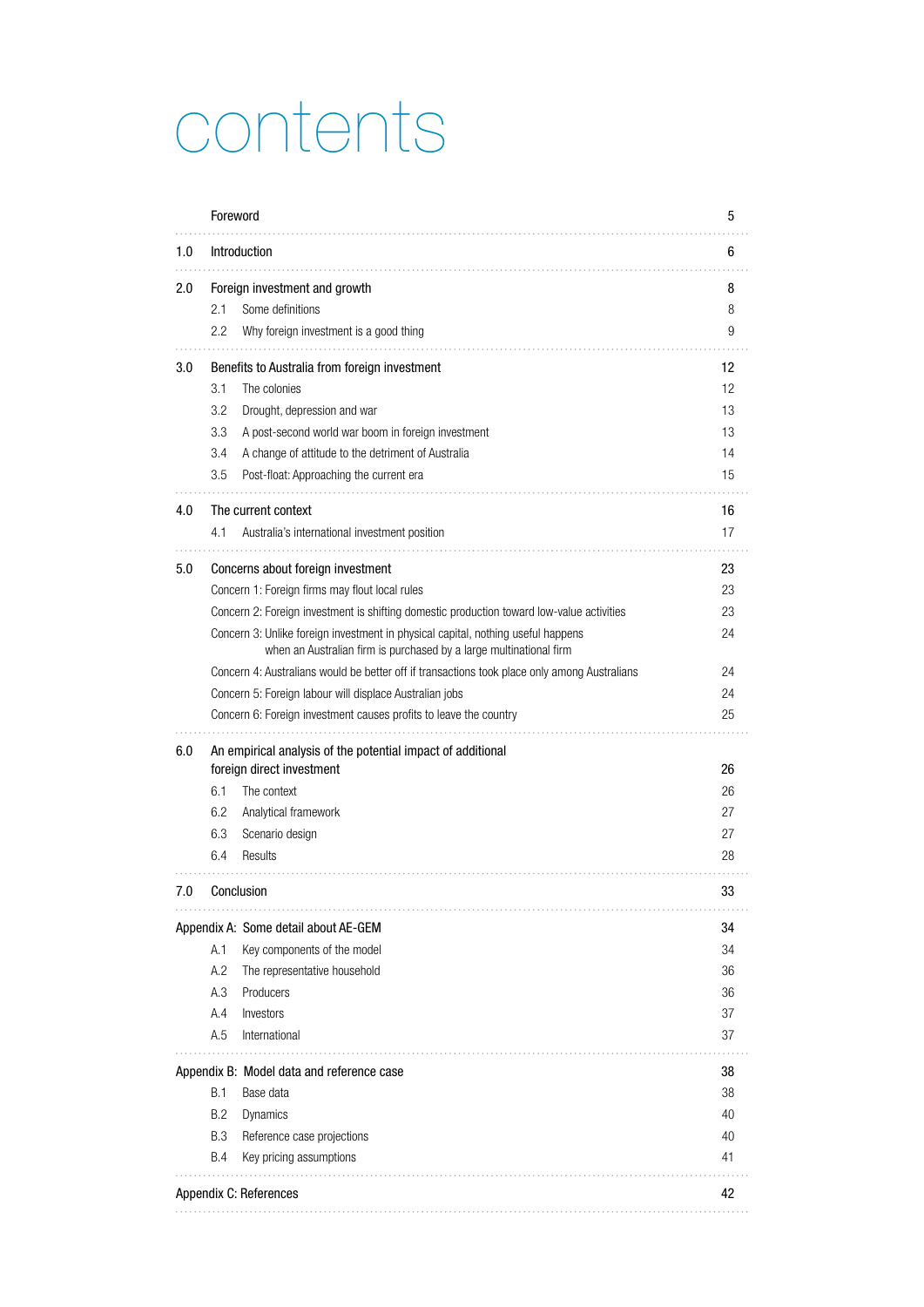### About the authors

Dr Brian Fisher is the Executive Director, Economic Analysis at Concept Economics. He previously held the position of Executive Director of the Australian Bureau of Agricultural and Resource Economics (ABARE). He was first appointed Executive Director of ABARE in 1988. Brian left the Bureau briefly for a senior position in the Federal Department of Primary Industries and Energy before returning to ABARE as Executive Director in 1995. Prior to heading up ABARE, Brian was Professor of Agricultural Economics at the University of Sydney and became Dean of the Faculty of Agriculture at the University in 1987. He was appointed Adjunct Professor of Sustainable Resources Development in 2003. Dr Fisher has been the government board member on a number of statutory corporations. He is currently a member of the Council of the Australian Institute of Marine Science and is a member of the China Council for International Cooperation on Environment and Development taskforce on Rural Development and its Energy, Environment and Climate Change Adaptation Policy. In addition to his position with ABARE in 2003 and 2004 he was an Associate Commissioner of the Productivity Commission and in 2005 the Chairman of the Prime Minister's Exports and Infrastructure Taskforce. He received the Farrer Memorial Medal in August 1994, became a fellow of the Academy of Social Sciences in Australia in November 1995, was awarded the Public Service Medal in 2002 and received an Order of Australia in the Queen's Birthday Honours List in 2007. He holds a PhD in agricultural economics from the University of Sydney.

Paul Newton is an Economist with Concept Economics. Prior to joining Concept Economics. Paul worked as a section manager in the Natural Resources Management Division of ABARE. Paul's background is in applied economic analysis, specialising in analytical modelling of natural resources and commodities. Paul also has experience in developing and critiquing global demand and price forecast models for major commodities both domestically and internationally. His work has fed into larger demographic models projecting the effect that policy changes may have on both commodity prices and the efficacy of domestic and international emissions trading schemes. Paul has a BEc from the University of Western Sydney.

Steve Brown, BEc (ANU), MBA (Melbourne Business School), has been a Director of Access Economics since 2006. He has extensive experience in quantitative economic analysis, economic and public policy analysis at both the domestic and international levels. He is an expert in general equilibrium modelling and sectoral analysis, having worked in the field for over 15 years in both the government and private sectors. Steve was formerly the head of global economic modelling at the Australian Bureau of Agricultural and Resource Economics (ABARE) and Manager of Economic Modelling at Tasman Economics then ACIL Tasman. He has also worked in the Industry Commission (now the Productivity Commission) and the Bureau of Industry Economics.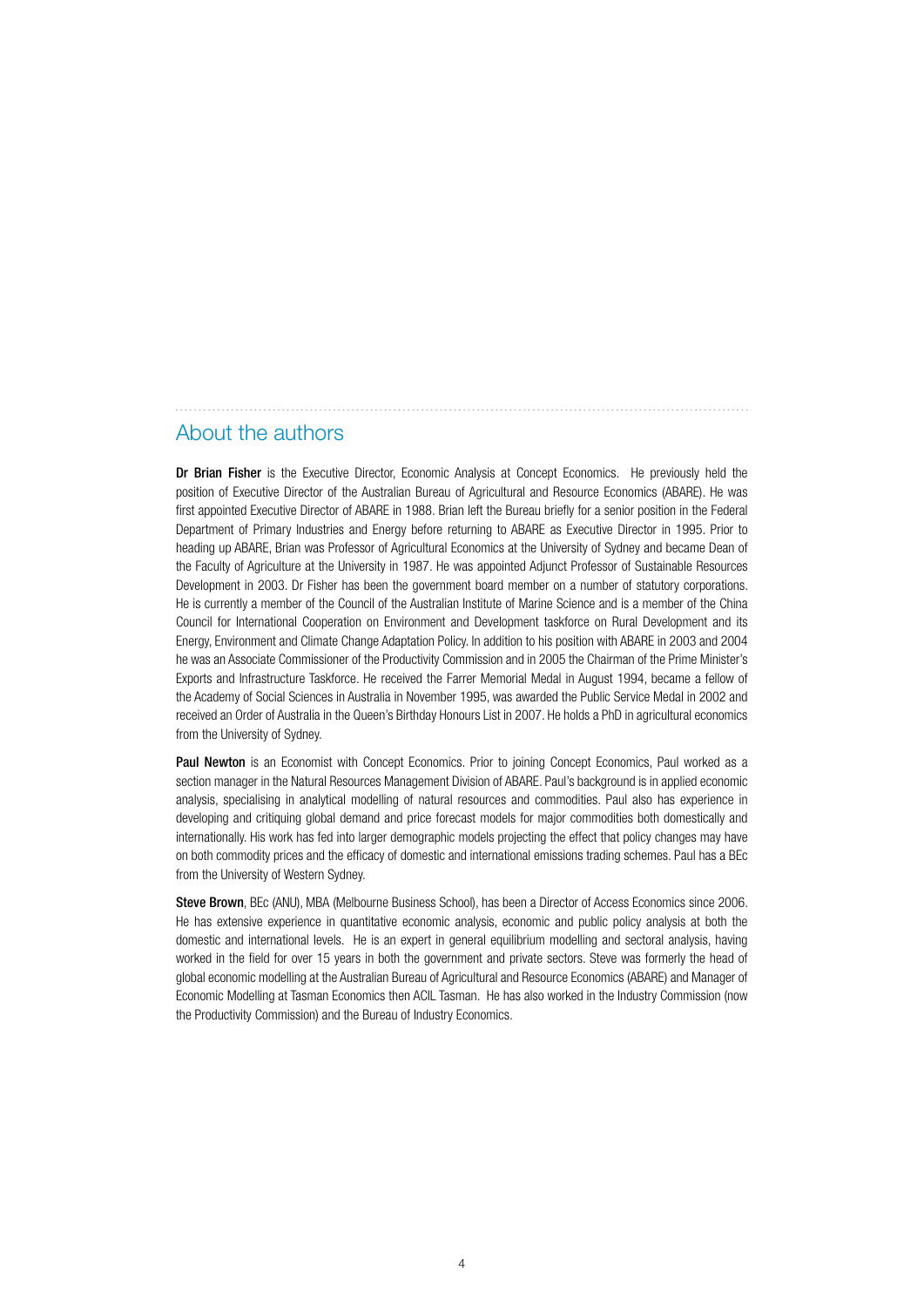### foreword

CEDA's latest information paper outlines the contribution of foreign direct investment (FDI) to the Australian economy, particularly in relation to mining. It is authored by Dr Brian Fisher, Paul Newton and Steve Brown from Concept Economics.

The paper continues a theme CEDA last explored in its 2007 *Growth Report 58: Competing from Australia*. That report listed the key elements for the future success of the Australian economy. Among them was the need to encourage economic openness and flexibility and support inward and outward FDI. Participation in global supply chains was identified as a significant challenge in Competing from Australia. On this point, Fisher *et al*. support the view that one of the advantages of FDI by multinational firms is that it increases the probability of a country's participation in global supply networks.

The paper acknowledges that Australians remain sceptical of foreign investment, with 90 per cent of them agreeing that the government has a responsibility to ensure that major Australian companies are kept in majority Australian control. The paper addresses, head on, historical concerns about the potential negative impact of FDI on the Australian economy.

It conducts an empirical analysis of additional FDI in coal bauxite and iron ore to assess the impacts of increased mining activity on the Australian economy. The results show that under each scenario considered, there is a net economic benefit conferred on the Australian economy as measured by increases in GDP and household consumption.

The paper's release coincides with today's CEDA Forum on Foreign Investment, being held in Canberra. CEDA convened this forum to discuss the role of foreign investment in Australia's economic development.

While the paper does not aim to review government policy but simply illustrate the importance of FDI, it provides an important empirical basis for those who do wish to advance ideas for improving Australia's openness and flexibility.

We would like to thank Dr Fisher, Paul Newton and Steve Brown for their work. It makes an important contribution to business and policy debate. It is particularly important in the current global environment, where concerns about a return to a more protectionist sentiment are on the rise in the wake of the global financial crisis.

David Byers Chief Executive, CEDA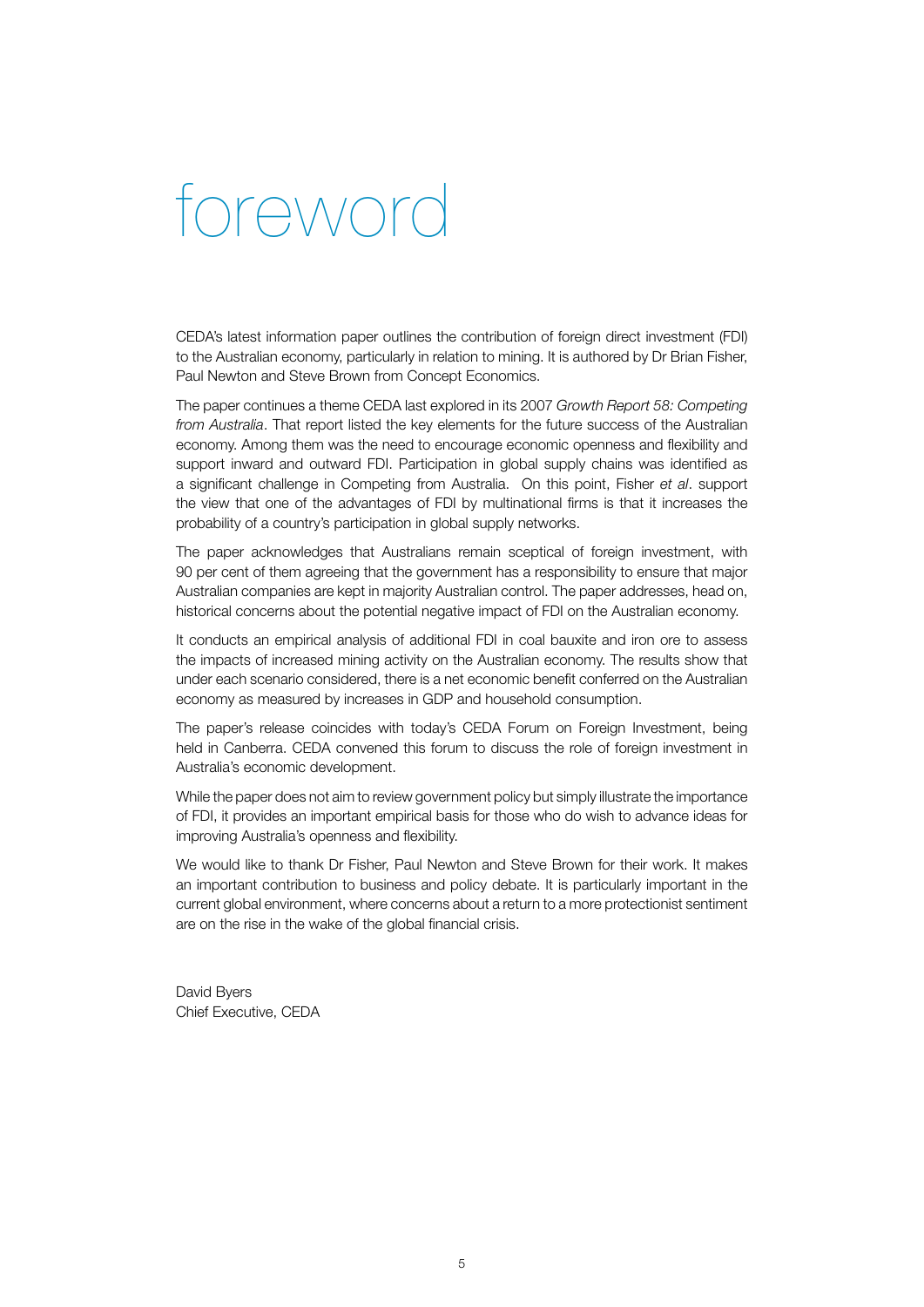# **1**introduction

Economic growth and development are a function of many factors. Typically, to produce a good or service that some other member of society wants to purchase, the producer needs access to some land, labour, capital (equipment or perhaps a factory for example) and skills (human capital). There are six main sources of growth in an economy.

First, output might grow following an increase in effort. In other words, labourers might work more hours per week or a greater proportion of the population might enter the workforce (labour market participation increases).

Second, output might also grow as a consequence of reducing current consumption and increasing savings in order to invest in new capital equipment so that the total stock of capital grows thus enhancing labour productivity. In an open economy the source of savings may be either domestic or foreign. If foreign savings are utilised the economy has the potential to grow faster than it otherwise would have.

Third, output may grow as a consequence of foregoing current consumption in order to invest in education, thus enhancing the stock of human capital and therefore raising labour productivity.

Fourth, an economy might become more efficient in the way capital, labour and land are combined through for example economies of scale or specialisation and international trade.

Fifth, growth might be enhanced by acquiring new knowledge and production techniques again increasing the productivity of the basic factors of production.

**Finally**, an economy might grow following the discovery of new mineral and energy resources. This growth arises not only as a result of the growth of the mining sector but also because of the stimulus provided to related domestic industries. For example, following the discovery of gold at Ophir in New South Wales in 1851, 'the blacksmiths could not turn off the picks fast enough, and the manufacture of cradles was the second quickest business of the place' (Doran 1984, p.39).

The fortunes of a country are also influenced by the terms of trade that it faces where the terms of trade is defined as the prices received for exports divided by the prices paid for imports. If, for example, a country is in a position to take advantage of high export prices for some commodities in which it specialises in production by quickly expanding output when prices are strong then it will be better off then a competitor who is slow to respond because of capital shortages or infrastructure constraints.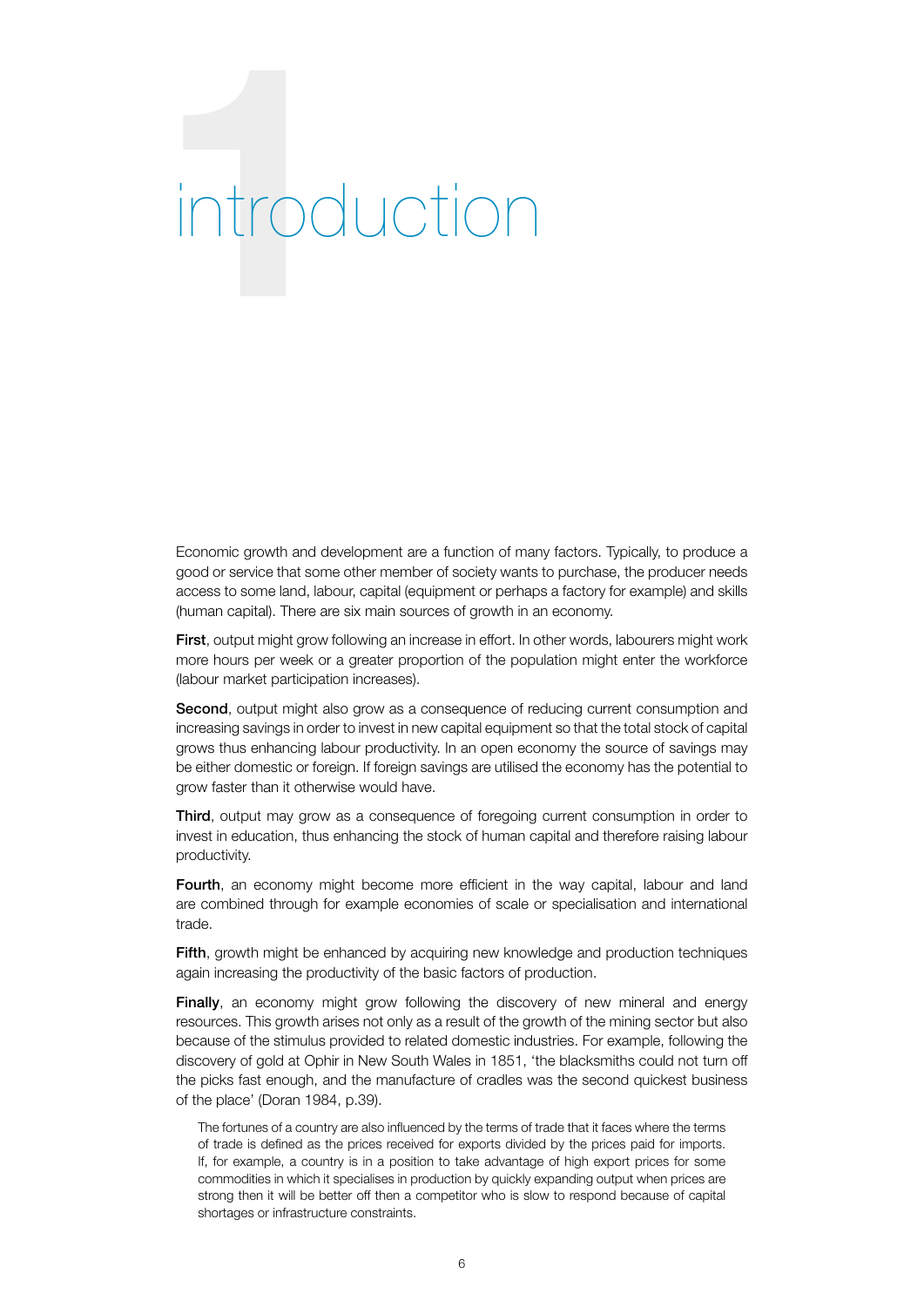Positioning an economy to take full advantage of each of these factors will lead to relatively high rates of growth. Of the six main sources of growth, this document emphasises the importance of investing in the capital stock and the irrelevance of the source of this investment. Central to the Australian story of investment and growth has been the role of foreign capital, which regularly supplements investment by Australians in our nation.

Despite the role and importance of foreign direct investment in Australia's development to date Australians typically remain concerned about 'selling the farm' to foreign entities. For example, the Lowy Institute (2008, p.6) found that 'An overwhelming majority (90 per cent) said they either 'strongly agree' or 'agree' that 'the government has a responsibility to ensure major Australian companies are kept in majority Australian control'. Further, those surveyed also 'distinguished between foreign private investment in Australia and investment by foreign government-controlled companies, widely believing the latter requires stricter regulation'. A majority of Australians opposed a foreign government controlled entity taking a controlling stake in a major Australian firm. While Australians were less opposed to an entity controlled by the governments of the United Kingdom (UK) or the United States (US) compared with a Chinese entity, the opposition remained significant.

Despite the importance of foreign investment to the economy, Australian policy appears to reflect the electorate's views. ITS Global (2008, p.29) describes the present situation:

While regularly described by a long line of Treasurers as liberal, Australia's foreign investment regime is rated by the OECD [as] the sixth most restrictive of the 43 economies it monitors (only China, India, Russia, Iceland and Mexico are more restrictive). We estimate that the regime inherited by the Rudd Government probably costs Australia a minimum of \$5.5 billion a year, equivalent to 0.6 per cent of GDP.

The aim in this paper is not to review government policy but simply to illustrate the importance of foreign direct investment, particularly in the mining industry, to Australians.

This paper is organised as follows. In the next chapter the role of foreign investment in stimulating growth is explored. In chapter 3 a brief history of the role of foreign direct investment in Australian development is provided, while in chapter 4 the importance of foreign investment in Australia today is outlined. In chapter 5 some of the common concerns about foreign investment are outlined and each is addressed in turn. Finally, in chapter 6 some empirical estimates are presented of the contributions that additional foreign investment can make to the wellbeing of Australians.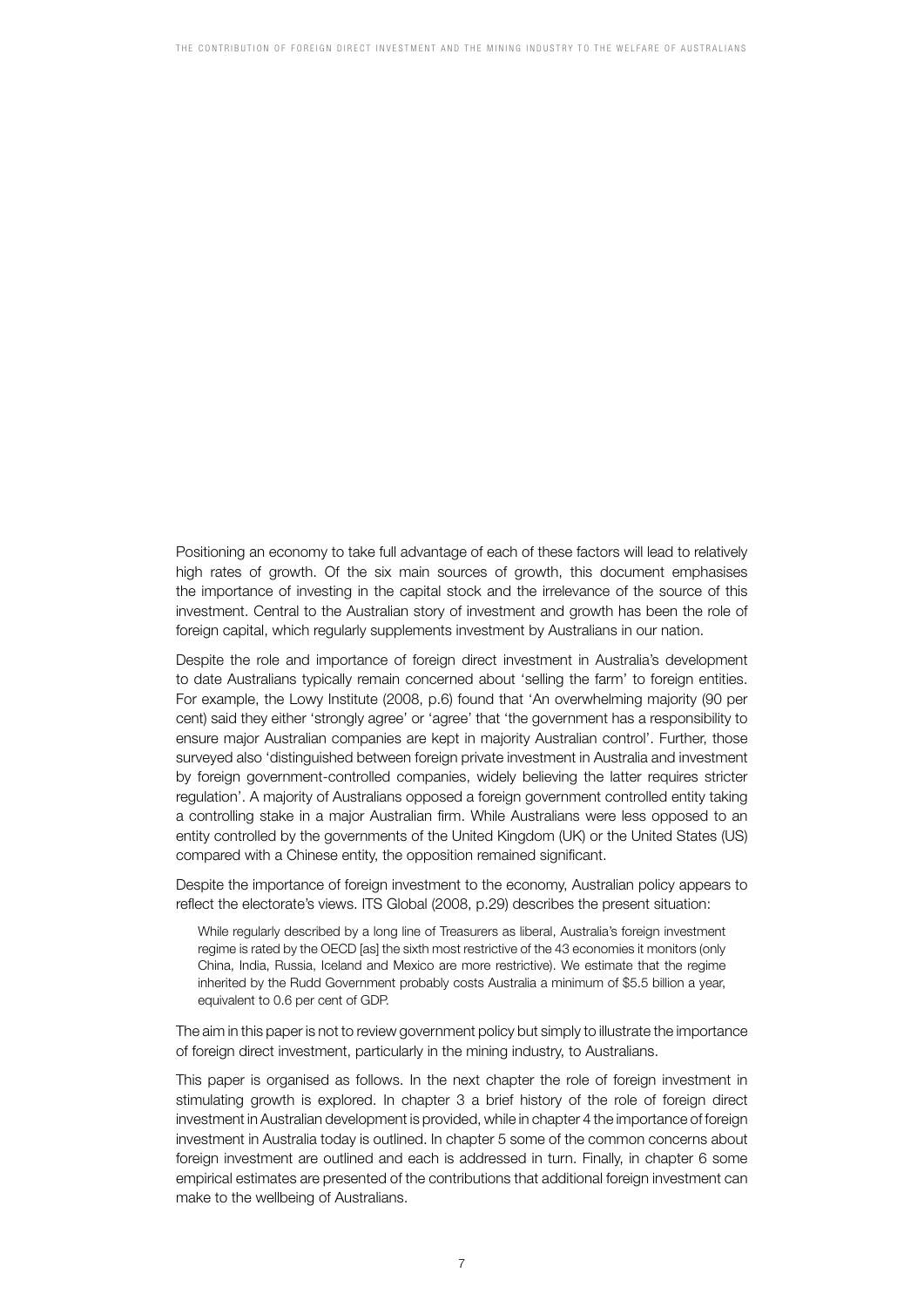# **2**foreign investment and growth

The task of explaining why it is that some economies grow faster than others, leading to citizens of different countries experiencing vastly different standards of living, has preoccupied political philosophers (and later economists) since at least the mid to late eighteenth century. Broadly, the classical approach to the problem emphasised the importance of the *quantity* of physical capital available to an economy, whereas modern growth theory gives explicit consideration to the *quality* of physical and human capital available also, as well to the role of technical progress arising from the growth process itself (Abelson 2002). To these can be added institutional factors such as the structure of government and property rights, as well as cultural factors and openness to international factor flows.

Few would argue that having a more educated workforce could be detrimental to a country's growth prospects, or that an economy would suffer by having access to low cost funds for investment. However, in the minds of many there is a strongly-held qualification in the latter case that the *source* of the funds for investment is important, and that domestic funds are preferable to foreign funds. This paper attempts to dispel some of these concerns by drawing on the conclusions of recent research and outlining the key contributions that foreign investment has made to Australia over the past 150 years.

### 2.1 Some definitions

Broadly speaking, investment takes place when an individual forgoes consumption in the present in order to have a claim over a share of output in the future. Purchasing physical goods capable of producing goods and services in the future is one way of investing. Another way is to purchase financial assets such as shares or bonds that give the holder the right to a stream of returns as either interest payments or dividends.

*Foreign direct investment* refers to foreign firms investing in the equity of a firm in a host nation with the objective of obtaining a significant degree of influence over how the firm in the host nation is managed. The Australian Bureau of Statistics defines 'significant' as being' a 10 per cent or more holding of ordinary shares or voting stock. Subsequent transfers of capital to the subsidiary in the host country are also considered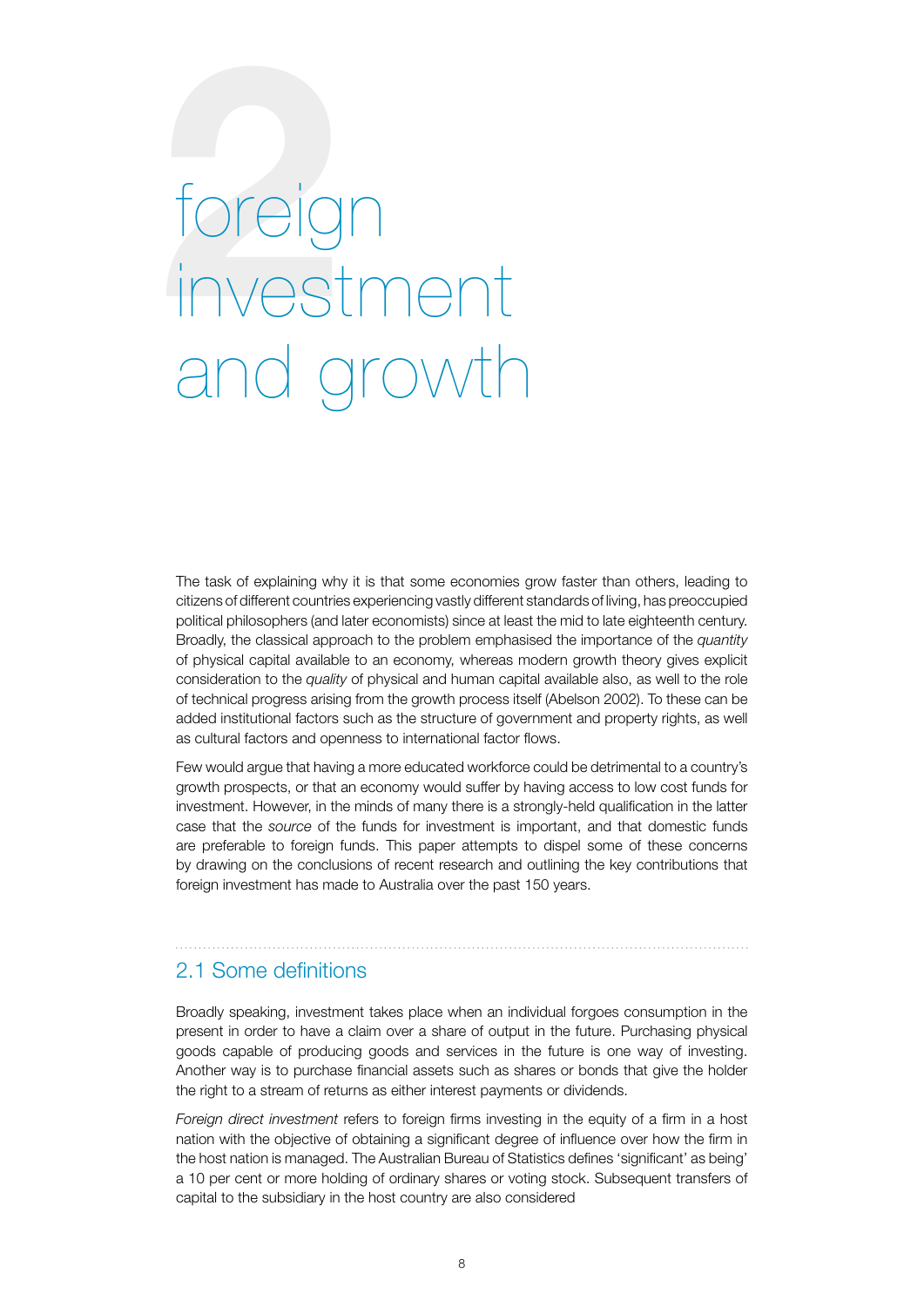foreign direct investment. Another important type of foreign investment is portfolio investment, which comprises remaining equity investment not treated as direct investment and debt investment such as bonds. Most of Australia's foreign liabilities are in the form of portfolio investments. Financial derivatives investment includes investment in swaps and forward contracts of various types. Finally, a category of other investment captures those investments that cannot be classified elsewhere (ABS 2001). Information about the levels and annual flows of foreign investment is discussed in chapter 5.

### 2.2 Why foreign investment is a good thing

### 2.2.1 Foreign investment increases the 'pool' of savings

In a closed economy (where the international trade in goods, services and capital is prevented), investment is limited by the amount the domestic citizenry saves. The growth in such an economy is limited by the availability of domestic savings to fund investment.

In a country like Australia where savings are low relative to other countries, without access to foreign savings competition among borrowers for funds would bid up the interest rate, causing only those projects with the highest expected present value to go ahead. Many useful projects would go unfunded.

Savers and investors in other nations are likely to have different preferences toward saving and face a different set of available investment projects. If their interest rate is lower than elsewhere in the world then domestic savers in those economies will benefit from being able to invest in overseas economies where returns are relatively high.

In the past the combination of relatively low domestic savings and a large number of profitable opportunities has led to Australia being a net importer of capital. Other nations, such as some of the major oil producers, are net exporters of capital at present.

Whether the capital inflow is used to purchase existing assets or to create new ones is not especially important. Competition among investors will ensure that the same rates of return apply for a given level of risk whether the returns come from the building of a new factory or the purchase of existing assets. Whatever form the influx of foreign funds takes it will reduce the rate of interest for each level of risk. This makes more investments in productive capacity possible.

### 2.2.2 Foreign investment facilitates portfolio management

Tying one's investment returns exclusively to the fate of a single country is not sound portfolio management. Diversifying your portfolio to include assets that are not strongly correlated with one another can lead to higher expected returns. It may be that there are positive expected present value projects available in Australia that are not taken up by Australian capital because existing domestic portfolios would require too-high returns to offset the increased risk to their portfolio of taking these investments on. Similarly, it is easy to imagine that a foreign investor may be looking to diversify their own portfolio of local assets to include something with relatively low correlation, perhaps in a foreign country. So even when two projects have the same objective rates of risk and return, different types of investors may find them more or less attractive depending on how the returns are correlated with the assets they already hold. As Hartley (1984) stresses, the very fact that Australians voluntarily hold foreign assets suggests that they consider themselves better off by having exposure to returns in other markets. Similarly, investors from overseas countries see advantage in taking positions in the Australian market.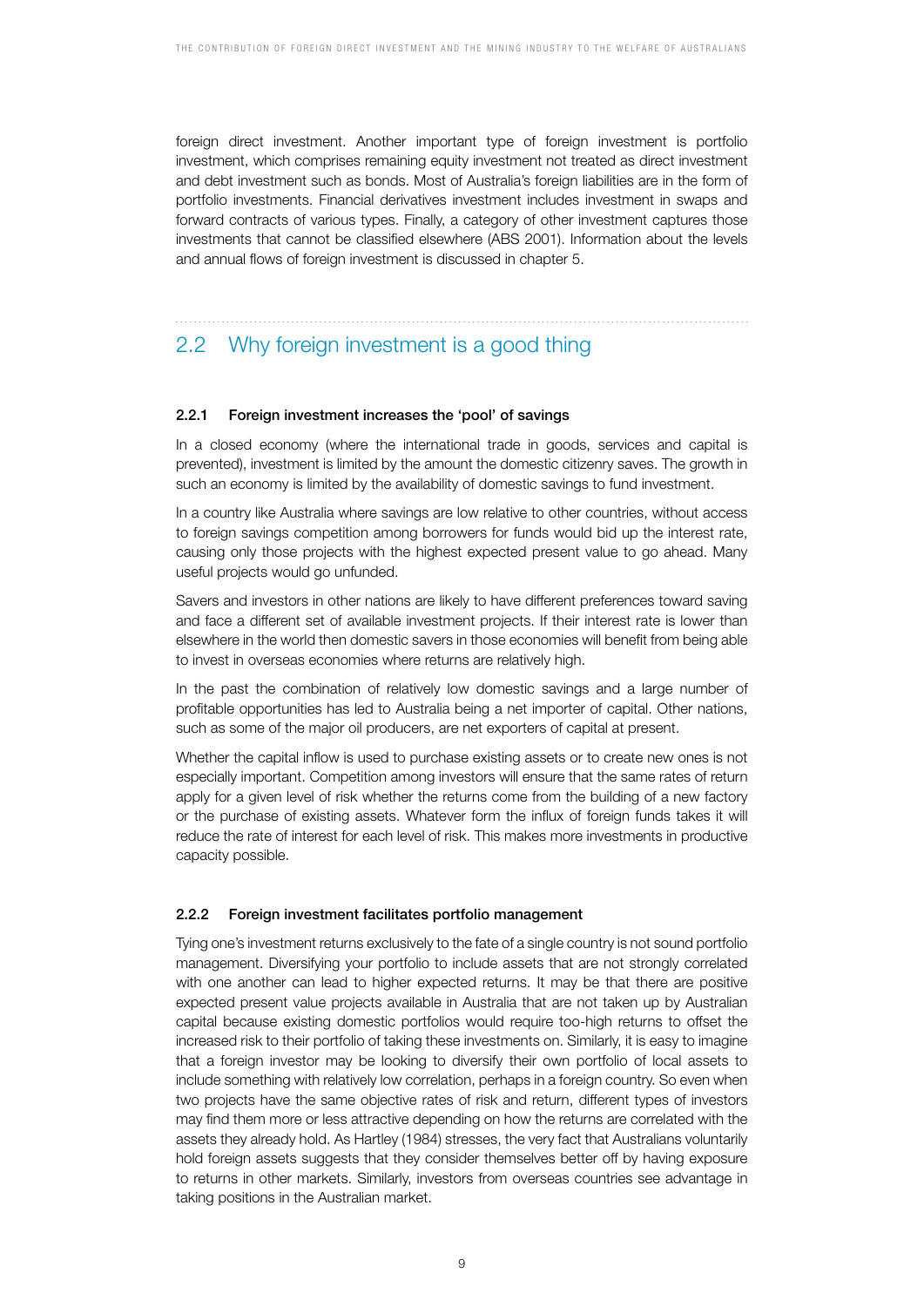### 2.2.3 Foreign investment encourages specialisation

Apart from portfolio considerations, another reason why various firms might view the same opportunity differently is that all firms, whether foreign or domestic, are likely to have a set of unique capabilities or specialisations. Mining firms are expert at extracting minerals at least cost, and software firms are adept at producing software.

A given investment opportunity in Australia may be unattractive to an Australian firm either because it lacks the appropriate skills to undertake the project profitably, or because there are opportunities elsewhere that will grant it a higher return by virtue of being more suited to its skills. If there is a foreign firm willing to take up the project because it is a good match to their capabilities then Australia benefits from the accompanying stream of economic activity and tax revenue.

The fact that many of the firms seeking to take up projects in other countries are large and multinational is not a surprise. Businesses grow by meeting consumer demand at less cost than their competitors, so their size is related to how effectively they have run their business in the past. Borensztein *et al*. (1998) emphasise that multinational enterprises are among the world's most advanced firms and the heaviest investors in research and development. By allowing these skilled multinational firms to invest in their areas of expertise, Australia can focus its own capital resources on those pursuits that exploit its comparative advantage.

### 2.2.4 Foreign investment creates spillovers

Dosi, Pavitt and Soete (1990, pp.129-30) and Barro and Sala-i-Martin (2004, pp.368-70) outline some of the spillovers associated with foreign investment. The diffusion of technology and managerial expertise is central to growth, particularly while economies are developing. In a study covering almost 70 developing economics across two decades Borensztein *et al*. (1998) find that foreign capital flows contribute more to growth than domestic investment because foreigners already familiar with new technologies can introduce them and adapt them at less cost. They identify a 'robust relationship between economic growth, foreign direct investment and human capital'. Furthermore, their findings include that a one-dollar increase in foreign direct investment increases domestic investment by more than one dollar, meaning that some domestically-owned firms are motivated to invest more heavily as foreign investment arrives.

There are likely to be spillovers from foreign investment for developed economies such as Australia as well. For example, there is evidence that past foreign direct investment has exposed Australian firms to greater competition, particularly in the services industry (Howe 1994, p.111). Krause (1984, p.307) suggests that foreign direct investment in Australia was often attracted to industries with high barriers to entry and differentiated products where pricing at marginal cost was not typical. His findings based on data from the 1960s are consistent with the idea that industries more heavily populated with foreign subsidiaries adopt technologies faster and are more technically-efficient. Commonwealth Treasury (1997) notes that greater integration of world factor flows means that new technologies spread rapidly among industrialised nations. Furthermore, labour movements associated with foreign direct investment are likely to lead to the transfer of managerial know-how. It stands to reason that foreign investors will be keen to have specialist managers overseeing a new venture.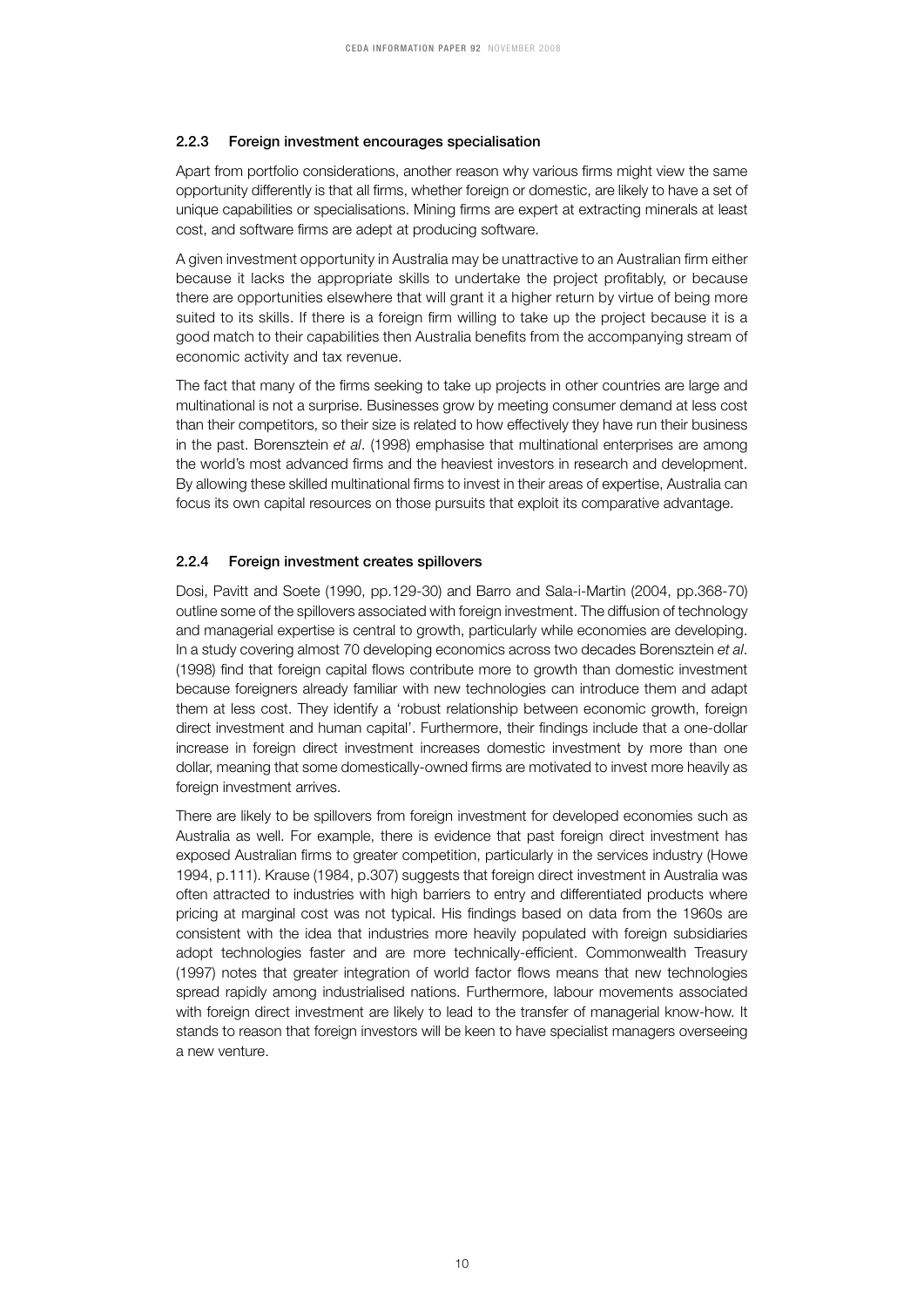### 2.2.5 Foreign investment can increase taxation revenue

Foreign investors are not excused from paying taxes to the government of the nation hosting their investments. Therefore, the host nation stands to benefit from taxation revenue raised from projects that would not have gone ahead without foreign investment or that would have gone ahead but would have earned smaller profits because they were not undertaken by the world's most skilled firms. Set against the revenue should be any tax concessions given to the foreign firm to attract their investment in the first place (these have been common in Australia's past) as well as the provision of any public services to the foreign investor's project.

The Australian Tax Office (ATO) has strong rules about the prices that foreign subsidiaries can charge their foreign parents for resources produced in Australia to prevent profits being realised in nations with lower company tax rates. One of the cornerstones of the ATO's approach to preventing international profit shifting is the principle of arm's length transactions whereby the ATO (2005) considers a firm's behaviour in light of an objective view of what a truly independent firm would have done. The ATO (2007) identifies international profit shifting as one of the tax issues it examined specifically in 2007–08.

### 2.2.6 Foreign direct investment increases global integration

One of the advantages of foreign direct investment by multinational firms is that it increases the probability of a country's participation in global supply networks (UNCTAD 2000, p.12) and its access to world markets (Howe 1994, p.137). As noted by Lall (1998) countries with access to foreign direct investment are more integrated in the global economy.

Greater global engagement can have numerous benefits for a firm. Ergas and Wright (1994, p.76) note three particularly important points. First, the likelihood that a firm closely monitors the performance of rivals is positively related to the firm's engagement in the international economy, suggesting that competition is greater when borders are open. Second, being engaged in international markets is the principal way that firms can access information and learning. Third, internationally-engaged firms are more likely to focus on consumer satisfaction, including in terms of product quality.

While Hanratty (1996) cites a widely-held concern that foreign ownership increases overseas cultural and political influence over the host nation, Krause (1984, p.305) imagines that an Australia with a suite of inwardly-focused policies would be a political 'hostage' to domestic vested interests, including monopolistic firms and unions.

### 2.2.7 Increased factor flows increase global standards of living

Stepping back from the benefits to a particular country of capital openness and engagement with the world economy, it is worth considering that if a society is interested in extracting the greatest possible benefits for living standards from each unit of a scarce resource, then it should want to be as productive as it can be with each unit. Interestingly, many people who hold strong views about the likelihood of the world's resources being one day exhausted and who feel compassion for people in other countries with lower standards of living also oppose 'globalisation'. What the integration of labour and capital markets does is to allocate the production of a good or service to whoever can utilise it at least cost. 'At least cost' means that as few as possible of the world's scarce resources are used in the production of the good or service. By having each firm – and more broadly, each nation – specialise in what it does most productively, the world's scarce resources can be stretched further, bringing the benefits of higher living standards to more of the world's population. Economic integration and openness to overseas capital is central to this process.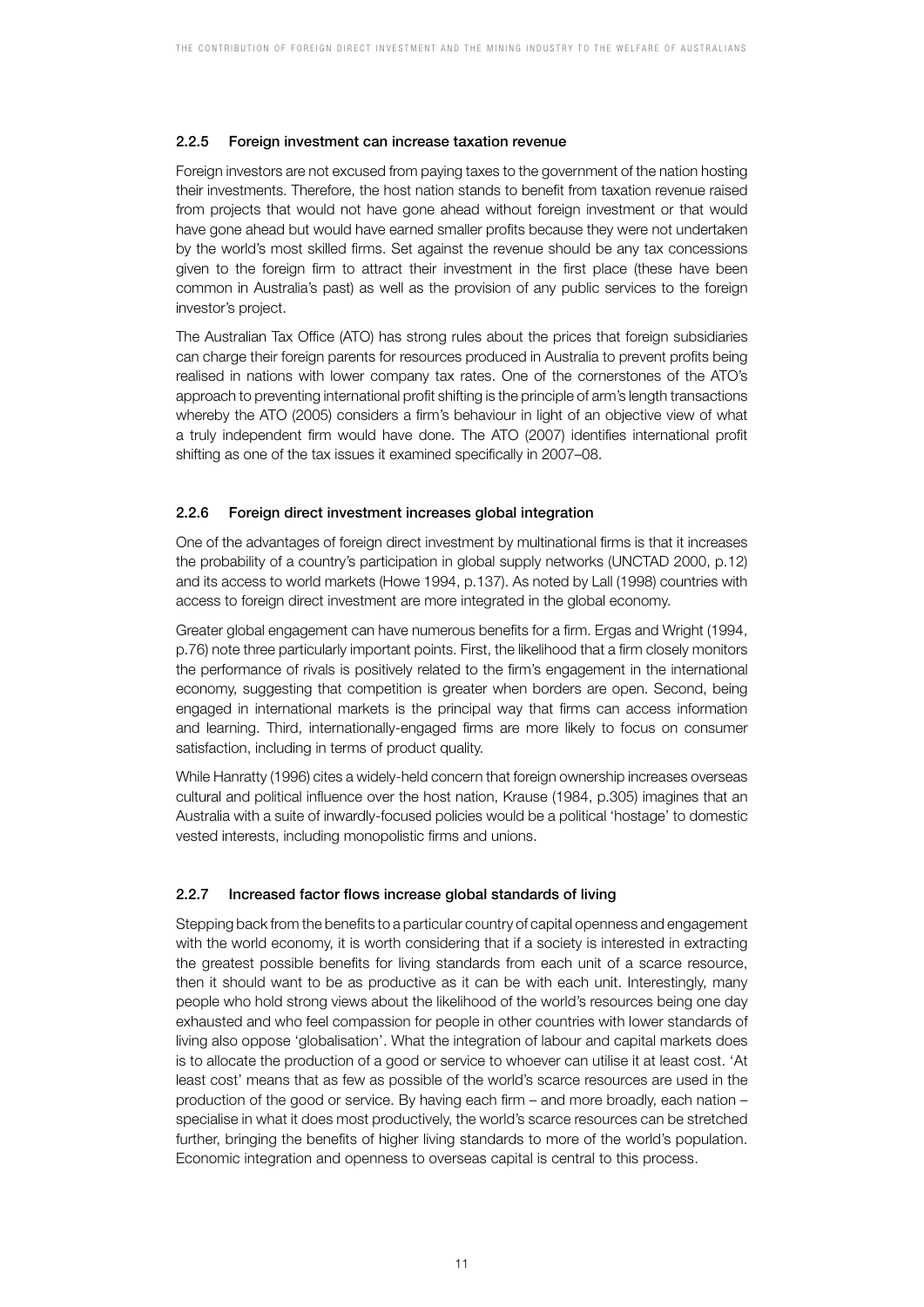## **3**benefits to Australia from foreign investmer

The discussion to now has dealt broadly with the benefits of foreign direct investment, irrespective of the host country. This chapter draws attention to the significant contribution foreign direct investment has made to economic growth in Australia since the mid-nineteenth century.

### 3.1 The colonies

The gold rushes beginning in the 1850s did more than lead to rapid population growth through immigration. They also changed the attitude of potential foreign investors to the prospects of a strong return on investment in Australia. Doran (1984) argues that the prevailing view before the gold rushes of the continent largely as a group of penal colonies was enough to deter British investment. She states that 'the inflow of overseas funds allowed Australia to overcome the most difficult impediment to further development which it had confronted in the 1840s: the dearth of capital equipment' (Doran 1984, p. 45). Moreover, the timing of this change of sentiment was fortuitous for Australia, as British investors were looking for new opportunities during and after the American civil war.

The new funds were needed to provide for a rapidly-growing population. Both public and private sectors sought and received foreign investment for the construction of effective transport links (both road and rail) between major centres of population (Cain 1970). The main line from Melbourne to Ballarat was financed by the Victorian Government by issuing bonds in London to the value of 8 million pounds (Doran 1984). Foreign funds were also important to the construction of urban infrastructure and accommodation as population grew.

Rural investment was mostly financed by fixed-interest loans through London and this investment allowed Australia to take advantage of relatively high prices for wool. Doran (1984, p.47) states that 'the experience of the pastoral industry showed how an industry can expand without causing severe problems for the rest of the economy if international flows of [capital and labour] are relatively elastic'. Cain (1970) argues that foreign labour, capital and 'know how' were important to extending the resource base of Australia more generally.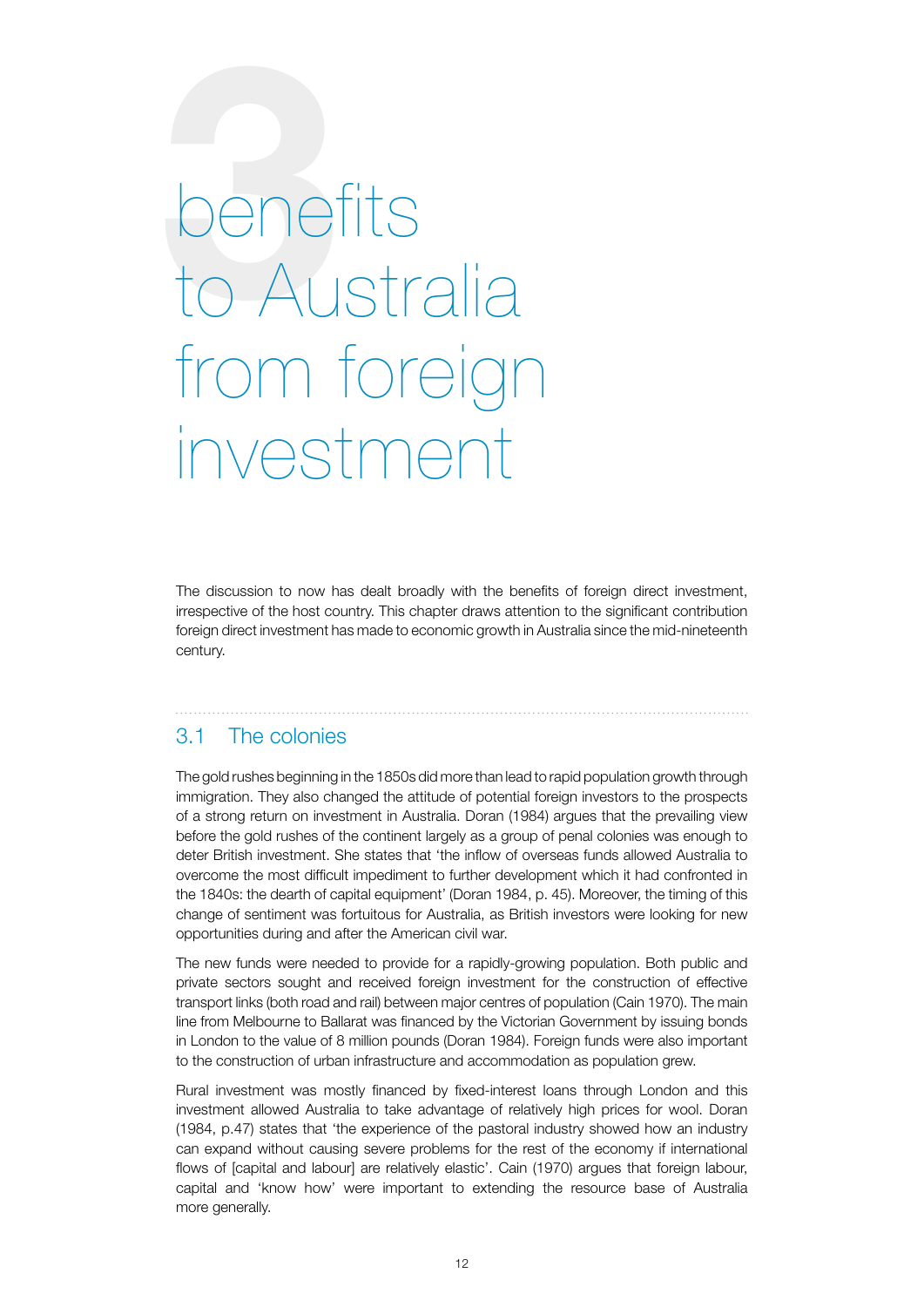### 3.2 Drought, depression and war

A lot of the need for funds disappeared with the onset of the 1890s depression and drought. Public and private investment in the wool industry had generally lost its attraction (Sinclair 1970, p.16), and the investment that did take place was focused instead on building branch railway lines to open up new agricultural areas through the provision of irrigation and roads. This made it possible for new rural industries such as extensive cropping of wheat to develop.

In the years around the turn of the twentieth century, the focus for British capital inflows was mining (Butlin *et al*. 1982, p.18). In fact, mining was the only industry capable of sustaining the interest of foreigners during a period of net capital outflow that began in 1904 and lasted until the lead up to the first world war.

But foreign capital was again attracted to Australia just prior to the first world war by higher rates of interest in Australia relative to similar overseas countries.

Higher rates of interest on bonds issued by federal and state governments and semi government bodies continued to be important to attracting foreign funds in the 1920s (Sinclair 1970, p.13; Corden 1968, p.41) when there was a strong impetus to resettle returned soldiers.

In regards to private investment, Corden (1968) suggests that about 25 per cent of the private investment in commercial and industrial uses in the 1920s was financed by foreign funds, mostly raised in London.

### 3.3 A post-second world war boom in foreign investment

Following the second world war, state governments competed actively with one another to attract foreign funds, offering various concessions and facilities. Restrictions on capital inflows were relaxed and there were no limits to the level of foreign ownership except in the areas of banking and media. Corden (1968, p.41) suggests that state governments prided themselves on their ability to attract the interest of foreign investors, 'encourag[ing] it as a keystone of Australian development'. There were plenty of attractions for foreign firms seeking to expand in the Australian industry and many investment opportunities could be taken up with foreign funds. Sinclair (1970) argues that capital formation in the aggregate is likely to have made an important contribution to economic growth. Corden (1968, p.41) estimates that about 10 per cent of Australian capital formation in the 20 years following 1949 was financed by foreign funds, predominantly from the UK and the US.

Two decades of strong US investment followed the end of the Korean war in 1953. Australian economic historian Noel G Butlin and his coauthors argue that these flows were the 'basic factors in leading not merely to rapid sustained growth in aggregate real output but also to …relatively high rates of growth of output per head' and that the US investment brought with it a great deal of technology and managerial skills (Butlin *et al.* 1982, p.112).

High barriers to imports prevented foreign firms from producing goods overseas and shipping them to Australia, but policies of capital openness ensured that these same firms could establish local operations behind the tariff walls (Krause 1984, p.300). Much of the funds took an equity form and was predominantly directed at import-replacing manufacturing projects (Cain 1970, p.71). Overall, Butlin *et al.* (1982, p.44) argue that the policy of government support for foreign investment appears to have reaped considerable benefits for Australian residents in the area of manufacturing. Investment in oil and petrol distribution was also important.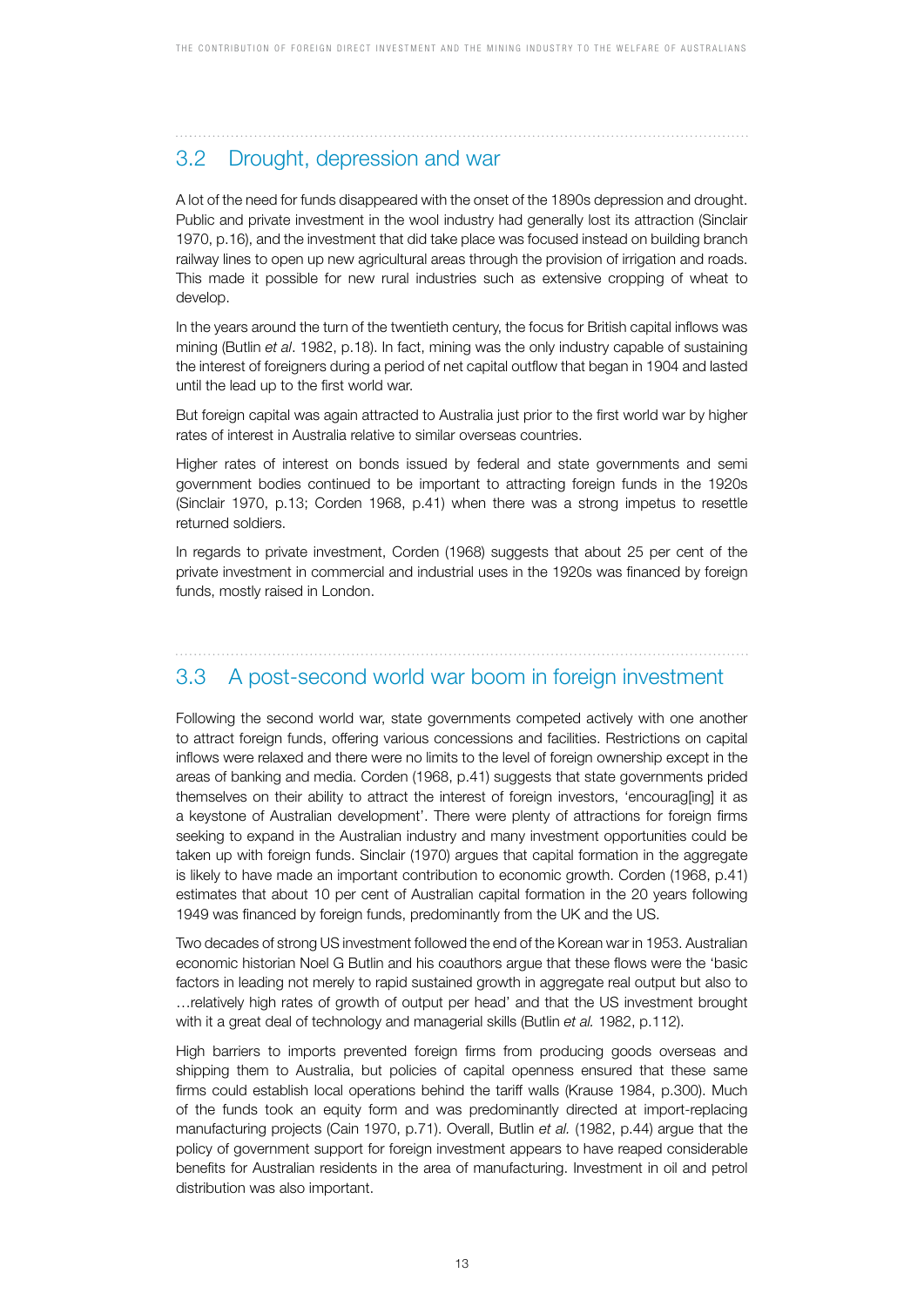

At the same time, Australian investment overseas was curtailed by the fact that the Australian government hindered outflows through exchange rate controls to protect foreign exchange reserves under a policy enacted prior to the second world war (RBA 2002). The effect of promoting inflows and restricting outflows from the second world war to the early 1970s was to increase the net inflow position substantially (Figure 3.1).

### 3.4 A change of attitude to the detriment of Australia

Growing political concern about foreign direct investment was formalised in legislation by the McMahon government in 1972. By that time, it began to emerge that some of the tax concessions offered in the past to attract foreign investment may have been overly generous. Some expressed concerns that Australia was 'selling off the farm' to foreigners more generally but this was not the first time misgivings about foreign ownership had been raised – high profits earned by Holden and passed to its US parent in the 1950s had gained attention previously (Corden 1968). government restrictions were extended later by the Whitlam and Fraser Governments, the last of which established the Foreign Investments Review Board (FIRB) that still oversees foreign investment today. Krause (1984, p.303) argues that the tightening of controls in the 1970s led to a serious reduction in minerals exploration. ABARE (2007) reports that private expenditure on petroleum exploration was about two-thirds lower in real terms in 1975–76 than it had been only four years earlier (Figure 3.2). Furthermore, average real expenditure in the decade beginning 1970–71 was \$585 million, 40 per cent of its value in the following decade when restrictions were eased.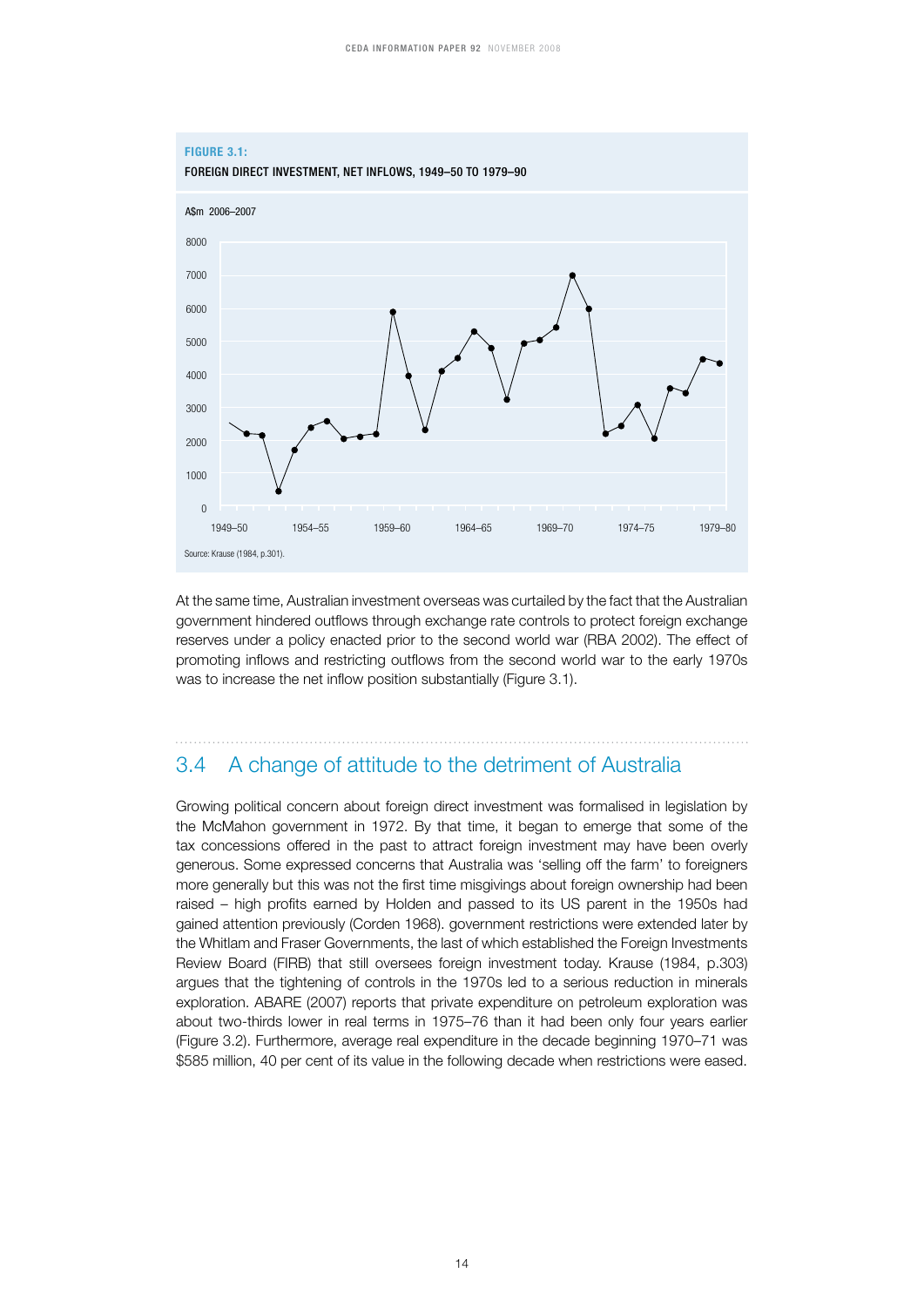

### 3.5 Post-float: Approaching the current era

The pendulum swung back toward liberalisation of foreign investment in the 1980s. Foreign banks were invited to apply for new banking licences in 1984 and various thresholds that triggered the need for government approval were increased in 1985. In 1986, proposals for investments in manufacturing and tourism were automatically approved unless they were not in the national interest (Hanratty 1996). From 1987, foreign takeovers of less than \$5 million no longer required notification of the Australian Government, let alone approval, although greater restrictions were placed on foreign investment in residential real estate.

In 1992, thresholds were raised again and greater foreign investment was permitted in the financial sector. A requirement that new mines have 50 per cent Australian equity ownership was abolished and takeover of existing mines could take place unless it was deemed to be not the national interest (Hanratty 1996).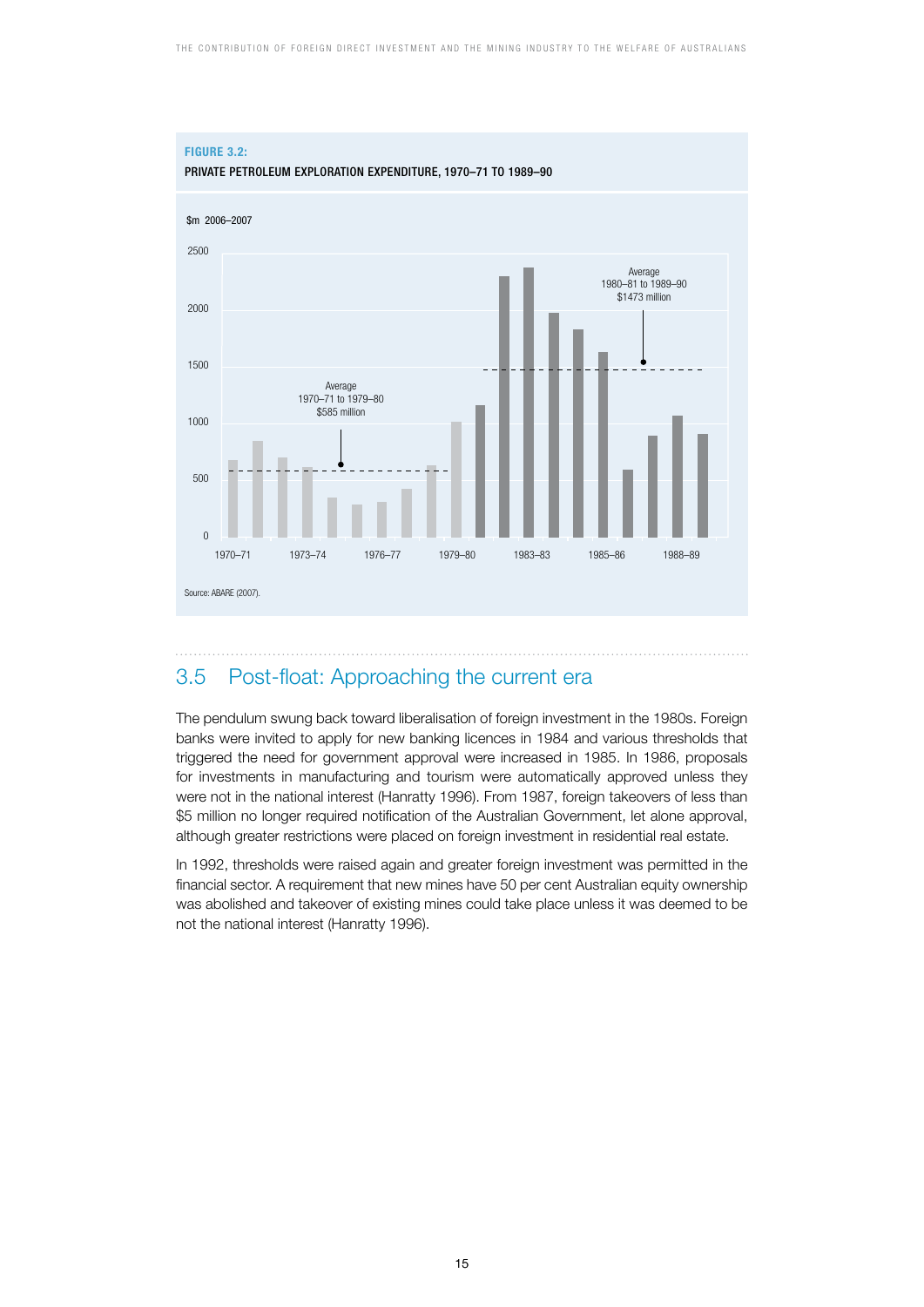# **4**the current context

In 2008, the approach by the Australian government is to review all proposals for direct investment in vacant land, residential real estate, accommodation facilities, urban land corporations or trust estates and all direct investments by foreign governments (FIRB 2008). Threshold values above which projects require review apply to other asset types, starting at \$5 million for heritage-listed, developed commercial real estate and rising to \$913 million in the case of US private investment in sectors not prescribed as sensitive under the Australia– US Free Trade Agreement.

In addition, in February 2008 the Treasurer released a set of six principles that are 'considered in determining, on a case-by-case basis, whether particular investments by foreign governments and their agencies are consistent with Australia's national interest'. The application of these principles has relevance to any investment made by state-owned enterprises such as those in China and sovereign wealth funds. The principles are as follows (Swan 2008).

### 1. An investor's operations are independent from the relevant foreign government.

 In considering issues relating to independence, the Government will focus on the extent to which the prospective foreign investor operates at arm's length from the relevant government.

It also considers whether the prospective investor's governance arrangements could facilitate actual or potential control by a foreign government (including through the investor's funding arrangements).

 Where the investor has been partly privatised, the Government would consider the size and composition of any non government interests, including any restrictions on governance rights.

### 2. An investor is subject to and adheres to the law and observes common standards of business behaviour.

To this end, the Government considers the extent to which the investor has clear commercial objectives and has been subject to adequate and transparent regulation and supervision in other jurisdictions.

 The Government will examine the corporate governance practices of foreign government investors. In the case of a sovereign wealth fund (SWF), the Government would also consider the fund's investment policy and how it proposes to exercise voting power in relation to Australian companies.

 Proposals by foreign government owned or controlled investors that operate on a transparent and commercial basis are less likely to raise additional national interest concerns than proposals from those that do not.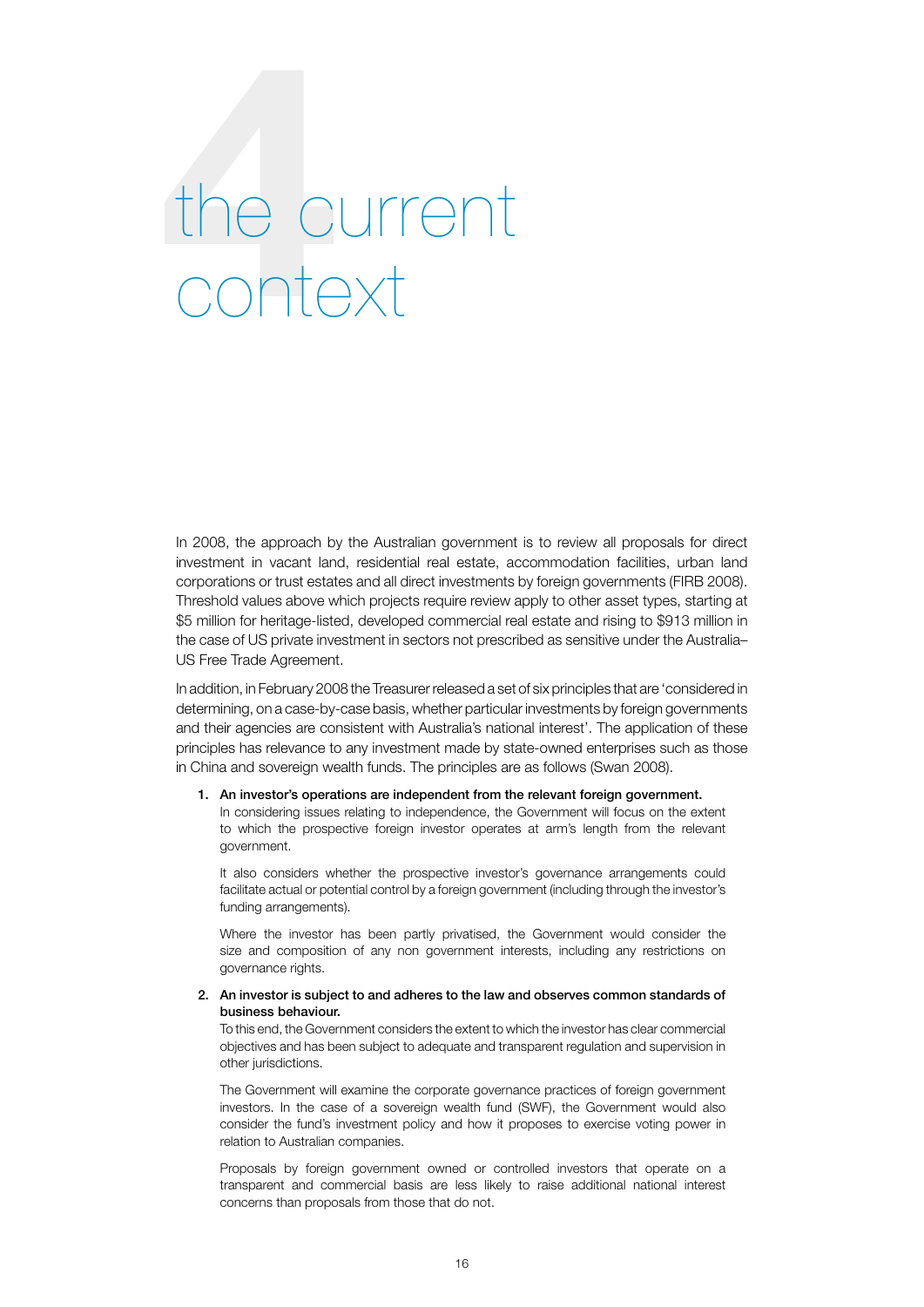3. An investment may hinder competition or lead to undue concentration or control in the industry or sectors concerned.

 These issues are also examined by the Australian Competition and Consumer Commission in accordance with Australia's competition policy regime.

- 4. An investment may impact on Australian Government revenue or other policies. For example, investments by foreign government entities must be taxed on the same basis as operations by other commercial entities. They must also be consistent with the Government's objectives in relation to matters such as the environment.
- 5. An investment may impact on Australia's national security. The Government would consider the extent to which investments might affect Australia's ability to protect its strategic and security interests.
- 6. An investment may impact on the operations and directions of an Australian business, as well as its contribution to the Australian economy and broader community. The Government would consider any plans by an acquiring entity to restructure an Australian business following its acquisition. Key interests would include impacts on imports, exports, local processing of materials, research and development and industrial relations.

 The Government would also consider the extent of Australian participation in ownership, control and management of an enterprise that would remain after a foreign investment, including the interests of employees, creditors and other stakeholders.

While the application of these principles need not restrict the flow of foreign investment into Australia, it does add another set of hurdles for the flow of funds from parts of the world that are rapidly accumulating savings.

### 4.1 Australia's international investment position

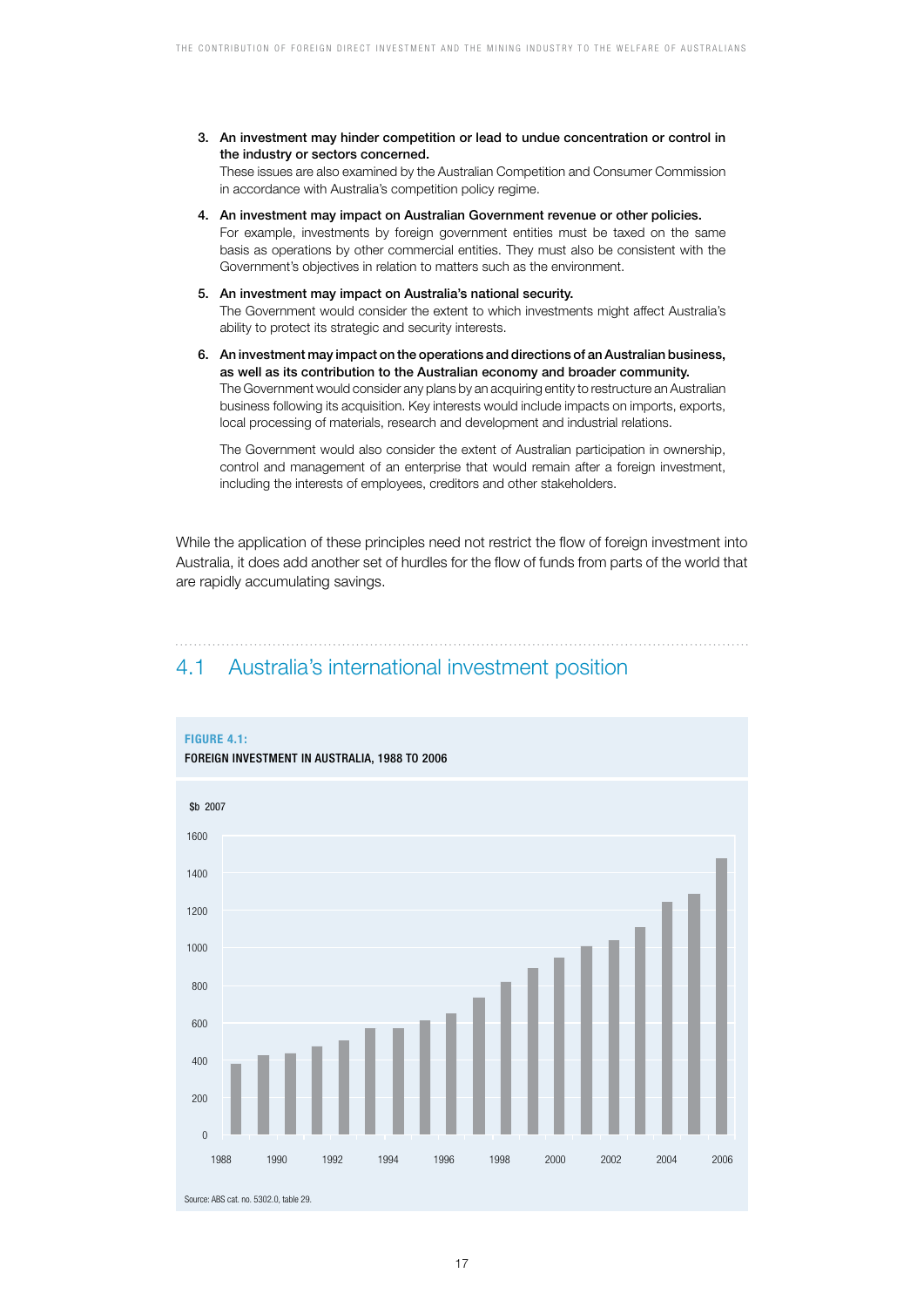

### 4.1.1 Foreign investment in Australia

The value of Australian-based assets held by foreigners in Australia in December 2006 was \$1.43 trillion (Figure 4.1). As shown in Figure 4.2 this was comprised largely of portfolio investment (63 per cent), followed by direct investment (22 per cent).

### 4.1.2 Composition of foreign liabilities by country

The most recent available country-level data pertain to 2006 when the level of foreign investment was \$1.44 trillion. The ABS data do not reveal the origin for a very large portion of the total investment. Figure 4.3 shows the level of foreign investment for all nations whose investors held more than \$20 billion. The vast majority of foreign investment in Australia is by US investors (who held about \$363 billion of assets in 2006) and UK investors who held about \$353 billion. In 2006 Japan held only about 7 per cent of the combined value of the US and the UK.

### 4.1.3 Composition of foreign liabilities by industry

In 2006, about 57 per cent of Australia's total foreign liabilities were held in the finance and insurance industry, about 10 per cent in the manufacturing industry and about 7 per cent in the mining industry (Figure 4.4).

In terms of *direct* foreign investment, the mining sector is the industry with the greatest amount of investment by foreigners (Figure 4.5). The ABS estimated that the level of direct foreign investment in mining was \$77 billion in 2006. The manufacturing sector has the next highest level of foreign investment with \$59 billion followed by the wholesale/retail trade and finance and insurance industries which have about \$50 billion each.

Foreign direct investment in mining has grown strongly from 2001 to 2006 (Figure 4.6). It grew at a real average annual rate of 10.5 per cent over the period, faster than wholesale and retail trade (at 10.1 per cent per year) and construction (at 9.5 per cent per year). The level of foreign direct investment in agriculture, forestry and fishing; and accommodation, cafes and restaurants fell at a real average annual rate of 8.4 per cent and 18 per cent respectively, although both contribute less than 1 per cent of total foreign investment.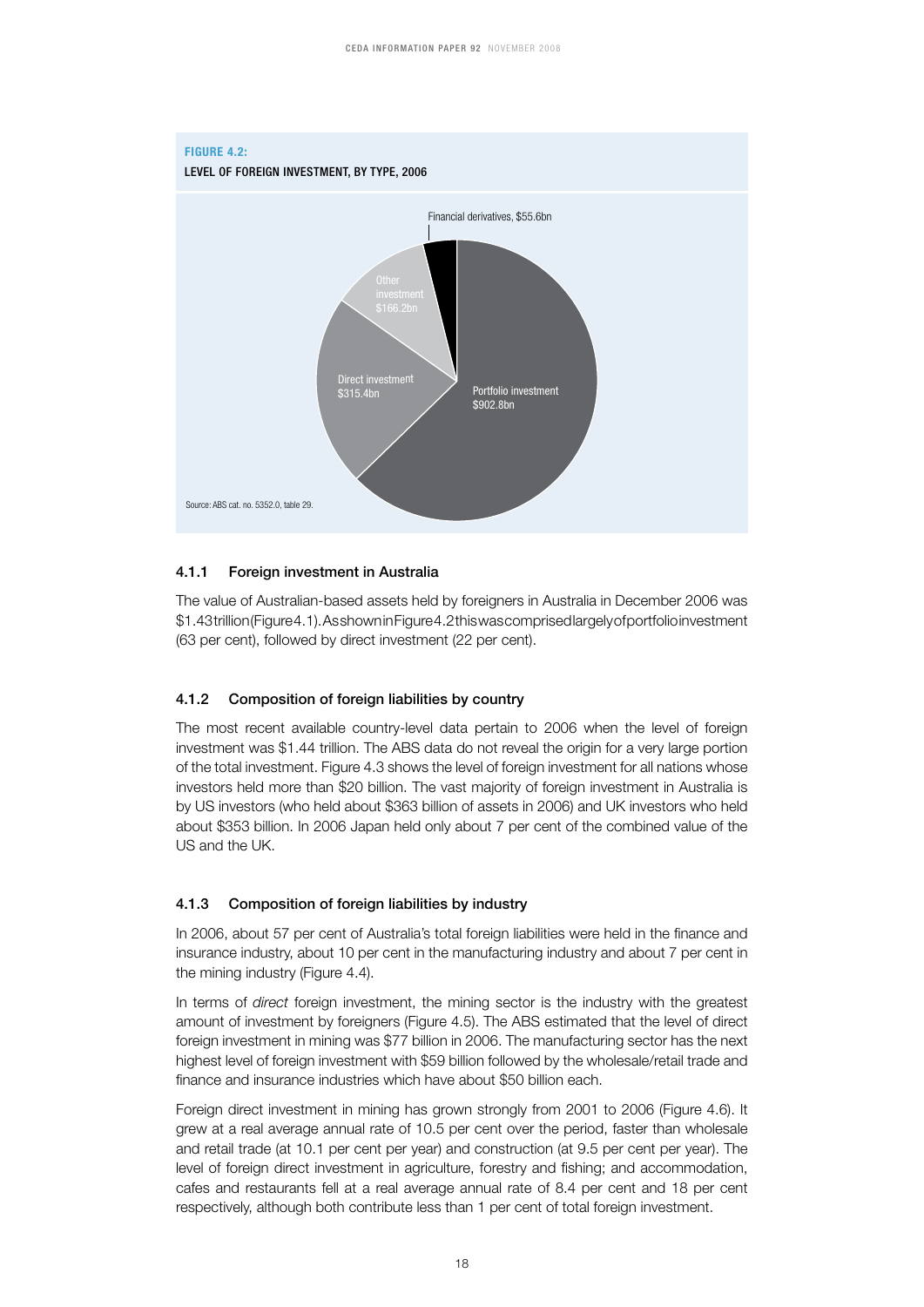



### 4.1.4 The importance of foreign investment in mining

The ability of Australia to attract foreign investment to its mining sector has positioned Australia to take advantage of current world prices for minerals commodities. Foreign investment was, and remains, crucial to discovering and assessing Australia's mineral reserves. Thirty years ago, foreign-owned firms were responsible for almost 85 per cent of offshore petroleum expenditure and more than half of all non-petroleum expenditure (Table 4.1).

In 2000–01, almost 45 per cent of mining industry value-added, equivalent to \$15.3 billion, was contributed by foreign-owned firms operating in Australia (Table 4.2). The US, the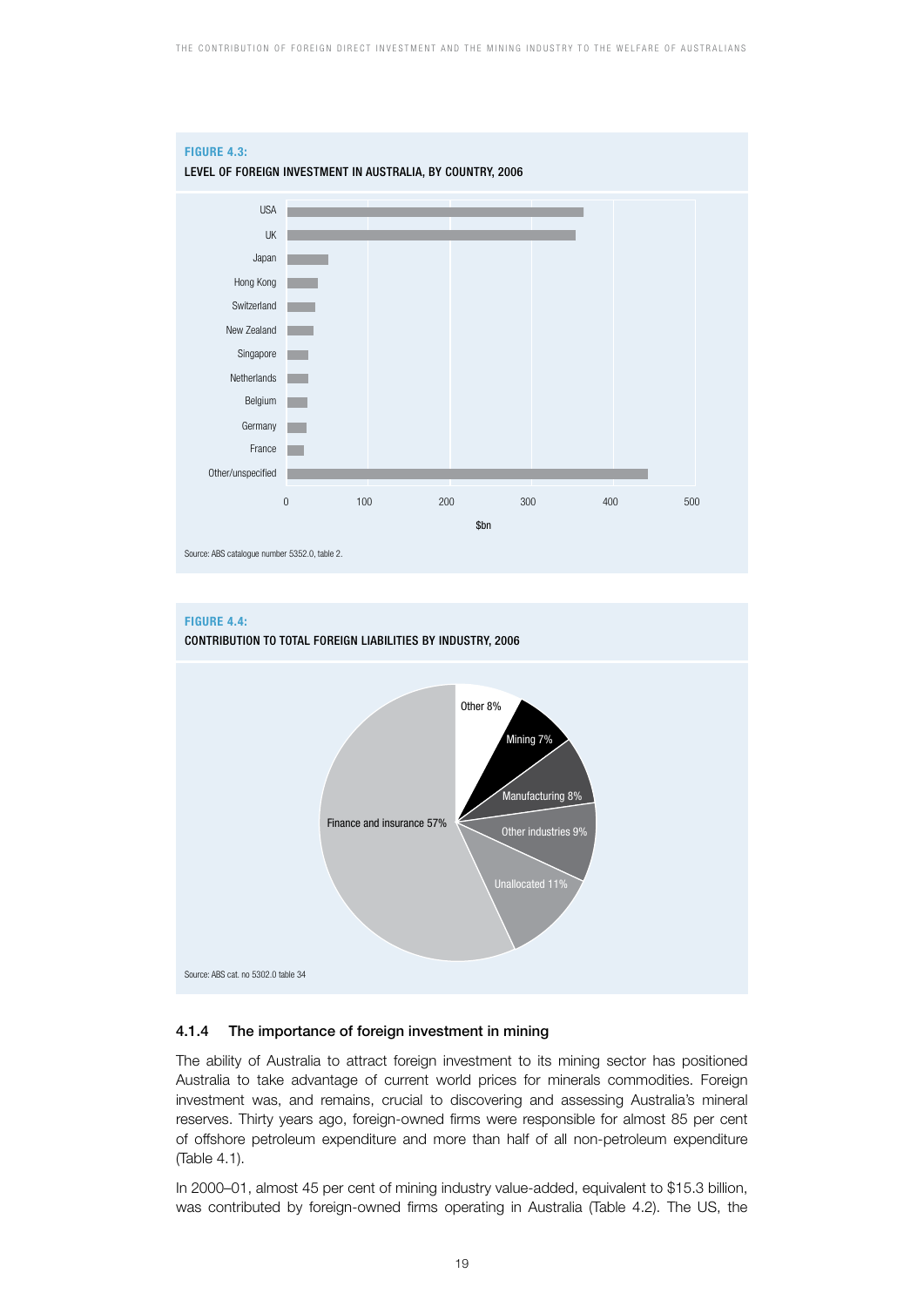



UK and Japan were major investing nations. Furthermore, foreign-owned firms employed 19,600 workers, or about 28 per cent of all workers in the industry.

Foreign-owned mining firms operating in Australia make a strong contribution to export income. In 2002–03, foreign-owned mining firms earned \$15.5 billion of export income compared with \$20.3 billion by Australian-owned firms (Table 4.3). In the same year, the number of identifiable foreign-owned exporting entities actually outnumbered identifiable Australian-owned exporters.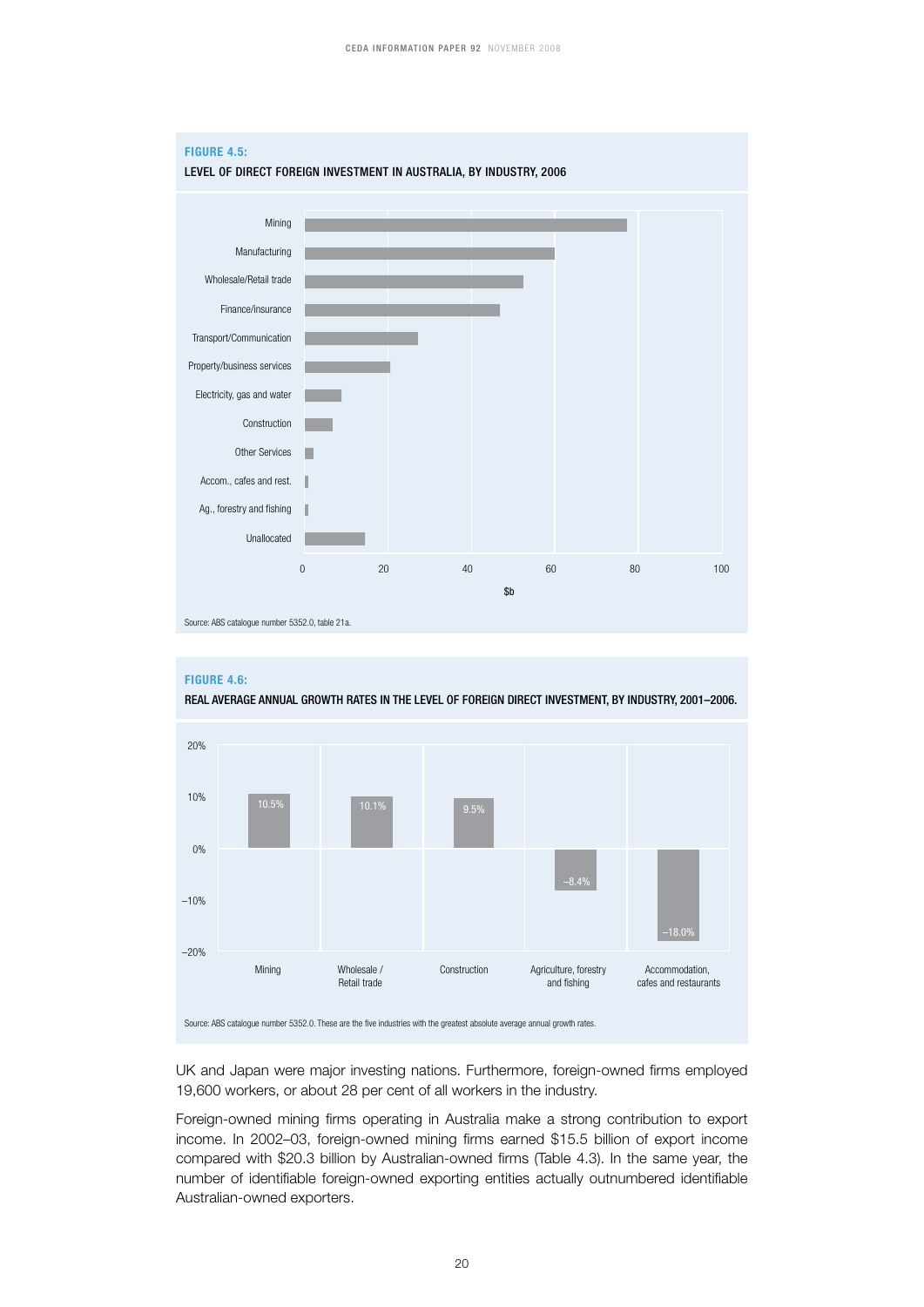### **TABLE 4.1:**

### MINERALS EXPLORATION BY FOREIGN FIRMS, 1975–76

| <b>Exploration category</b>    | Share of total exploration expenditure met by foreign-owned firms % |
|--------------------------------|---------------------------------------------------------------------|
| Non-petroleum                  | 54.4                                                                |
| Production leases              | 45.8                                                                |
| Non-production leases          | 55.8                                                                |
| Petroleum                      | 74.4                                                                |
| Onshore                        | 56.9                                                                |
| Offshore                       | 84.6                                                                |
| Source: Hartley (1984), p. 162 |                                                                     |

### **TABLE 4.2:**

MINING EMPLOYMENT AND INDUSTRY VALUE ADDED, 2000–01

|                                                           | Employment   | Industry value added |  |
|-----------------------------------------------------------|--------------|----------------------|--|
|                                                           | 000s         | \$m\$                |  |
| Australia                                                 | 46.4         | 18,457               |  |
| Total foreign                                             | 19.6         | 15,286               |  |
| Canada                                                    | 1.3          | 304                  |  |
| Chile                                                     | n.p.         | 64                   |  |
| Japan                                                     | $\mathbf{1}$ | 2,574                |  |
| South Africa                                              | 2.5          | 474                  |  |
| Switzerland                                               | 1.7          | 397                  |  |
| UK                                                        | 6.3          | 4,573                |  |
| <b>USA</b>                                                | 6.4          | 6,397                |  |
| Other countries                                           | 0.3          | 503                  |  |
| <b>Unknown</b>                                            | 3.3          | 337                  |  |
| Total                                                     | 69.2         | 34,079               |  |
| Source: ABS (2004); n.p. - not available for publication. |              |                      |  |

Overall, foreign direct investment (which can be used to fund new capital expenditure as well as purchase existing capital stock) is large relative to the quantum of private new capital expenditure, but especially for mining (Figure 4.7).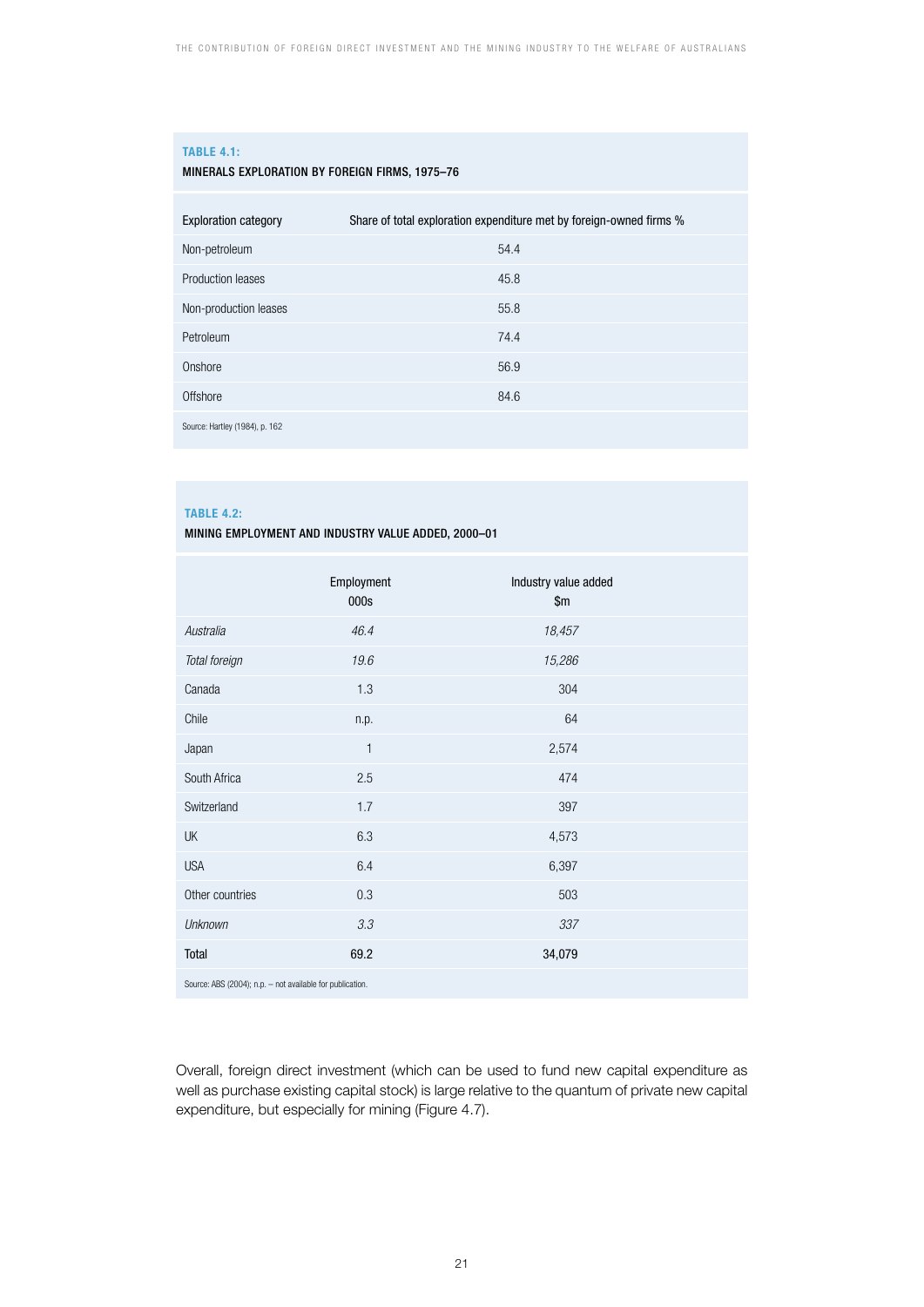### **TABLE 4.3:**

### MINING COMPANy EXPORTS, BY OWNERSHIP, 2002–03

|                        | Value of mining exports (\$m) | Number of mining exporters |
|------------------------|-------------------------------|----------------------------|
| Australian-owned firms | 20,301                        | 77                         |
| Foreign-owned firms    | 15,532                        | 79                         |
| <b>Unknown</b>         | 63                            | 30                         |
| Total                  | 35,896                        | 186                        |
|                        |                               |                            |

Source: ABS cat. no. 5496.0.55.001; relates to exporters exporting goods valued at more than \$1m.

### **FIGURE 4.7:**





Sources: ABS cat. no. 5625.0 table 1a for private new capital expenditure, ABS cat. no. 5352.0 table 20 for mining foreign direct investment and 5302.0 table 25 for all industries foreign direct investment.

Note: The large foreign direct outflow in 2005 was almost certainly related to the reincorporation of News Corporation from Australia to the US (NSWDSRD n.d.).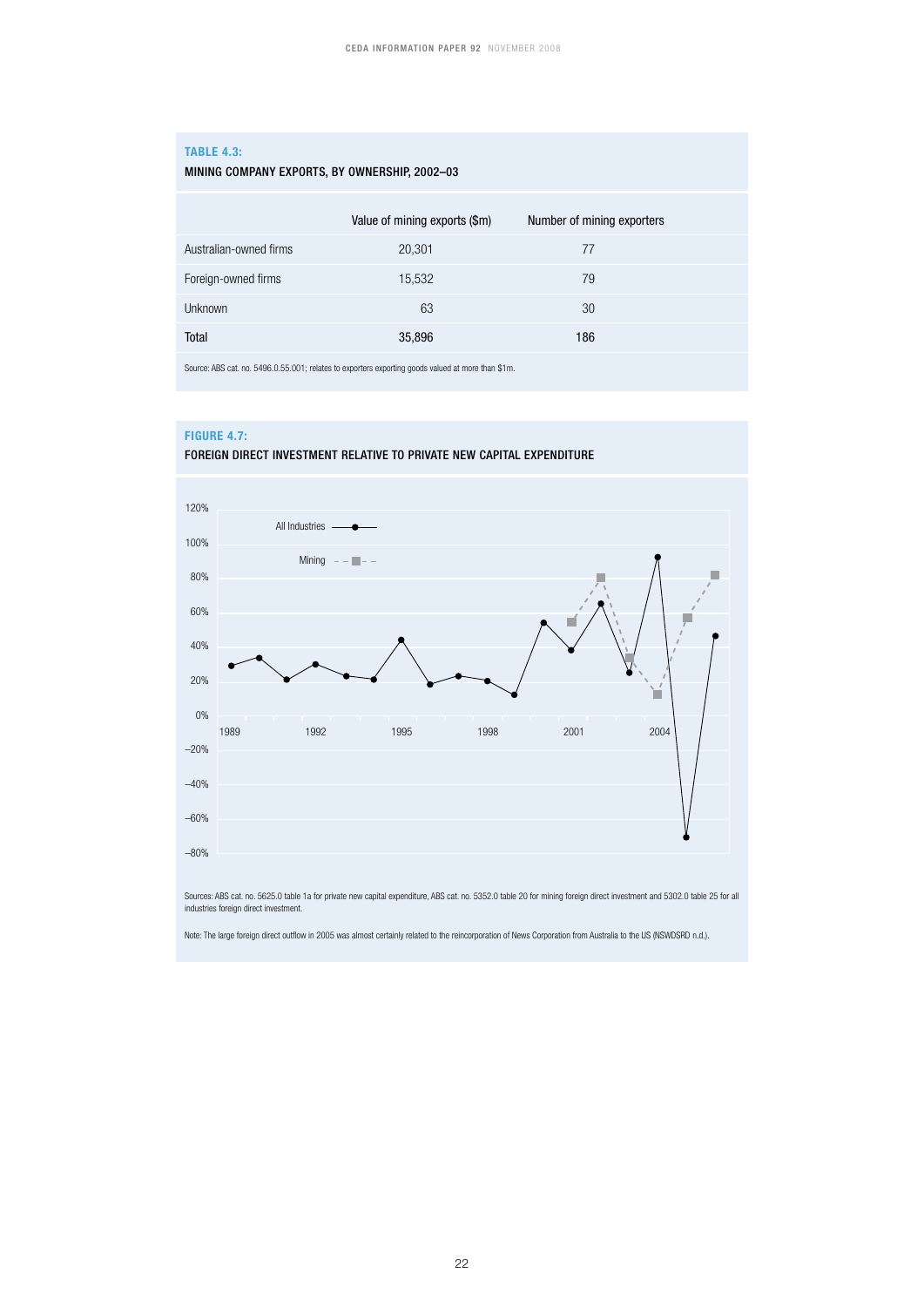# concerns<br>about fore about foreign investment

Over the years there have been a number of concerns raised about the potential negative impact of foreign direct investment on the Australian economy and on Australians more generally. In this section each of these concerns is addressed in turn.

### Concern 1: Foreign firms may flout local rules

It is sometimes suggested that foreign firms disregard various Australian rules – such as those regarding environmental pollution or taxation – because they are assumed to not have a cultural affinity with the community or the country. But the reality is that most foreign entities employ Australians in their management teams and the workforce consists largely of Australians.

A foreign entity operating in Australia must meet the same strict laws and regulations as any other firm. Domestic cultural attitudes toward foreign investment may mean that poor behaviour by foreign subsidiaries will attract extra scrutiny. Foreign subsidiaries aware of their status as a 'guest' (in the sense that the government legislation could conceivably makes their operations more difficult) may even have an incentive to perform better than Australian counterparts.

### Concern 2: Foreign investment is shifting domestic production toward low-value activities

Ross Perot, US presidential candidate in 1992 and 1996, famously (and mistakenly) said that is was better to make computer chips than potato chips. A similar unease is often expressed in Australia – that a too-strong reliance on exporting untransformed minerals commodities and agricultural products is impoverishing the nation.

The importance to growth of a country specialising in activities that it can do at least cost has been emphasised in previous chapters. Australia's natural resources, location and access to physical and human capital allow it to undertake primary production efficiently.

Australia *could* engage in transforming these commodities before they are sold but would Australia be competitive? Why are minerals firms in Australia (whether foreign or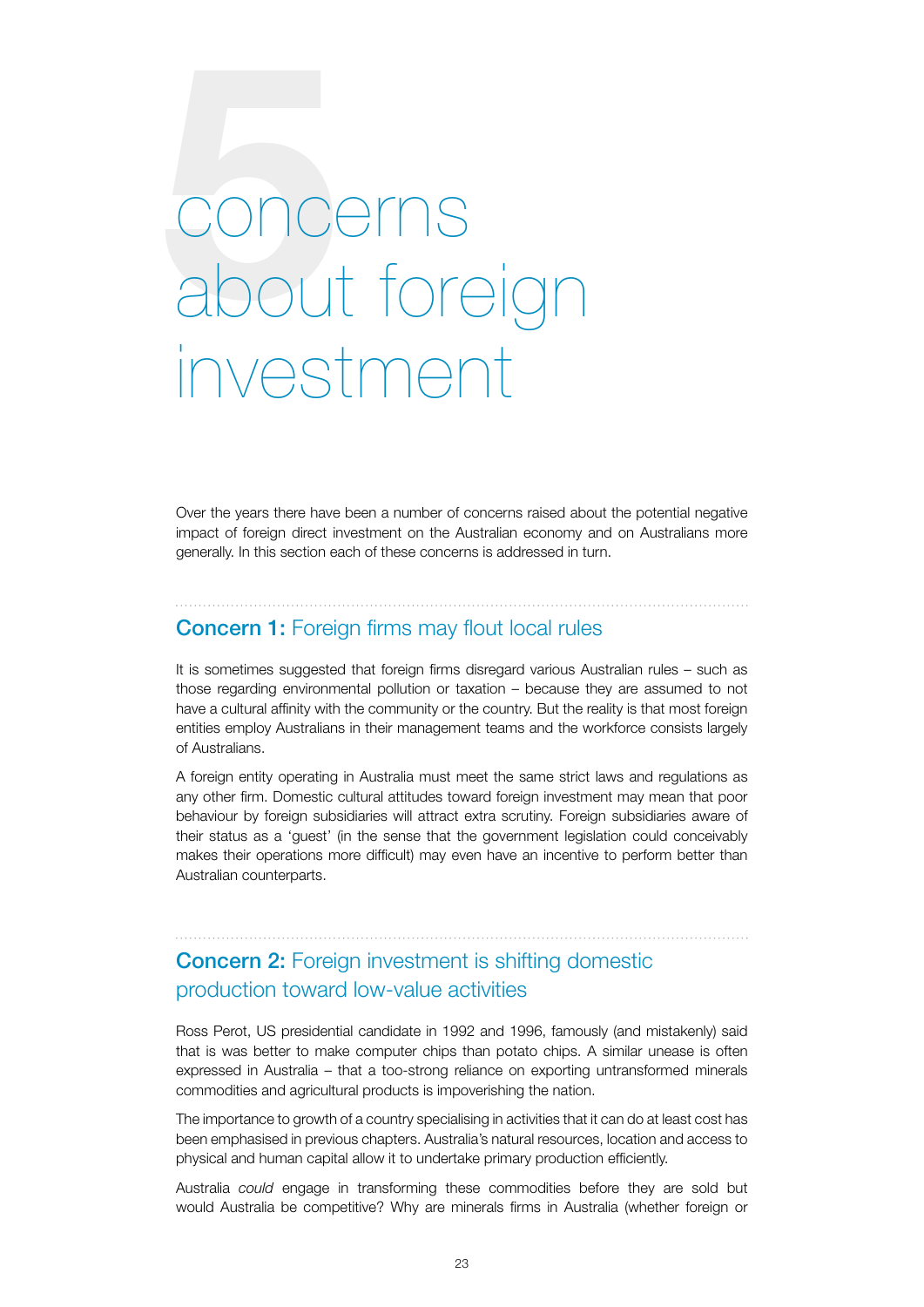domestically controlled) not 'value-adding' now? The fact is that overseas customers prefer to undertake some transformation themselves because they can do it more cheaply. In many instances capital is cheaper in many of the countries that buy Australian commodities and it is often advantageous to locate manufacturing plants together and close to the point of final demand. Because Australia constitutes such a small local market far from the major sources of world demand there is often no economic reason to manufacture final consumer products in Australia.

### **Concern 3:** Unlike foreign investment in physical capital, nothing useful happens when an Australian firm is purchased by a large multinational firm

Some believe that the sale of an Australian owned asset to an overseas purchaser only has negative aspects. But this cannot be the case. First, the Australian owners receive a payment for the asset that is considered to be fair, otherwise they would not have engaged in the voluntary trade. The buyers consider that the asset has a higher value in their hands perhaps because they have a special set of skills that will allow them to make the most of the asset, or because the asset suits their existing portfolio. In other words, the sellers are better off because they have realised the value of their asset and now have financial capital that they can put to higher value uses and the buyers have an asset in their hands that they can put to better economic use.

Second, the foreign firm is likely to introduce the technology and managerial expertise to its new subsidiary that made it a large multinational in the first place. In addition, Australian governments can expect higher tax income because the new firm is likely to be capable of earning higher profits than the previous owner.

### Concern 4: Australians would be better off if transactions took place only among Australians

Many Australians benefit from the ability to buy foreign-made software, drive a car made overseas or have some portion of their superannuation diversified in a foreign financial market. Asking whether Australians would be better off if they only traded with Australians is much the same as asking whether Victorians would be better off if they only traded only with Victorians.

Another way of approaching the concern is to think about whether any of the current commercial dealings between people in different states would be less wealth-enhancing if Australia were not a federation. The benefits from trade explain why countries are drawn into customs unions and other free trade arrangements.

### Concern 5: Foreign labour will displace Australian jobs

In a tight domestic labour market, some firms find it difficult to retain and attract staff at pay rates that make the firm viable. Rather than this preventing continued growth, Australian firms are fortunate to have access to a large pool of skilled foreign workers who can take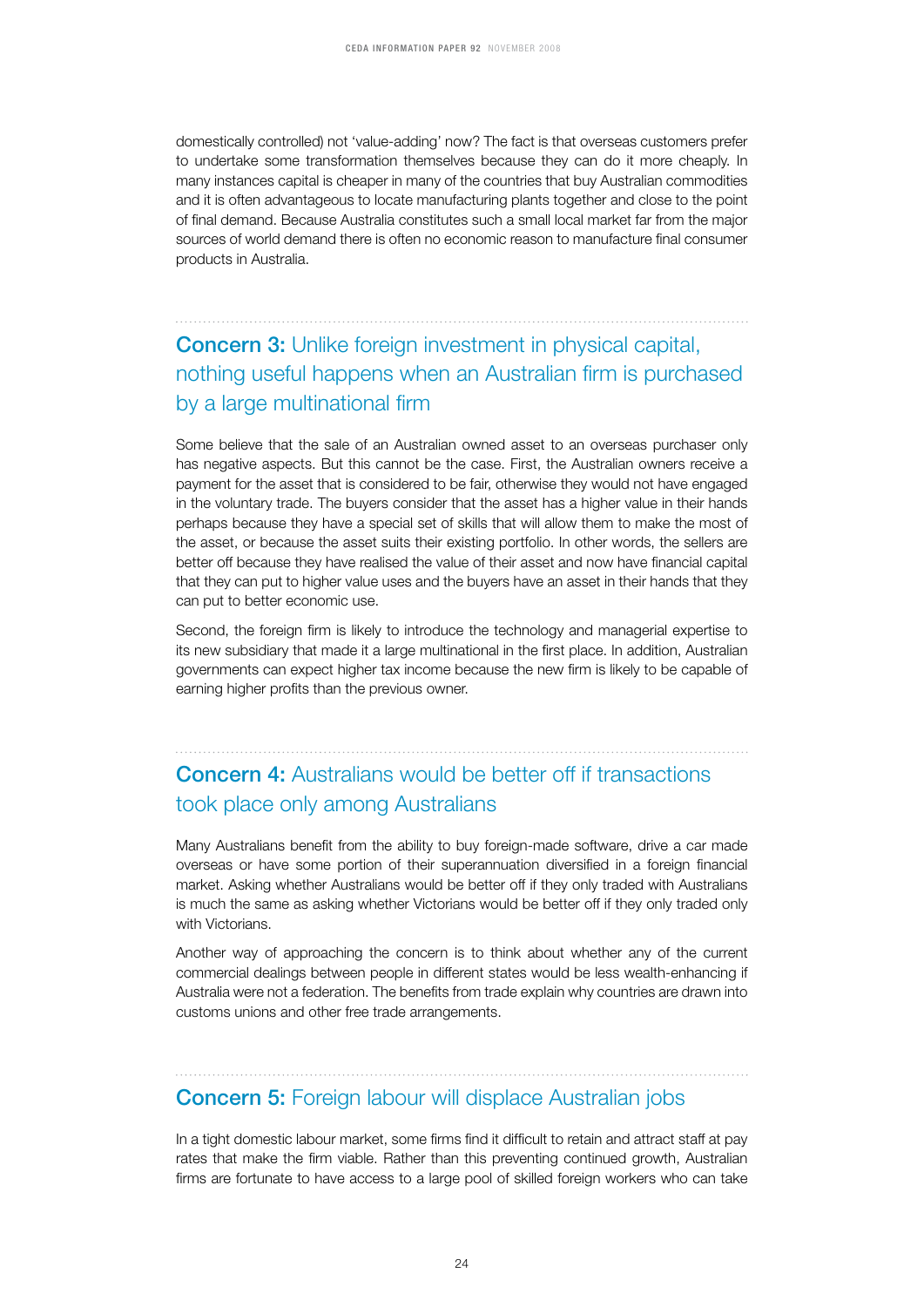up positions in Australia. Recently, a domestic airline operating in Australia has expressed a strong interest in employing foreign pilots to ensure flight schedules and growth targets can be met (Palan 2008). Also, the Australian government has suggested that 20,000 skilled workers are needed nationwide in the housing industry (ABC 2008). A continued lack of these workers is likely to be contributing to low levels of housing affordability.

It is unlikely that the skills and work experience of Australians would ever be perfectly matched with the demands of firms operating in Australia. By having access to foreign workers, firms in Australia can draw the ideal candidate for a position from a much larger 'pool'.

Of course, the benefits of finding employees at the right price and with the appropriate skills are not available only to firms with foreign linkages. Wholly Australian-owned firms can benefit too.

Foreign investment in Australia will create new jobs for Australians. Not counting the economic activity directly associated with new projects financed using foreign savings, a range of goods and services would still need to be purchased from other Australian businesses (such as accommodation, food, entertainment and travel) leading to an increase in economic growth and higher employment overall. The model results discussed in the next chapter find this to be the case.

Many Australians seek work visas which allow them to work overseas, perhaps to fund travel or to gain international experience. Having Australians spend time in other countries learning new languages and customs could easily lead to new links being established between Australian businesses and foreign consumers. If having these opportunities is considered advantageous to Australians, it is hard to see on what grounds foreign workers should be prevented from having the same opportunity in Australia.

### **Concern 6:** Foreign investment causes profits to leave the country

It is not an uncommon view that profits that revert to an overseas company are a 'drain' on the welfare of Australians.

The profit flows which revert to an overseas firm are rightly seen as a return on a large initial outlay that at some stage was paid to an Australian firm, individual or government. A foreign firm that purchases an asset from an Australian does so with the aim of securing the flow of returns that the asset can generate and the only way a purchase can go ahead is if the purchase price is sufficiently high to compensate the Australian for the loss of the flow of returns. Provided the trade was voluntary, the Australian must have considered it worthwhile.

An example of a similar situation is the process of negotiating a mortgage. A prospective homeowner is likely to commit to many years of repayments to a financial institution, where the repayments are likely to represent a substantial share of the mortgagee's income. Are the repayments a 'drain' on the mortgagee? In a sense, they are. But they are not so much of a drain that the mortgagee does not consider the transaction worthwhile overall. In this case the mortgagee exchanges a commitment to repay the loan for the up front use of the housing services of the residence purchased with the help of the bank. In the case of the sale of an Australian asset, the Australian owner converts an uncertain future income flow into a certain cash asset and in addition, the facilities that are sold usually continue to operate in Australia and continue to generate jobs for Australians.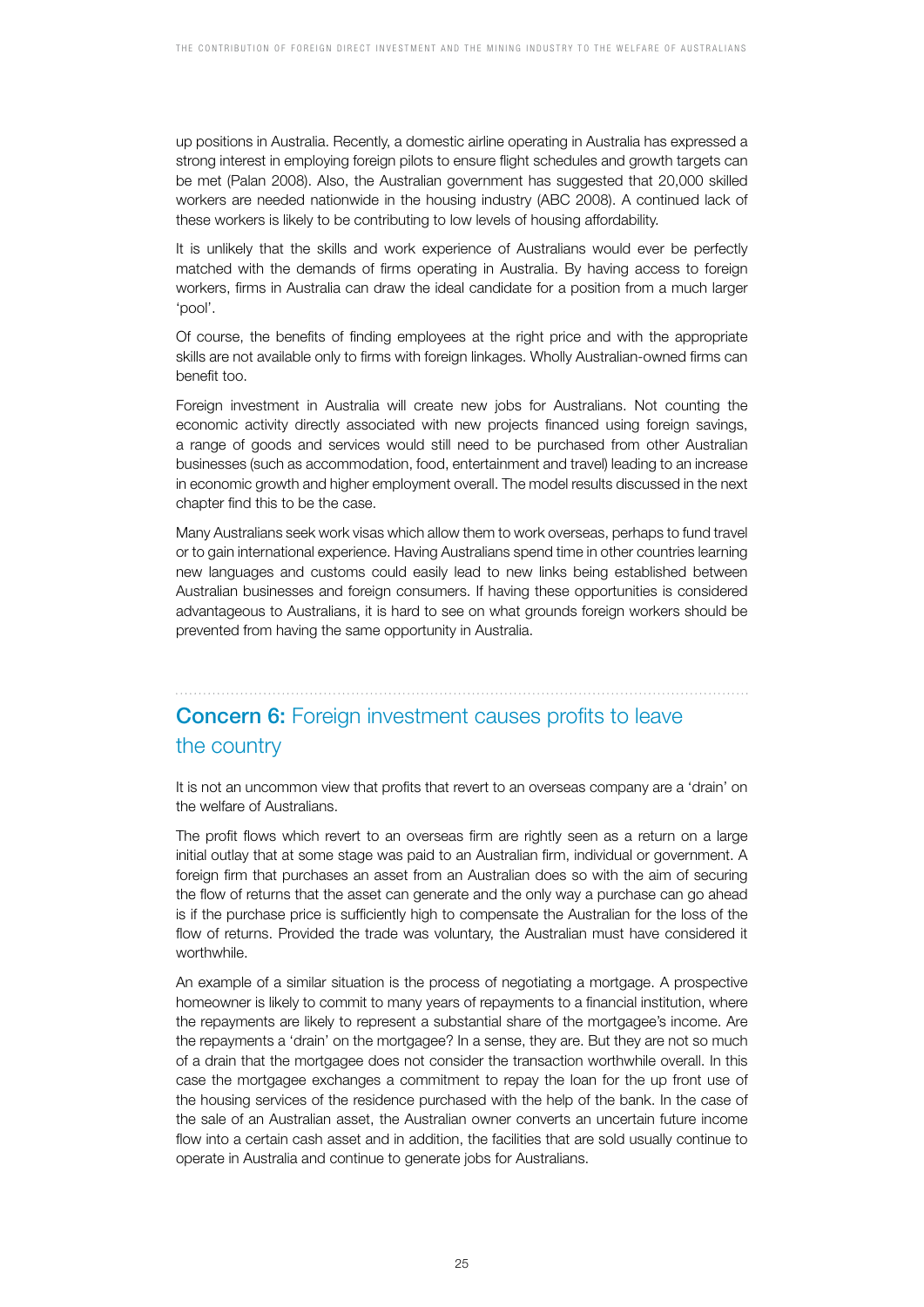**6**an empirical analysis of the potential impact of additional foreign direct investment

### 6.1 The context

Quantitative analysis of the impacts of additional foreign direct investment (FDI) in metallurgical coal, bauxite and iron ore is described in this section. The aim is to assess the impacts of increased mining activity arising as a result of increased FDI on the Australian economy.

The model used was a variant of Access Economics' CGE model called AE-GEM. This model identifies the Australia economy explicitly in a global context. The model and the analytical framework are outlined in section 6.2 and Appendix A. The structure of the model was enhanced to allow for FDI at the sectoral level for this particular project.

In conducting the type of assessment set out here it is necessary to construct both a reference case – a description of what the world and the Australian economy would have looked like in the absence of the increased FDI assumed in the policy case – and the policy case itself. A description of the reference case, together with some underlying model assumptions, is set out in Appendix B.

The specifications of the scenarios in which FDI is increased are set out in section 6.3. The results of the analysis are presented in section 6.4.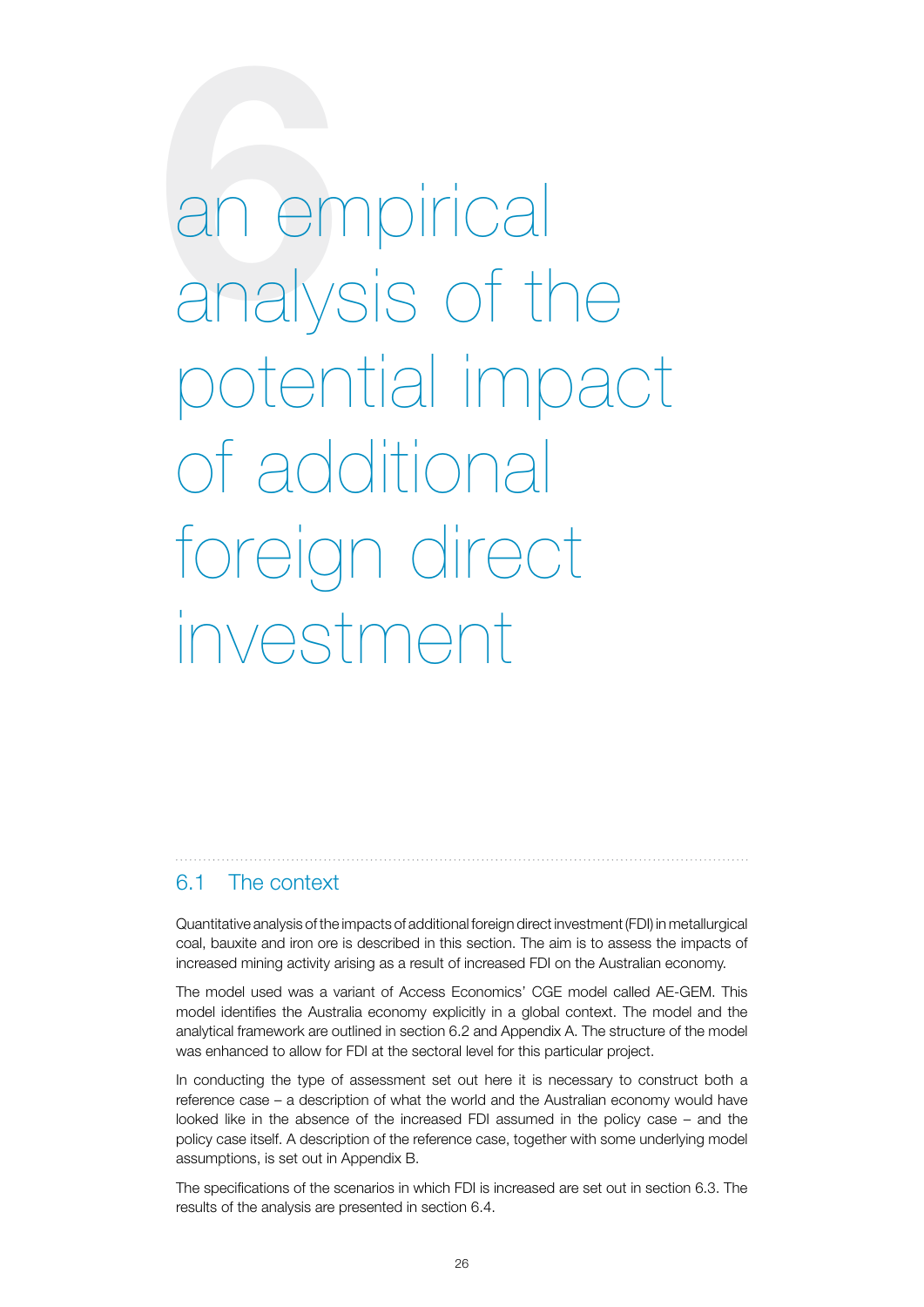### 6.2 Analytical framework

The quantitative analysis undertaken in this report is based on Access Economics' general equilibrium model called AE-GEM. General equilibrium models like AE-GEM are a widely accepted tool for estimating the direct and indirect impacts of large-scale changes in economic conditions, such as increases in FDI, at the economy-wide level.

AE-GEM is a dynamic, multi-region, multi-commodity computable general equilibrium model of the world economy. The model allows policy analysis in a single, robust, integrated economic framework. The model projects changes in macroeconomic aggregates such as GDP, employment, export volumes, investment and private consumption that are estimated to arise from a given policy change.

For this application, the model has been enhanced in two key areas. First, the investment function in the model is specified at the industry level, rather than the economy-wide level as is common for most global general equilibrium models. Second, the industry specific investment structure accounts explicitly for FDI. In other words, each country in the model can own some assets (and therefore receive the returns from those assets) in each other country represented in the model. For example, this allows for iron ore production in Australia to be undertaken by Chinese investors. Similarly, Australian investors could theoretically undertake iron ore production in China.

### 6.3 Scenario design

In this study, two alternative scenarios are considered.

For each scenario an increase in FDI has been assumed in Australia's iron ore, metallurgical coal and bauxite mining sectors. Accompanying these increases in capital expenditure are increases in production capacity and potentially exports from each industry. The assumed increases in capital expenditure under each scenario are summarised in Table 6.1.

### **TABLE 6.1:**

NET PRESENT VALUE OF ADDITIONAL CAPITAL EXPENDITURE UNDER EACH SCENARIO (REAL 2008 \$MILLION)

|                    | Scenario 1 | Scenario 2 |
|--------------------|------------|------------|
| Iron ore           | 3879       | 6060       |
| Metallurgical coal | 946        | 1241       |
| Bauxite            | 844        | 1447       |
| Total              | 5669       | 8747       |

Total capital expenditure under each scenario ranges from just under \$5.7 billion in scenario 1 to just over \$8.7 billion in scenario 2. For this study it is assumed that the key focus of FDI is in Australia's iron ore mining sector. The total increase in capital expenditure in each sector each year is summarised in Table 6.2. The increases in capital expenditure in each sector under each scenario are shown in Table 6.3. The cumulative investment levels flowing from the increases in foreign direct investment are presented in Figure 6.1. As can be seen from Figure 6.1 there is an increase in capital expenditure from scenarios 1 to 2.

The increases in production capacity associated with the increases in capital expenditure outlined above are summarised in Table 6.4.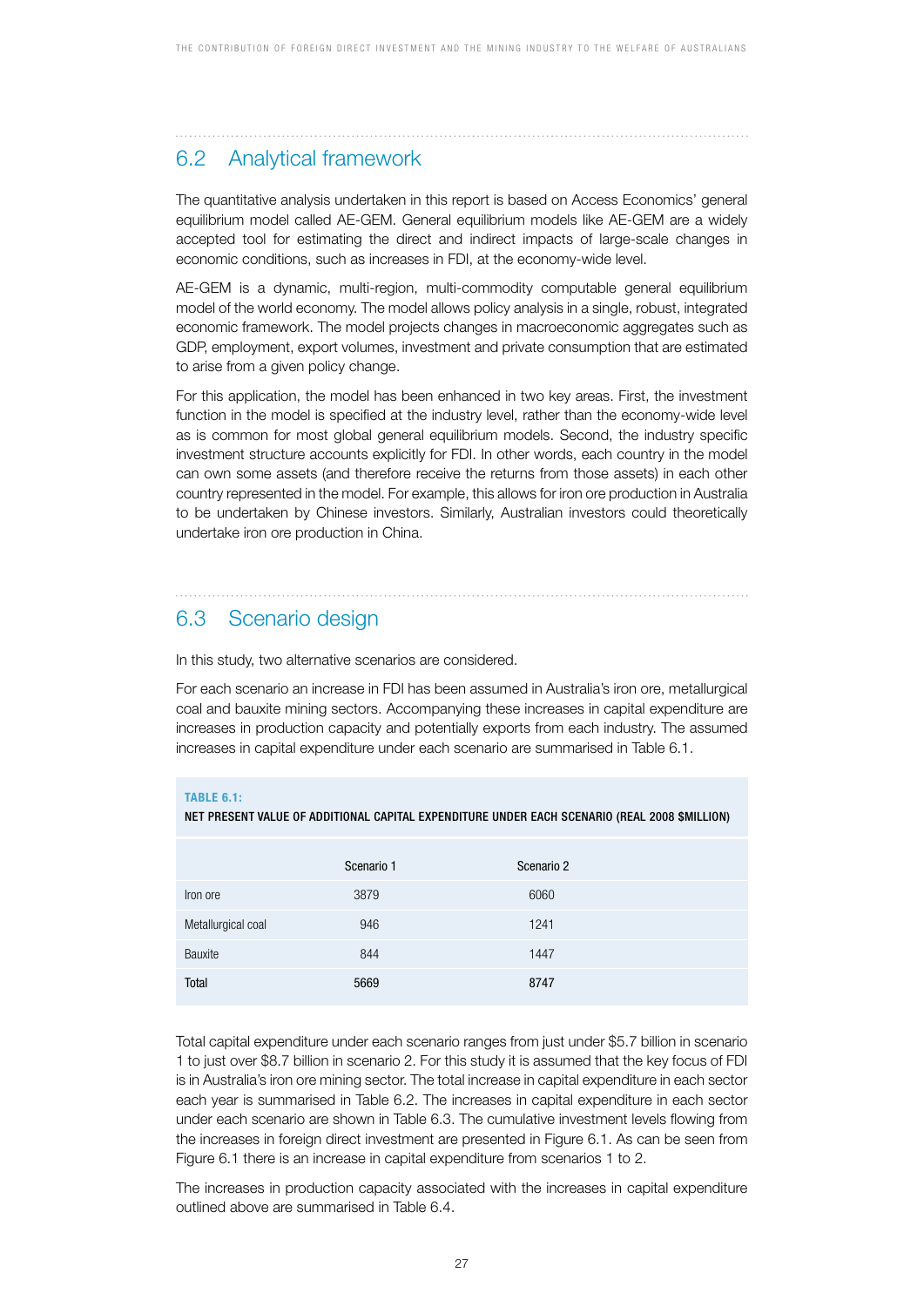### **TABLE 6.2:**

TOTAL ADDITIONAL CAPITAL EXPENDITURE UNDER EACH SCENARIO (REAL 2008 \$MILLION)

| Year | Scenario 1 | Scenario 2 |
|------|------------|------------|
| 2008 |            |            |
| 2009 |            |            |
| 2010 | 100        | 100        |
| 2011 | 100        | 100        |
| 2012 | 100        | 200        |
| 2013 | 100        | 100        |
| 2014 | 100        | 100        |
| 2015 | 3,850      | 3,950      |
| 2016 | 850        | 850        |
| 2017 | 100        | 100        |
| 2018 | 100        | 3,200      |
| 2019 | 100        | 100        |
| 2020 | 3,100      | 850        |
| 2021 | 100        | 3,950      |
| 2022 | 100        | 100        |
| 2023 | 100        | 100        |
| 2024 | 100        | 3,200      |
| 2025 | 3,100      | 100        |
| 2026 | 100        | 100        |
| 2027 | 100        | 3,200      |
| 2028 | 100        | 100        |
| 2029 | 100        | 100        |
| 2030 | 100        | 200        |

### 6.4 Results

A summary of the key macroeconomic results is presented in Table 6.5. The results show that each scenario confers a net economic benefit on the Australian economy as measured by the increases in economic output (real GDP) and real household consumption compared with what otherwise would have occurred. The projected benefits are a function of a number of factors. First, economic activity is stimulated by the ongoing additional investment required under each scenario. Increased capital expenditure, or investment, stimulates economic activity through demand for construction services which is an important sector in the economy in terms of employment (as well as the importation of machinery and equipment).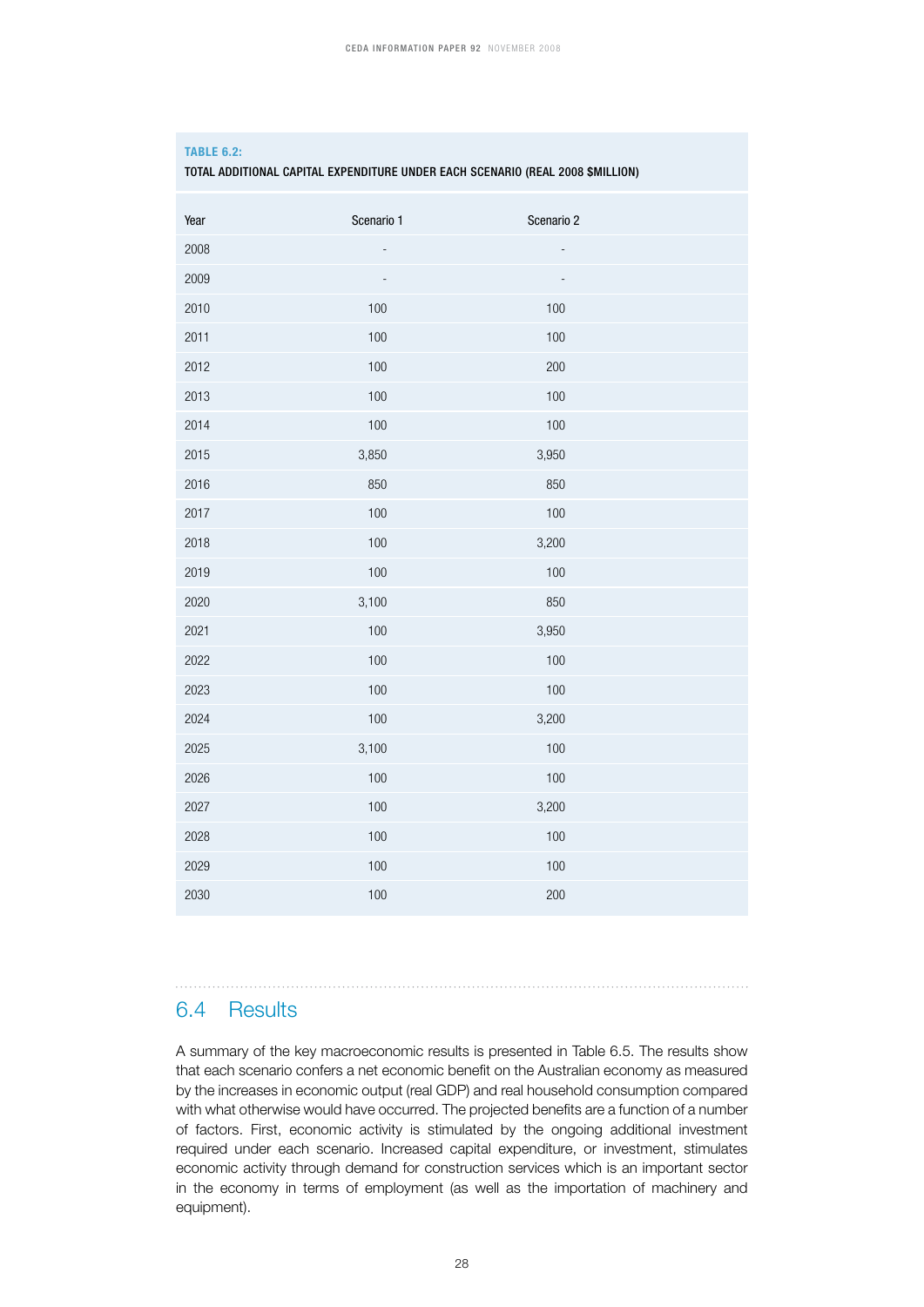### **TABLE 6.3:**

### ADDITIONAL CAPITAL EXPENDITURE IN IRON ORE, METALLURGICAL COAL AND BAUXITE MINING UNDER EACH SCENARIO (REAL 2008 \$MILLION)

|      | Iron ore   |            |            | Metallurgical coal | <b>Bauxite mining</b> |            |
|------|------------|------------|------------|--------------------|-----------------------|------------|
| Year | Scenario 1 | Scenario 2 | Scenario 1 | Scenario 2         | Scenario 1            | Scenario 2 |
| 2008 |            |            |            |                    |                       |            |
| 2009 |            |            |            |                    |                       |            |
| 2010 |            |            | 100        | 100                |                       |            |
| 2011 |            |            | 100        | 100                |                       |            |
| 2012 |            |            | 100        | 200                |                       |            |
| 2013 |            |            | 100        | 100                |                       |            |
| 2014 |            |            | 100        | 100                |                       |            |
| 2015 | 3000       | 3000       | 100        | 200                | 750                   | 750        |
| 2016 |            |            | 100        | 100                | 750                   | 750        |
| 2017 |            |            | 100        | 100                |                       |            |
| 2018 |            | 3000       | 100        | 200                |                       |            |
| 2019 |            |            | 100        | 100                |                       |            |
| 2020 | 3000       |            | 100        | 100                |                       | 750        |
| 2021 |            | 3000       | 100        | 200                |                       | 750        |
| 2022 |            |            | 100        | 100                |                       |            |
| 2023 |            |            | 100        | 100                |                       |            |
| 2024 |            | 3000       | 100        | 200                |                       |            |
| 2025 | 3000       |            | 100        | 100                |                       |            |
| 2026 |            |            | 100        | 100                |                       |            |
| 2027 |            | 3000       | 100        | 200                |                       |            |
| 2028 |            |            | 100        | 100                |                       |            |
| 2029 |            |            | 100        | 100                |                       |            |
| 2030 |            |            | 100        | 200                |                       |            |

Second, the increased output of iron ore, metallurgical coal and bauxite and the subsequent increase in exports of those products directly contributes to increased economic activity and welfare (through wages paid as well as taxes and royalties collected).

Third, apart from the direct increases in economic activity, there are flow on effects as a consequence of increased demand for the products from those sectors that supply goods and services to construction and mining.

The additional investment and economic activity, direct and indirect, result in a projected increase in real GDP above reference case levels. Under scenario 1, the net present value of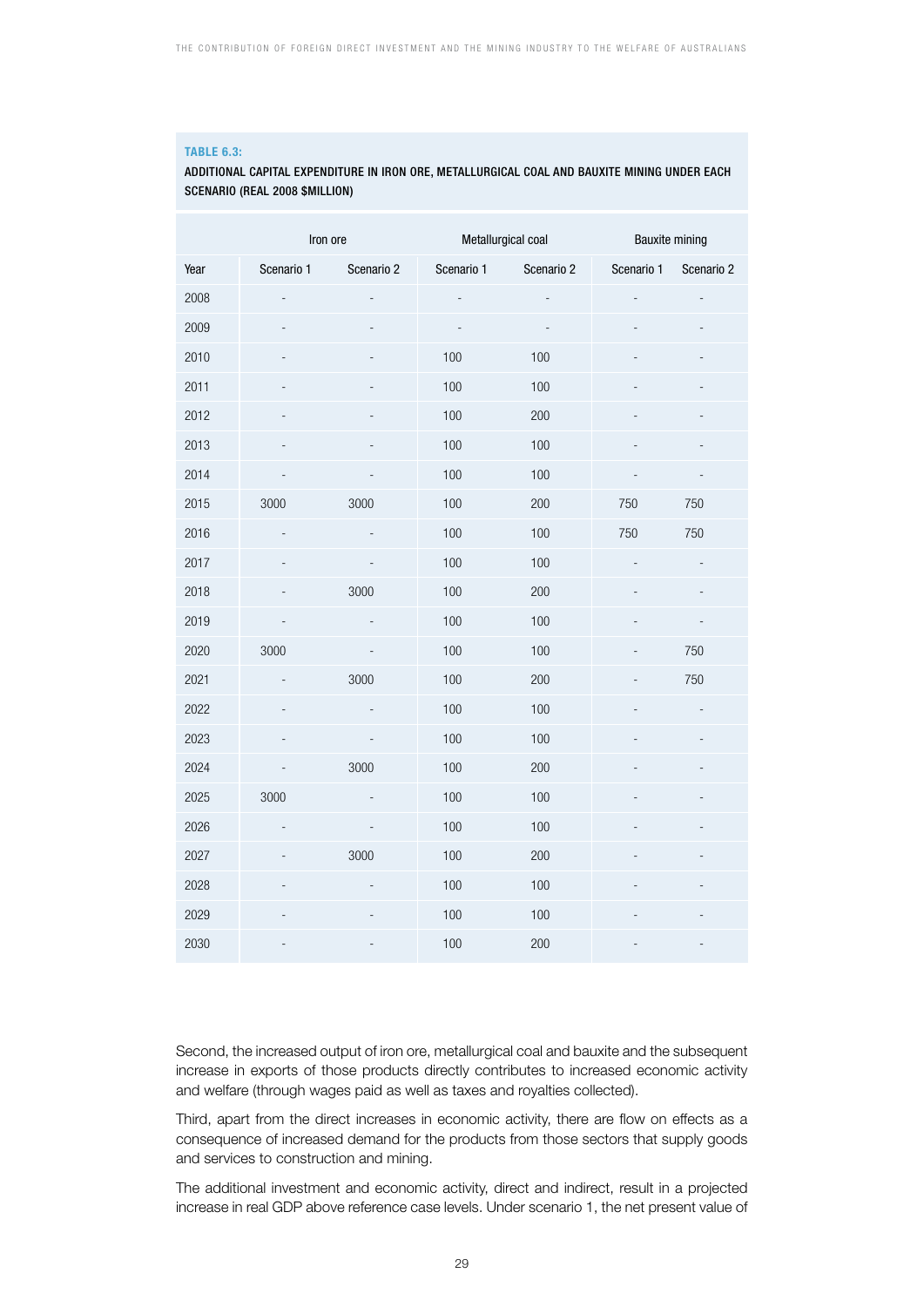

the increase in real GDP is estimated to be just over \$21.7 billion in 2008 dollars (for the period 2008 to 2030 using a 7 per cent real discount rate). The extent of the projected benefits are directly related to the level of investment, and hence the increases in production.

While production effects are captured in real GDP, the flow on effects to national income (real GNP) and household consumption are also important to consider because these summarise the projected impacts on economic benefit. Economic benefit, in this case, is calculated net of the additional outflows of returns to foreign investors from iron ore, metallurgical coal and bauxite production. Under scenario 1, the net present value of the increase in real GNP and real consumption are estimated to be just over \$22.7 billion and \$16 billion, respectively, in 2008 dollars (calculated over the period 2008 to 2030 using a 7 per cent real discount rate). These figures equate in today's terms to \$2848 dollars in GNP per household and \$2005 in real consumption per household. Under scenario 2, the increases in real GNP per household and consumption per household above what they otherwise would have been are projected to be \$3965 and \$2825 respectively.

A major source of the gains under each scenario is the projected increases in both employment and wages that are stimulated by additional investment and output. Employment under scenario 1 is projected to increase by 4560 full time equivalents in 2030, or a 0.05 per cent increase in employment over reference case levels (Table 6.6). This rises to 7150 full time equivalents (or an 0.07 per cent increase) under scenario 2. Note that the employment response in percentage terms is relatively small. This is a function of the labour market specification in the model. In this case, the supply elasticity of labour has been chosen to be sufficiently small to reflect constraints in the labour market. On the flip side, the projected increases in real wages relative to reference case levels are higher than the supply response (in both the labour market and in aggregate as measured by real GDP). Higher real wages manifest themselves in increased household consumption in Australia, despite the remittance of returns on capital to overseas owners.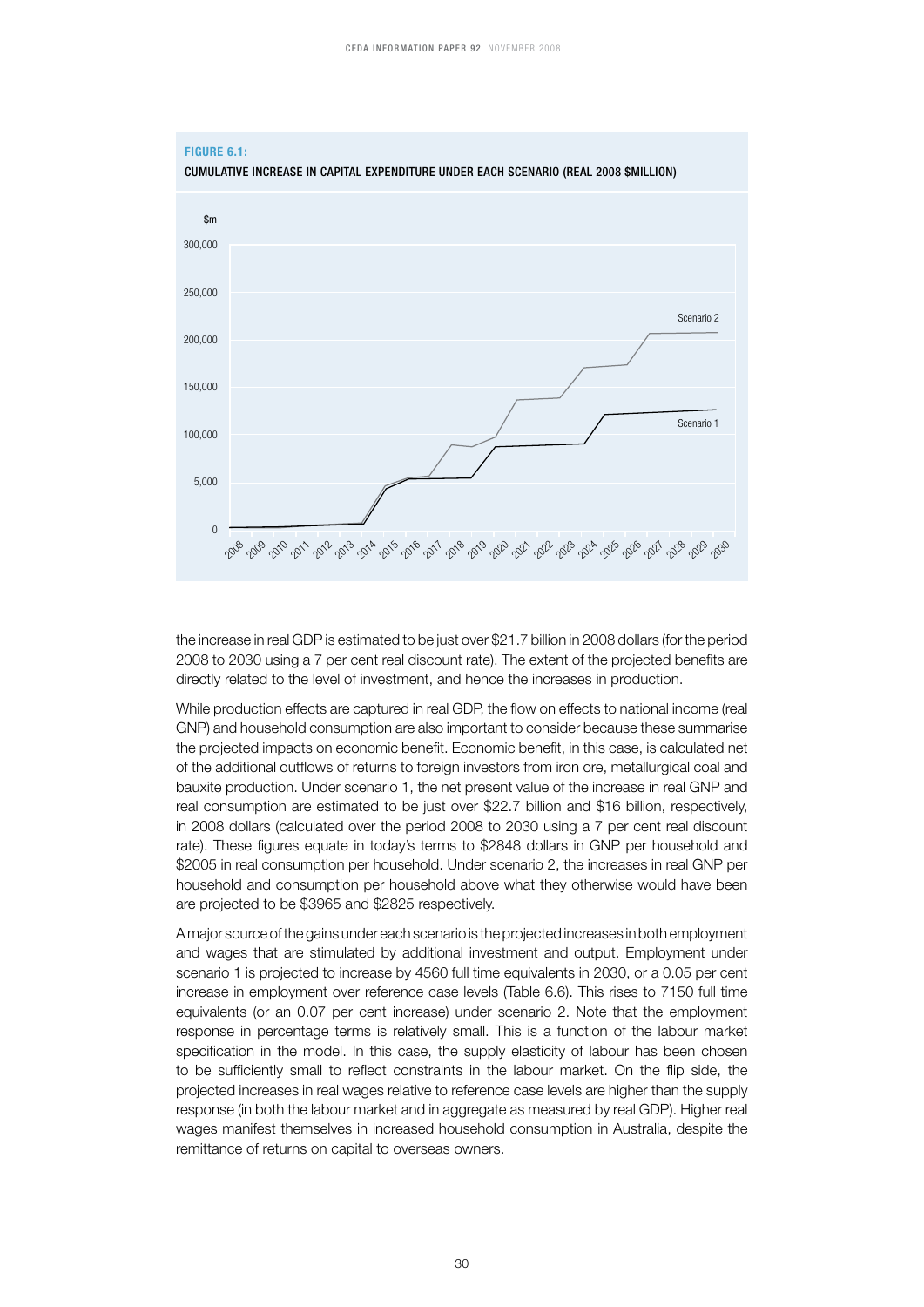### **Table 6.4:**

### Additional iron ore, metallurgical coal and bauxite production capacity under each scenario (Mt, 2008–2030)

|      | Iron ore   |            |                  | Metallurgical coal | <b>Bauxite mining</b> |            |
|------|------------|------------|------------------|--------------------|-----------------------|------------|
| Year | Scenario 1 | Scenario 2 | Scenario 1       | Scenario 2         | Scenario 1            | Scenario 2 |
| 2008 |            |            |                  |                    |                       |            |
| 2009 |            |            |                  |                    |                       |            |
| 2010 |            |            | $\mathbf{1}$     | $\mathbf{1}$       |                       |            |
| 2011 |            |            | $\overline{c}$   | $\overline{c}$     |                       |            |
| 2012 |            |            | $\mathfrak{S}$   | $\overline{4}$     |                       |            |
| 2013 |            |            | $\sqrt{4}$       | $\mathbf 5$        |                       |            |
| 2014 |            |            | $\overline{5}$   | $\,6$              |                       |            |
| 2015 | 20         | 20         | $\,6\,$          | $\, 8$             | 7.5                   | 7.5        |
| 2016 | 20         | 20         | $\overline{7}$   | $\boldsymbol{9}$   | 15                    | 15         |
| 2017 | 20         | 20         | $\, 8$           | 10                 | 15                    | 15         |
| 2018 | $20\,$     | 40         | $\boldsymbol{9}$ | 12                 | 15                    | 15         |
| 2019 | 20         | 40         | 10               | 13                 | 15                    | 15         |
| 2020 | 40         | 40         | 11               | 14                 | 15                    | 22.5       |
| 2021 | 40         | 60         | 12               | 16                 | 15                    | $30\,$     |
| 2022 | 40         | 60         | 13               | 17                 | 15                    | 30         |
| 2023 | 40         | 60         | 14               | 18                 | 15                    | $30\,$     |
| 2024 | 40         | 80         | 15               | $20\,$             | 15                    | $30\,$     |
| 2025 | 60         | 80         | 16               | 21                 | 15                    | $30\,$     |
| 2026 | 60         | 80         | 17               | 22                 | 15                    | 30         |
| 2027 | 60         | 100        | 18               | 24                 | 15                    | 30         |
| 2028 | 60         | 100        | 19               | 25                 | 15                    | $30\,$     |
| 2029 | 60         | 100        | 20               | 26                 | 15                    | $30\,$     |
| 2030 | 60         | 100        | 21               | 28                 | 15                    | $30\,$     |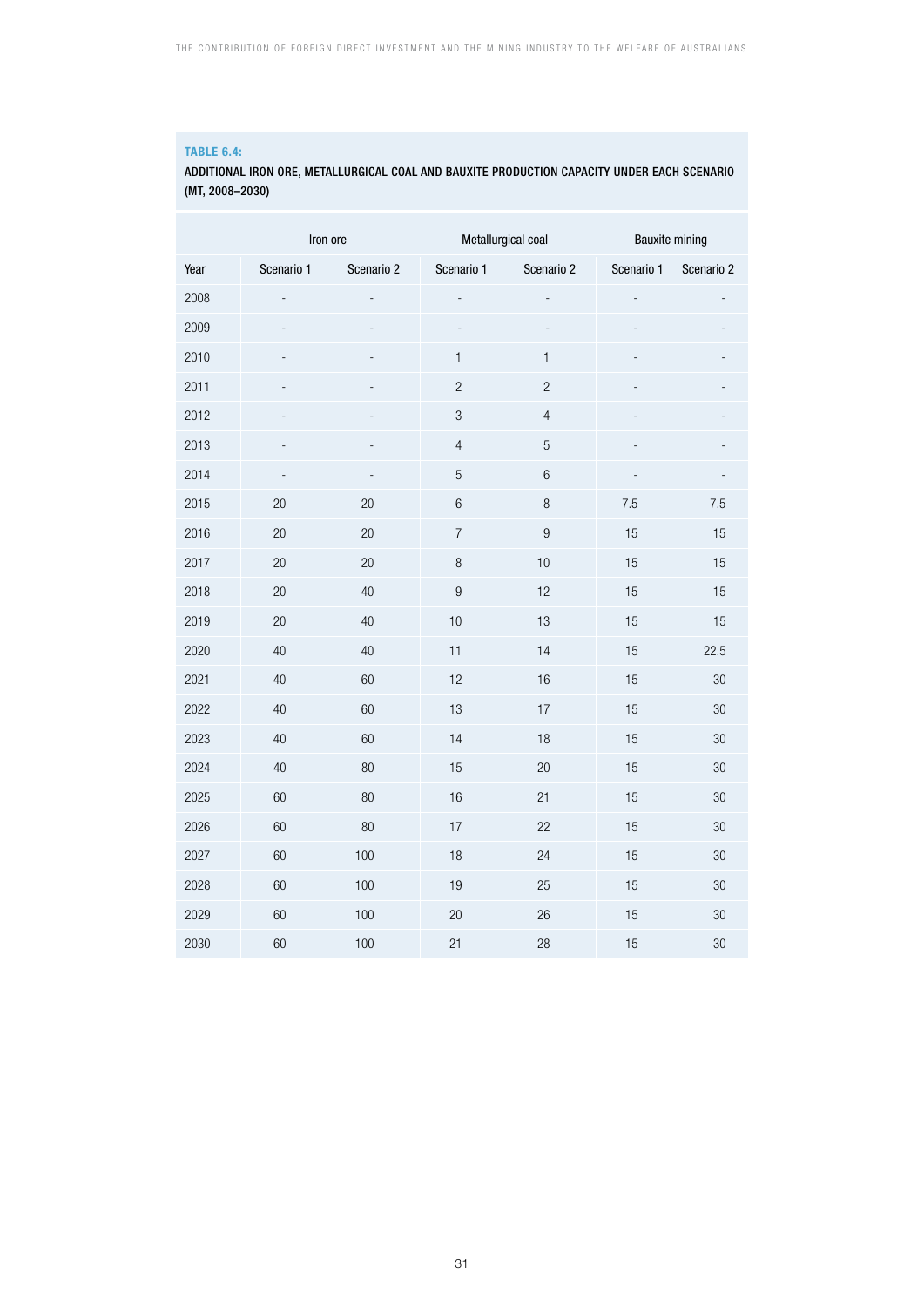### **TABLE 6.5:**

### SUMMARY OF KEY MACROECONOMIC RESULTS FOR THE PERIOD 2008 TO 2030 (RELATIVE TO REFERENCE CASE) (NET PRESENT VALUE IN 2008 DOLLARS UNLESS STATED)

| Indicator                      | Scenario 1 | Scenario 2 |
|--------------------------------|------------|------------|
| Real GDP                       | 21,716m    | 30,146m    |
| Real GNP                       | 22,785m    | 31,723m    |
| Real consumption               | 16,036m    | 22,606m    |
| Real GDP per household         | 2715       | 3768       |
| Real GNP per household2        | 2848       | 3965       |
| Real consumption per household | 2005       | 2825       |
| Employment in 2030 (FTE)       | 4560       | 7150       |

Source: AE-GEM; Net present value using a 7 per cent real discount rate. Based on 8 million Australian households.

### **TABLE 6.6:**

### PROJECTED MACROECONOMIC IMPACTS ON THE AUSTRALIA ECONOMY FOR EACH SCENARIO AT 2030 (PER CENT DEVIATION FROM THE REFERENCE CASE)

| Variable                     | Scenario 1 | Scenario 2 |
|------------------------------|------------|------------|
| Real GNP                     | 0.32       | 0.47       |
| Real GDP                     | 0.32       | 0.49       |
| Investment                   | 0.56       | 0.89       |
| Real consumption             | 0.35       | 0.53       |
| Employment                   | 0.05       | 0.07       |
| Exports                      | 0.47       | 0.70       |
| Imports                      | 1.25       | 1.98       |
| Terms of trade               | 1.10       | 1.74       |
| Return on capital            | 0.10       | 0.15       |
| Real wage: post tax          | 0.48       | 0.77       |
| Source: AE-RGEM, 2008 prices |            |            |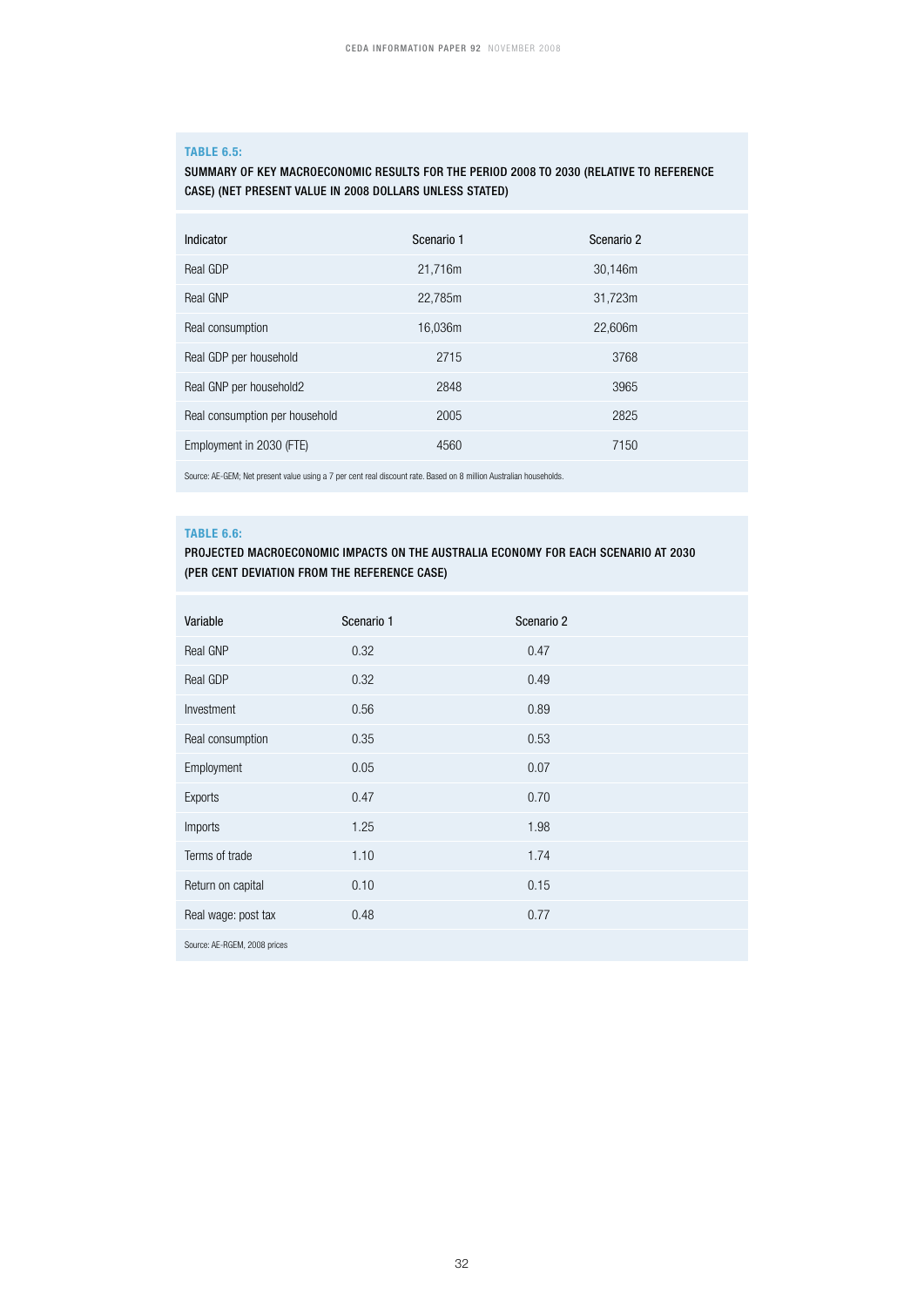### **7**conclusion

The past importance of foreign direct investment in Australia's development is unquestionable. Equally, overseas investment in Australia and the further development of strong trade linkages with our Asian neighbours, particularly China and India, will be crucial for Australia's future prosperity. Today China and India contribute around 14 per cent of world output. By 2030 these two countries alone will contribute about one-third of world output so it is clear that Australian attitudes and policies will need to change to accommodate the coming massive change in economic importance and influence of these two countries.

The analysis in ITS Global (2008) illustrates that the six principles that govern investment by government owned or controlled entities announced by the federal Treasurer on 17 February 2008 (outlined at the start of chapter 4) are likely to further restrict foreign investment.

The paper illustrates the extent of the contribution that relatively small increases in foreign investment in the mining industry could make to the household incomes of Australians. An additional three iron ore mines, three new coking coal mines and a new bauxite mine constructed between 2010 and 2030 could add almost half a percentage point to Australia's GDP in 2030, generate over 7000 new jobs and, in net present value terms, lift every Australian household's real consumption by over \$2800. That is surely reward enough, from just one part of the export sector, to encourage governments and the community to take a closer look at the rules and guidelines that unnecessarily restrict foreign investment and therefore growth in Australia.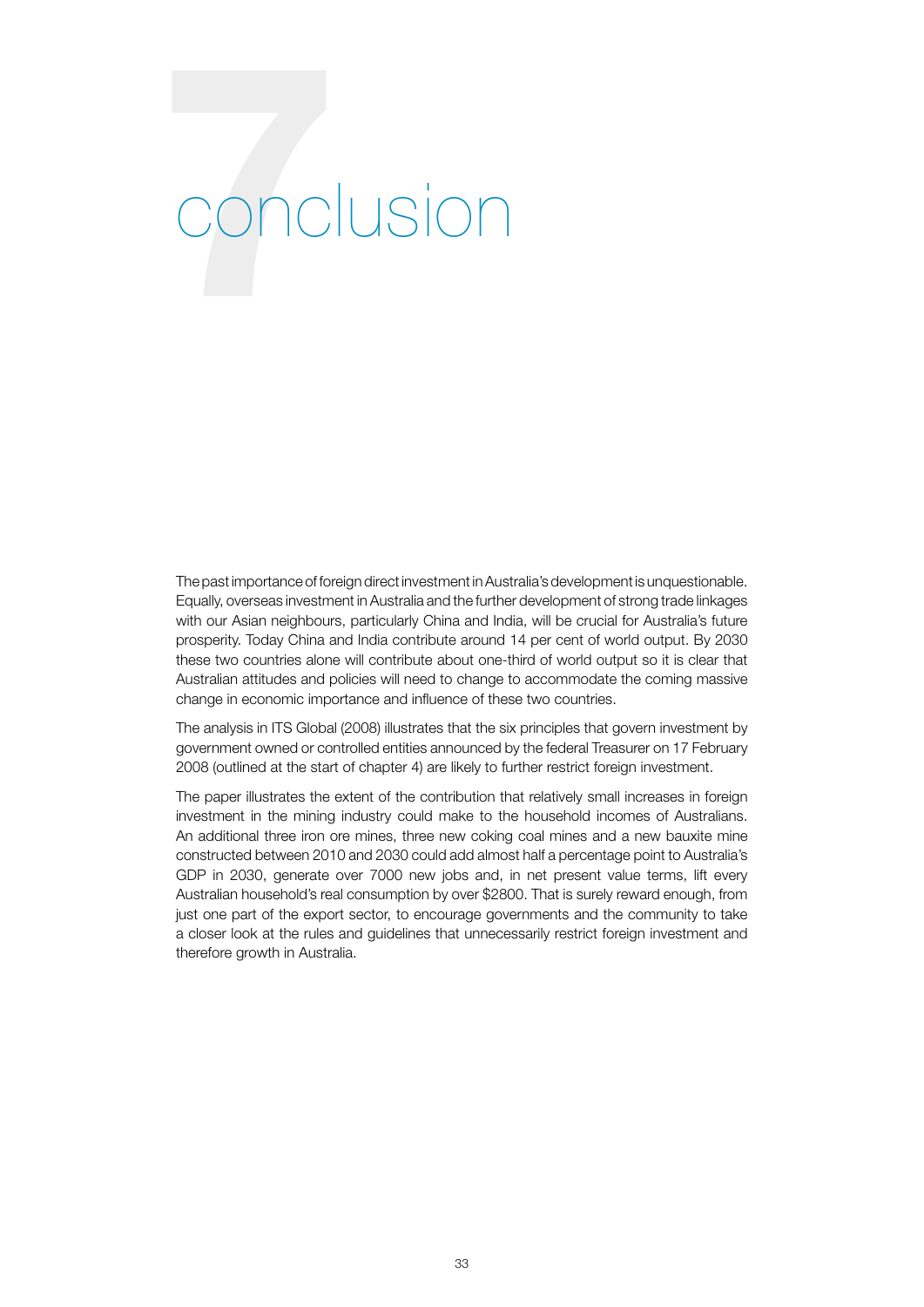# **APPENDIX A**<br>Some details about  $- (-$

### A.1 Key components of the model

The model is based upon a set of key underlying relationships between the various *components* of the model, each which represent a different group of agents in the economy. These relationships are solved simultaneously, and so there is no logical start or end point for describing how the model actually works. Figure A1 shows the key components of the model for an individual region (say, Australia). The components include a representative household, producers, investors and international (or linkages with the other regions in the model). Below is a description of each component of the model and key linkages between components. Some additional, somewhat technical, detail is also provided.

AE-GEM is based on a substantial body of accepted microeconomic theory. Key assumptions underpinning the model are as follows.

The model contains a 'regional consumer' that receives all income from factor payments (labour, capital, land and natural resources), taxes and net foreign income from borrowing (lending).

Income is allocated across household consumption, government consumption and savings so as to maximise a Cobb-Douglas (C-D) utility function.

Household consumption for composite goods is determined by minimising expenditure via a CDE (Constant Differences of Elasticities) expenditure function. Households can source consumption goods only from domestic and imported sources. In all cases, the choice of commodities by source is determined by a CRESH (Constant Ratios of Elasticities Substitution, Homothetic) utility function.

Government consumption for composite goods, and goods from different sources (domestic and imported), is determined by maximising utility via a C-D utility function.

All savings generated in each region are used to purchase bonds whose price movements reflect movements in the price of creating capital.

Producers supply goods by combining aggregate intermediate inputs and primary factors in fixed proportions (the Leontief assumption). Composite intermediate inputs are also combined in fixed proportions, whereas individual primary factors are combined using a CES production function.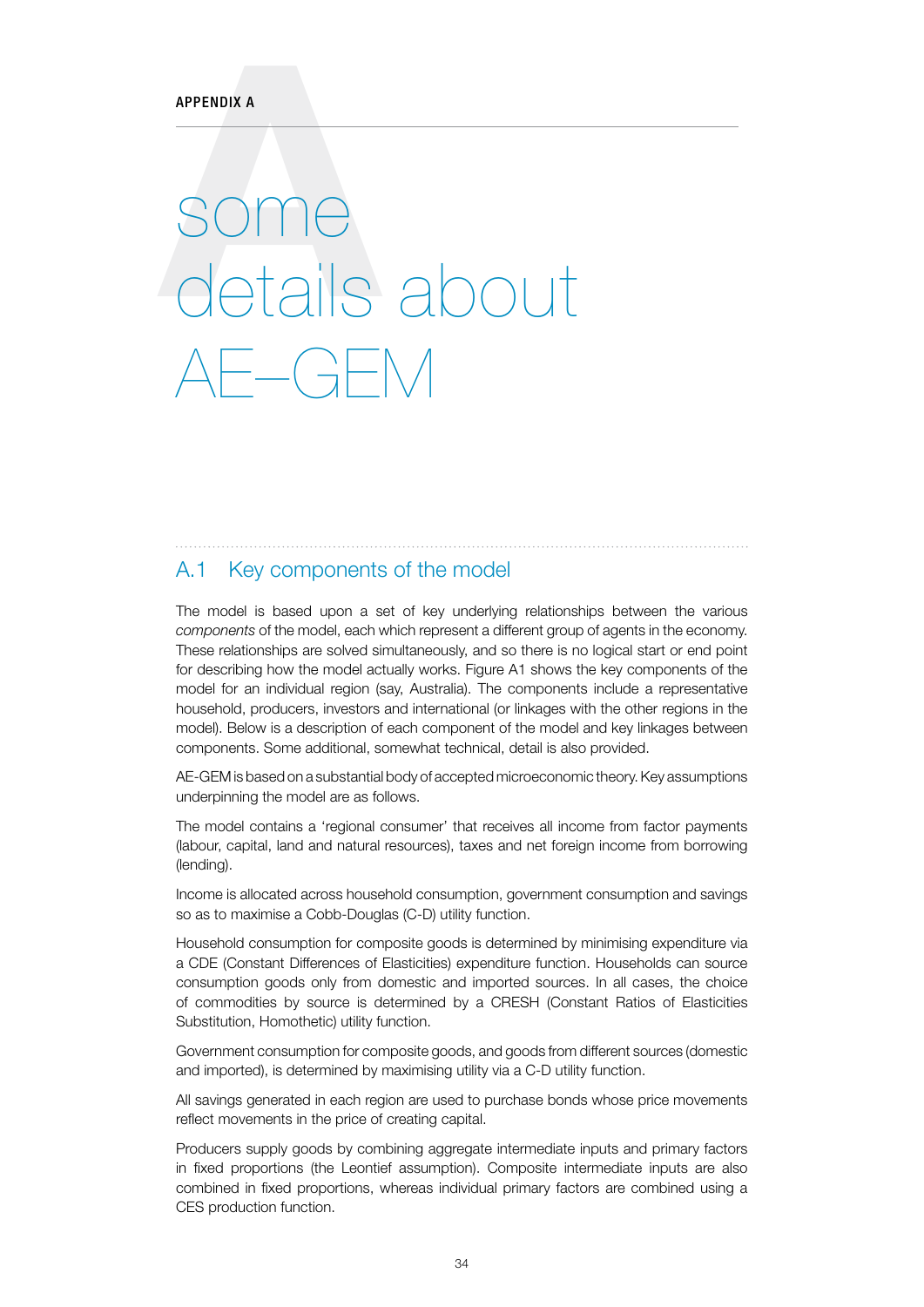

Producers are cost minimisers, and in doing so choose between domestic and imported intermediate inputs via a CRESH production function.

The model contains a more detailed treatment of the electricity sector that is based on the 'technology bundle' approach for general equilibrium modelling developed by ABARE (1996).1

The supply of labour is positively influenced by movements in the real wage rate governed by an elasticity of supply (assumed to be 0.2).

Investment takes place in a global market and allows for different regions to have different rates of return that reflect different risk profiles and policy impediments to investment. A global investor ranks countries as investment destinations based on two factors: global investment and rates of return in a given region compared with global rates of return. Once the aggregate investment has been determined for Australia, aggregate investment in each Australian sub-region is determined by an Australian investor based on Australian investment and rates of return in a given sub-region compared with the national rate of return.

Once aggregate investment is determined in each region, the regional investor constructs capital goods by combining composite investment goods in fixed proportions, and minimises costs by choosing between domestic and imported sources for these goods via a CRESH production function.

Prices are determined via market-clearing conditions that require sectoral output (supply) to equal the amount sold (demand) to final users (households and government), intermediate users (firms and investors) and foreigners (international exports).

For internationally-traded goods (imports and exports), the Armington assumption is applied whereby the same goods produced in different countries are treated as imperfect substitutes. But in relative terms imported goods from different regions are treated as closer substitutes than domestically-produced goods and imported composites.

The model accounts for greenhouse gas emissions from fossil fuel combustion. Taxes can be applied to emissions, which are converted to good-specific sales taxes that have an impact on demand. Emission quotas can be set by region and these can be traded, at a value equal to the carbon tax avoided, where a region's emissions fall below or exceed their quota.

<sup>1</sup> Australian Bureau of Agricultural and Resource Economics (ABARE), 1996, *MEGABARE: Interim Documentation*, Canberra.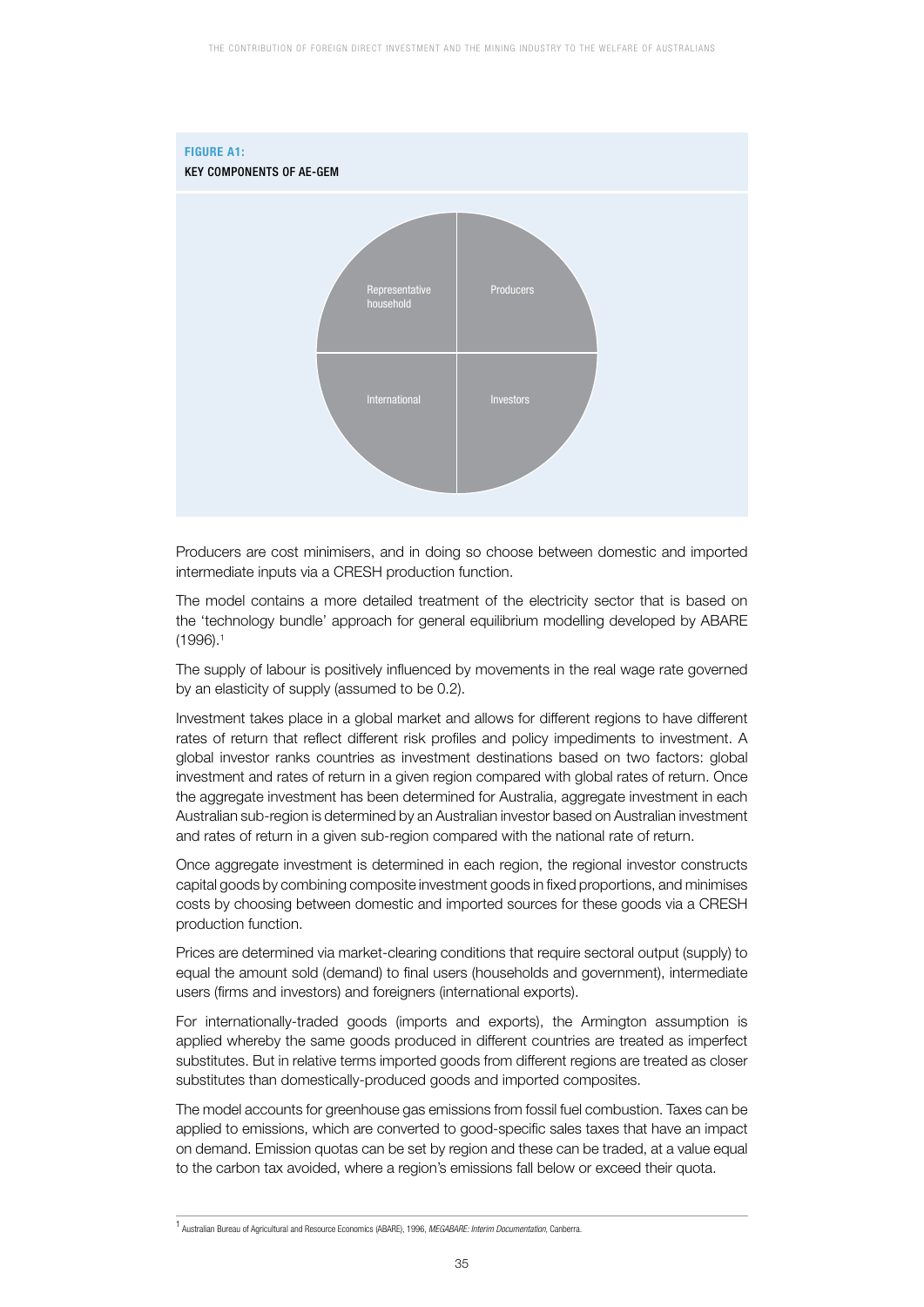### A.2 The representative household

Each region in the model has a so-called *representative household* that receives and spends all income. The *representative household* allocates income across three different *expenditure*  areas: private household consumption; government consumption; and savings.

Going clockwise around figure A1, the representative household interacts with producers in two ways. First, in allocating expenditure across household and government consumption, this sustains demand for production. Second, the representative household owns and receives all income from factor payments (labour, capital, land and natural resources) as well as net taxes. Factors of production are used by producers as *inputs into production* along with intermediate inputs. The level of production, as well as supply of factors, determines the amount of income generated in each region.

The *representative household's* relationship with investors is through the supply of investable funds – savings. The relationship between the *representative household* and the international sector is twofold. First, importers compete with domestic producers in consumption markets. Second, other regions in the model can lend (borrow) money from each other.

### A.2.1 Some detail

The representative household allocates income across three different expenditure areas – private household consumption; government consumption; and savings – to maximise a Cobb-Douglas utility function.

Private household consumption on composite goods is determined by minimising a CDE (Constant Differences of Elasticities) expenditure function. Private household consumption on composite goods from different sources is determined is determined by a CRESH (Constant Ratios of Elasticities Substitution, Homothetic) utility function.

Government consumption on composite goods, and composite goods from different sources, is determined by maximising a Cobb-Douglas utility function.

All savings generated in each region is used to purchase bonds whose price movements reflect movements in the price of generating capital.

### A.3 Producers

Apart from selling goods and services to households and government, producers sell products to each other (intermediate usage) and to investors. Intermediate usage is where one producer supplies inputs to another's production. For example, coal producers supply inputs to the electricity sector.

Capital is an input into production. Investors react to the conditions facing producers in a region to determine the amount of investment. Generally, increases in production are accompanied by increased investment. In addition, the production of machinery, construction of buildings and the like that forms the basis of a region's capital stock, is undertaken by producers. In other words, investment demand adds to household and government expenditure from the representative household, to determine the demand for goods and services in a region.

Producers interact with international markets in two main ways. First they compete with producers in overseas regions for export markets, as well as in their own region. Second, they use inputs from overseas in their production.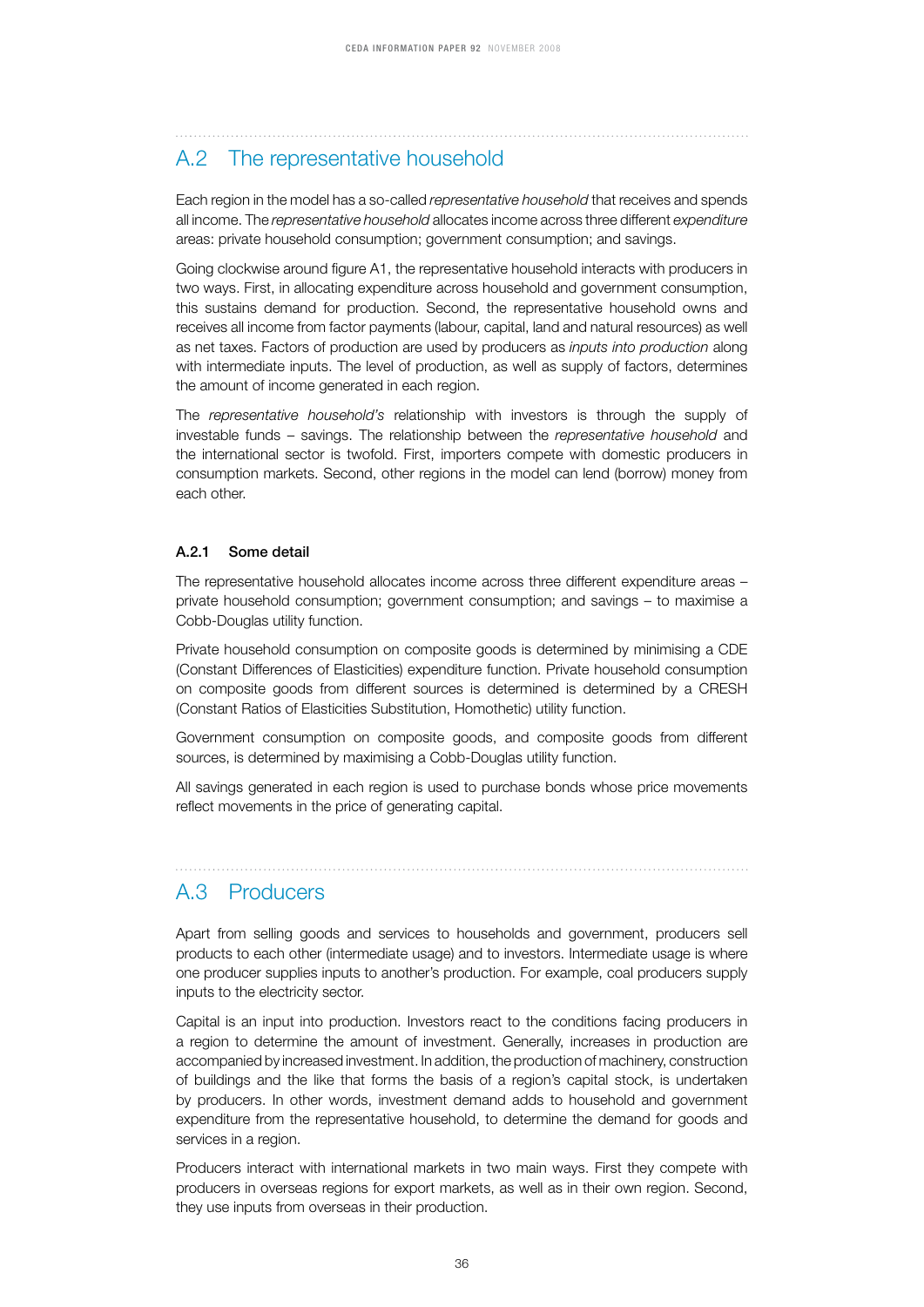### A.3.1 Some detail

Sectoral output equals the amount demanded by consumers (households and government) and intermediate users (firms and investors) as well as exports.

Intermediate inputs are assumed to be combined in fixed proportions at the composite level. As mentioned above, the exception to this is the electricity sector that is able to substitute different technologies (brown coal, black coal, oil, gas, hydropower and other renewables) using the 'technology bundle' approach developed by ABARE (1996).

To minimise costs, producers substitute between domestic and imported intermediate inputs is governed by the Armington assumption as well as between primary factors of production (through a CES aggregator). Substitution between skilled and unskilled labour is also allowed (again via a CES function).

The supply of labour is positively influenced by movements in the wage rate governed by an elasticity of supply as (assumed to be 0.2). This implies that changes influencing the demand for labour, positively or negatively, will impact both the level of employment and the wage rate. This is a typical labour market specification for a dynamic model such as AE-GEM. There are other labour market 'settings' that can be used. First, the labour market could take on long-run characteristics with aggregate employment being fixed and any changes to labour demand changes being absorbed through movements in the wage rate. Second, the labour market could take on short-run characteristics with fixed wages and flexible employment levels.

### A.4 Investors

Investment takes place in a global market and allows for different regions to have different rates of return that reflect different risk profiles and policy impediments to investment. The global investor ranks countries as investment destination based on two factors: current economic growth and rates of return in a given region compared with global rates of return.

### A.4.1 Some detail

Once aggregate investment is determined in each region, the regional investor constructs capital goods by combining composite investment goods in fixed proportions, and minimises costs by choosing between domestic and imported sources for these goods via a CRESH production function.

### A.5 International

Each of the components outlined above operate, simultaneously, in each region of the model. That is, for any simulation the model forecasts changes to trade and investment flows within, and between, regions subject to optimising behaviour by producers, consumers and investors. Of course, this implies some global conditions must be met such as global exports and global imports are the same and that global debt repayments equals global debt receipts each year.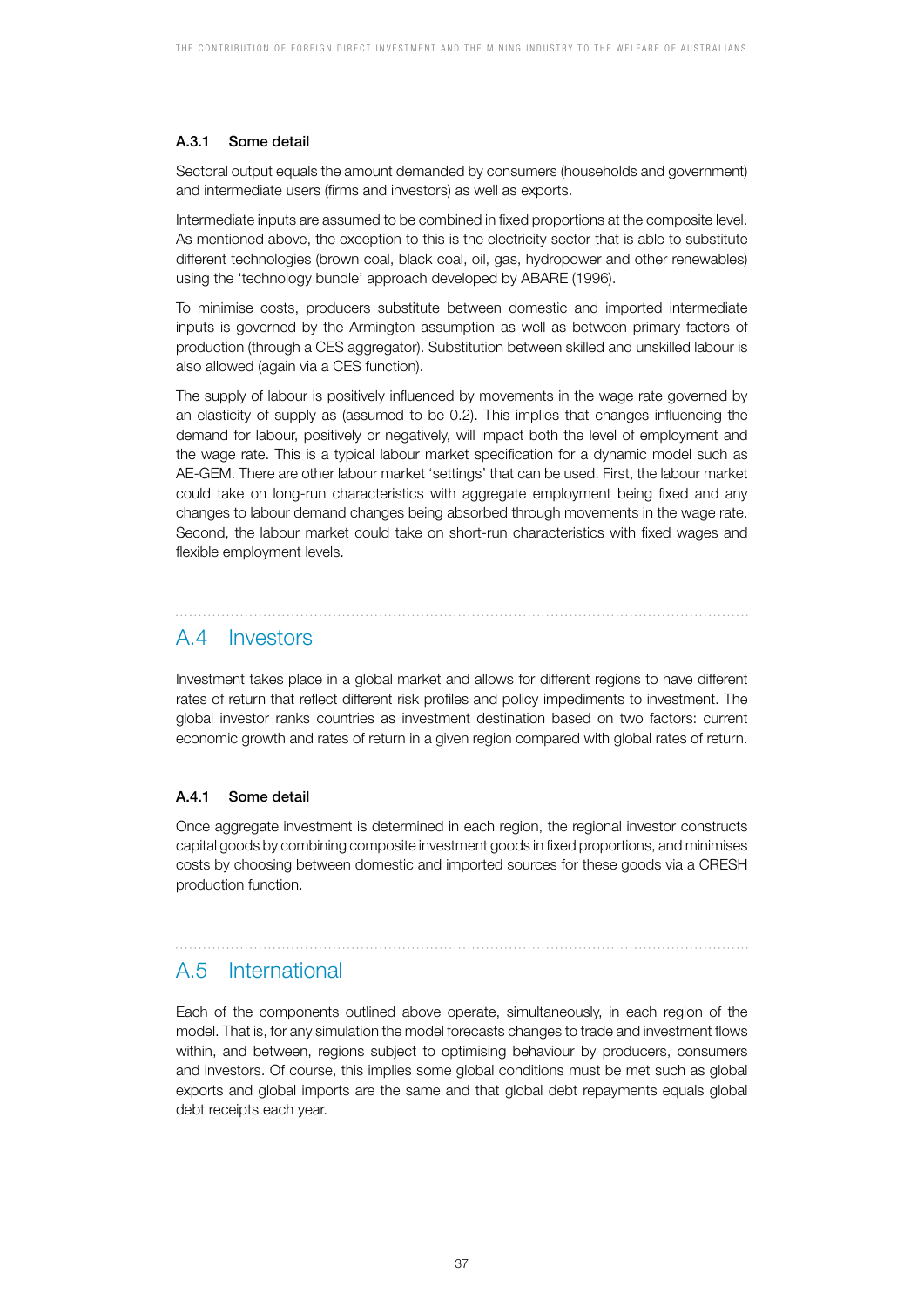### APPENDIX B<br>
MOOO odel data and reference case

### B.1 Base data

The base data of the model is derived from the Global Trade Analysis Project (GTAP),<sup>2</sup> which is based in Purdue University in the US. GTAP produces a global database for general equilibrium modelling used by over 700 researchers worldwide. The database produced by the GTAP describes bilateral trade patterns, production, consumption and intermediate use of commodities and services and it represents the most detailed and comprehensive database of its type in the world. The Australian component of the database is provided by the Productivity Commission, and is based on Australian input-output tables produced by the Australian Bureau of Statistics.

The model is primarily based on input-output or social accounting matrices, as a means of describing how economies are linked through production, consumption, trade and investment flows. The model incorporates direct linkages between industries and countries through purchases and sales of each other's goods and services and indirect linkages through mechanisms such as the collective competition for available resources, such as labour, that operates in an economy-wide or global context.

AE-GEM is based on Version 6.0 of the GTAP database. This has a 2001 base year covering 87 countries and 57 industry sectors. Not all regions and sectors are relevant to this study, so the database is aggregated to the 28 sectors and 18 countries/regions shown in table B1. For the modelling described here the Australian economy is divided into Western Australia and the Rest of Australia.

Consistent with the national accounts, the model is commodity or industry based rather than being a firm level model. That is, the commodities and industries represent nation-wide aggregates, or the accumulation of individual firms, rather than firm specific data. In other words, a production function is specified for each sector, rather than representing each or any particular firm's operations in detail.

In the original GTAP database iron ore and bauxite are aggregated into the sector 'Other minerals'. For the purposes of this study iron ore and bauxite are specified as separate industries. In addition, coal has been disaggregated into three types: brown coal, thermal coal and metallurgical coal.

<sup>2</sup> Key references are: Hertel, T.W. (1997) *The Global Trade Analysis: Modeling and Applications*; Dimaranan, B.V. and McDougall, R.A (2005) Global Trade, Assistance and Production: The GTAP 6 Data Base and www.gtap.agecon.purdue.edu.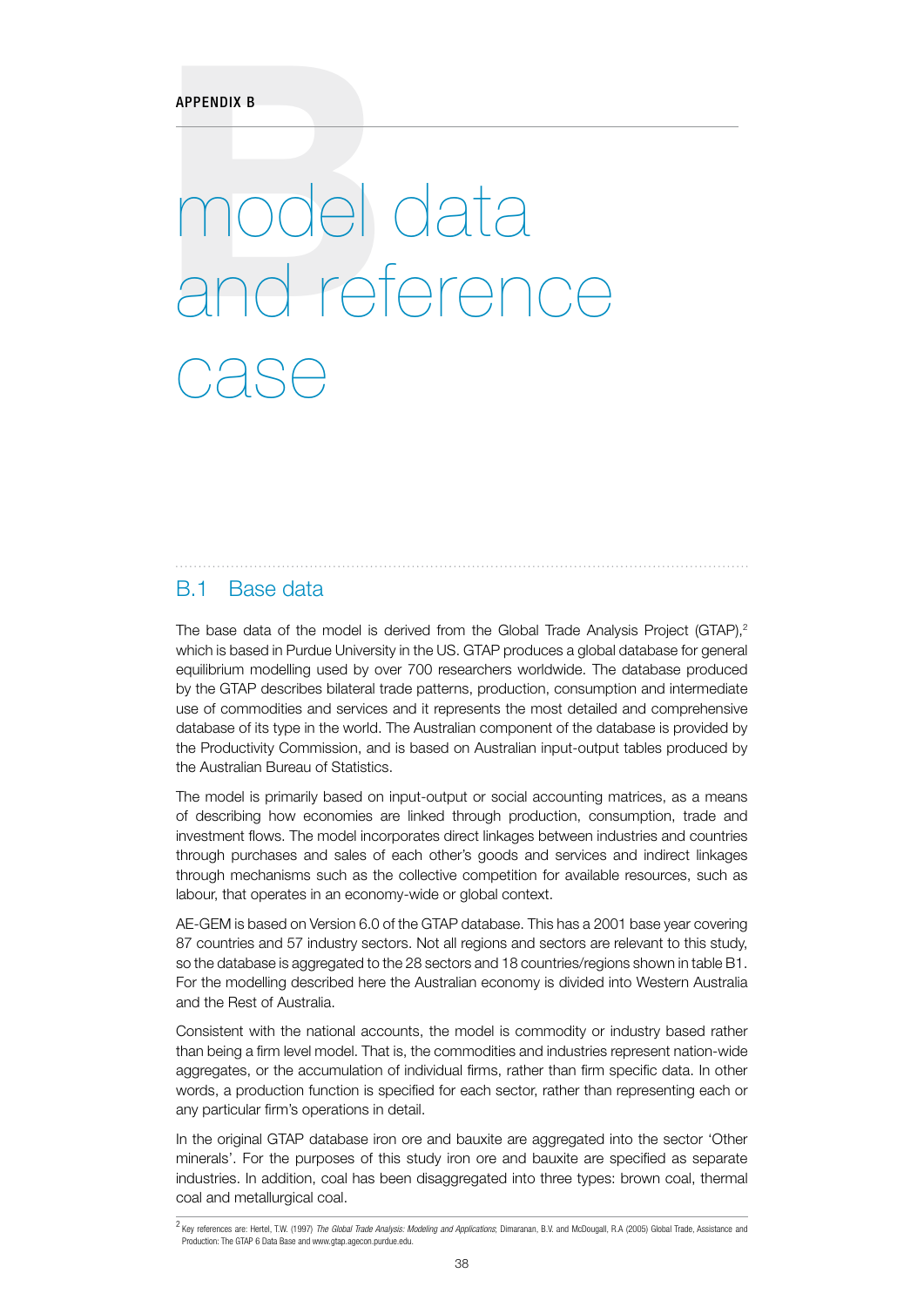### **TABLE B1:**

| SECTORS AND REGIONS IN AE-GEM |  |  |  |  |
|-------------------------------|--|--|--|--|
|-------------------------------|--|--|--|--|

| Number                                                                                                             | Sectors                             | Number       | Regions                         |  |  |
|--------------------------------------------------------------------------------------------------------------------|-------------------------------------|--------------|---------------------------------|--|--|
| $\mathbf{1}$                                                                                                       | Primary and processed agriculture   | $\mathbf{1}$ | Australia                       |  |  |
| 2                                                                                                                  | Brown coal                          | 2            | China (incl. Hong Kong)         |  |  |
| 3                                                                                                                  | Thermal coal                        | 3            | Japan                           |  |  |
| 4                                                                                                                  | Metallurgical coal                  | 4            | South Korea                     |  |  |
| 5                                                                                                                  | 0il                                 | 5            | Taiwan                          |  |  |
| 6                                                                                                                  | Gas                                 | 6            | India                           |  |  |
| 7                                                                                                                  | Iron ore                            | 7            | Rest of Asia                    |  |  |
| 8                                                                                                                  | Bauxite                             | 8            | Canada                          |  |  |
| 9                                                                                                                  | Other minerals                      | 9            | <b>US</b>                       |  |  |
| 10                                                                                                                 | Light manufacturing                 | 10           | Venezuela                       |  |  |
| 11                                                                                                                 | Petroleum and coal products         | 11           | <b>Brazil</b>                   |  |  |
| 12                                                                                                                 | Chemicals, rubber and plastics      | 12           | Rest of South America           |  |  |
| 13                                                                                                                 | Other non-metallic mineral products | 13           | European Union                  |  |  |
| 14                                                                                                                 | Iron and steel                      | 14           | <b>Russian Federation</b>       |  |  |
| 15                                                                                                                 | Alumina                             | 15           | Rest of the Former Soviet Union |  |  |
| 16                                                                                                                 | Aluminium                           | 16           | South Africa                    |  |  |
| 17                                                                                                                 | Other non-ferrous metals            | 17           | Rest of Africa                  |  |  |
| 18                                                                                                                 | Fabricated metal products           | 18           | Rest of the World               |  |  |
| 19                                                                                                                 | Motor vehicles and parts            |              |                                 |  |  |
| 20                                                                                                                 | Other transport equipment           |              |                                 |  |  |
| 21                                                                                                                 | Other machinery and equipment       |              |                                 |  |  |
| 22                                                                                                                 | Other manufacturing                 |              |                                 |  |  |
| 23                                                                                                                 | Electricity                         |              |                                 |  |  |
| 24                                                                                                                 | Gas and water                       |              |                                 |  |  |
| 25                                                                                                                 | Construction                        |              |                                 |  |  |
| 26                                                                                                                 | Sea and air transport               |              |                                 |  |  |
| 27                                                                                                                 | Road and rail transport             |              |                                 |  |  |
| 28                                                                                                                 | Other services                      |              |                                 |  |  |
| a Electricity is generated using brown coal, black coal, gas, oil-fired, nuclear, hydropower and other renewables. |                                     |              |                                 |  |  |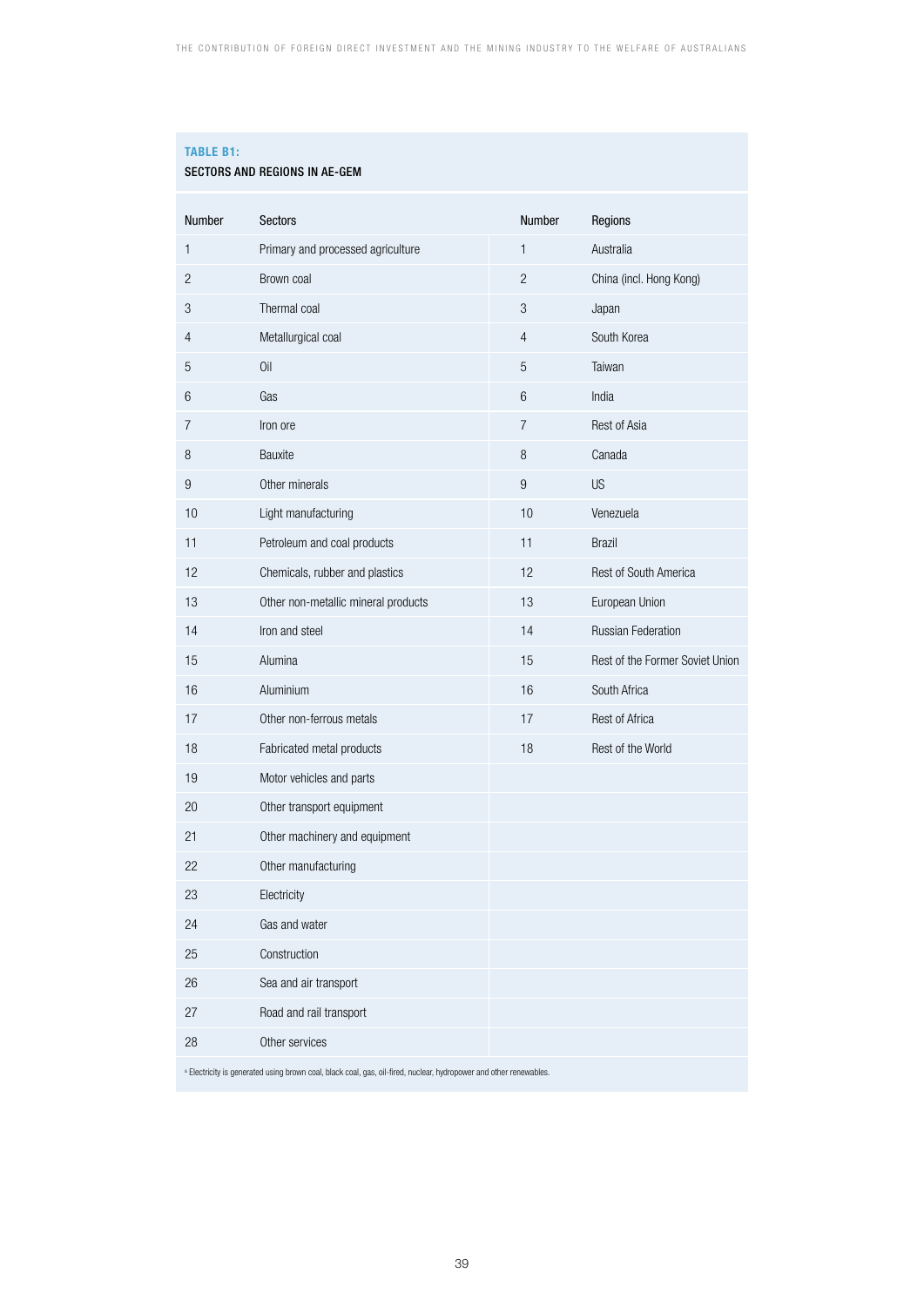### B.2 Dynamics

AE-GEM is a recursive dynamic model that solves year-on-year over a specified timeframe. The model is then used to project the relationship between variables under different scenarios, over a predefined period. The first step in any analysis is to generate a reference case. The reference case represents the model projections of investment growth in metallurgical coal, iron ore and bauxite together with the rest of the economy. Each scenario modelled represents an increase in the level of investment in the specified mining sectors, over and above the reference case.

### B.3 Reference case projections

As described above, AE-GEM requires a reference case projection against which to compare the various scenarios representing the increase in foreign investment and the resulting increases in metallurgical coal, bauxite and iron ore sales on the export market. The reference case scenario is based on a set of input assumptions made about economic and population growth.

### **TABLE B2:**

MACROECONOMIC ASSUMPTIONS IN THE REFERENCE CASE (AVERAGE FOR THE PERIOD 2008-2030)

| Region                             | <b>GDP</b><br>$\%$ | Population<br>$\%$ | Employment<br>$\%$ |
|------------------------------------|--------------------|--------------------|--------------------|
| Australia                          | 2.61               | 0.60               | 0.37               |
| China (incl. Hong Kong)            | 5.19               | 0.46               | 0.30               |
| Japan                              | 0.92               | $-0.34$            | $-0.87$            |
| South Korea                        | 3.94               | 0.28               | 0.23               |
| Taiwan                             | 3.76               | 0.28               | 0.31               |
| India                              | 6.00               | 1.12               | 1.44               |
| Rest of Asia                       | 5.01               | 1.25               | 1.64               |
| Canada                             | 2.65               | 0.72               | 0.37               |
| <b>US</b>                          | 2.71               | 0.82               | 0.43               |
| Venezuela                          | 2.54               | 1.19               | 1.66               |
| <b>Brazil</b>                      | 3.34               | 1.04               | 1.15               |
| Rest of South America              | 3.49               | 1.01               | 1.32               |
| European Union                     | 2.08               | 0.07               | 0.14               |
| Russian Federation                 | 2.99               | $-0.26$            | $-1.32$            |
| Rest of the former Soviet Union    | 4.55               | $-0.21$            | 0.27               |
| South Africa                       | 1.74               | $-1.07$            | $-0.58$            |
| Rest of Africa                     | 5.24               | 1.78               | 2.01               |
| Rest of the World                  | 3.82               | 1.56               | 1.58               |
| Source: Access Economics forecasts |                    |                    |                    |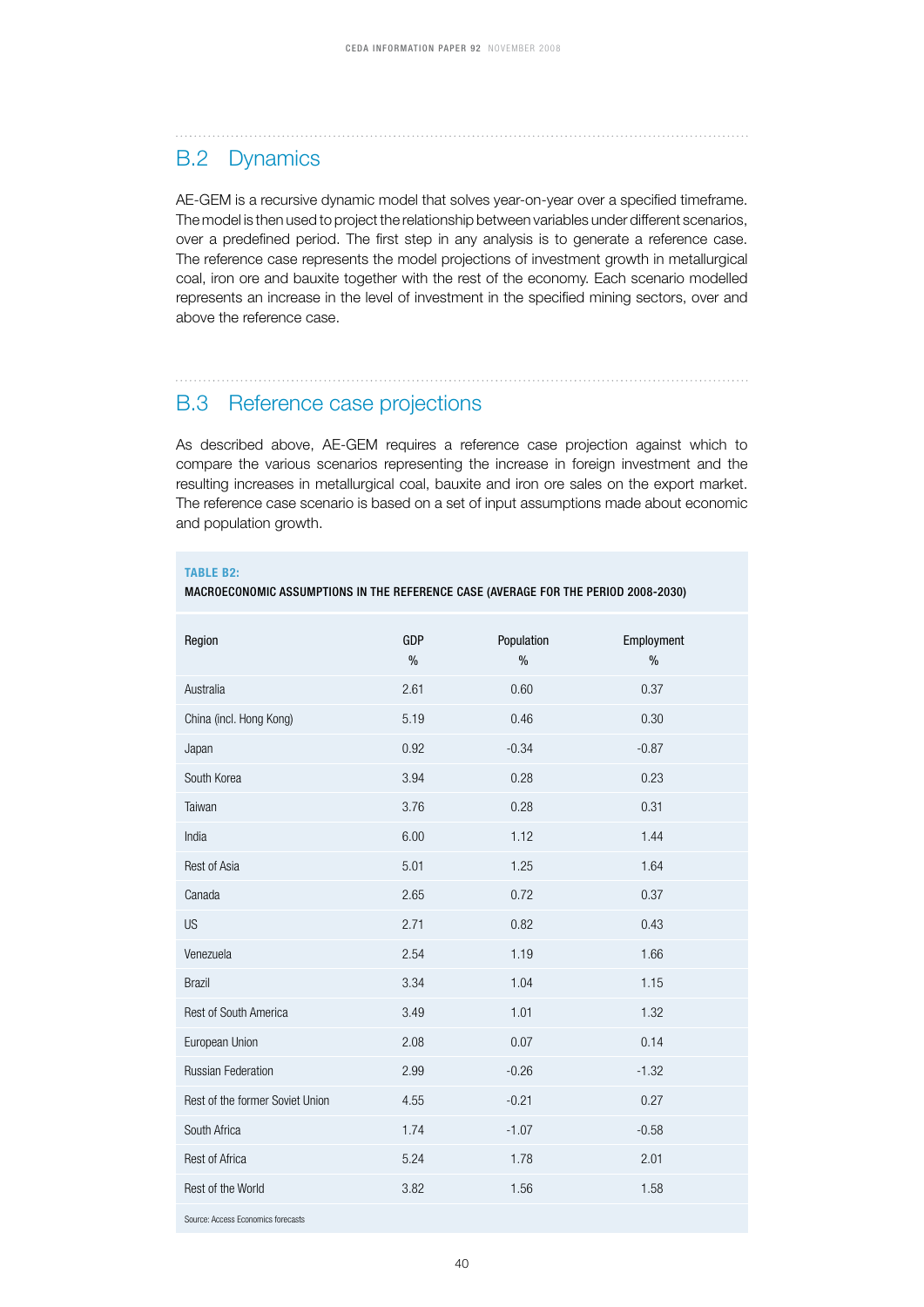In terms of the input assumptions, the reference case runs over the period 2008 to 2030. Key macroeconomic assumptions are shown in Table B2, including assumed regional output growth, population and employment growth. These are consistent with Access Economics' June 2008 Business Outlook publication.

### B.4 Key pricing assumptions

The export price assumptions for the mineral commodities analysed in this modelling are summarised in Table B3. These prices are maintained in each scenario. The assumptions are based on high iron ore and metallurgical coal prices in 2008 that decline over the period to 2013 and 2014. Real prices are then held fixed to 2030. Real bauxite prices are held constant over the scenario period.

| <b>TABLE B3:</b><br>KEY COMMODITY PRICES ASSUMPTIONS CONTAINED IN THE REFERENCE CASE (REAL \$2008) |                                   |                                  |                       |  |  |  |
|----------------------------------------------------------------------------------------------------|-----------------------------------|----------------------------------|-----------------------|--|--|--|
| Year                                                                                               | Iron Ore<br>USc/dmtu <sup>a</sup> | Metallurgical coal<br>\$US/tonne | Bauxite<br>\$US/tonne |  |  |  |
| 2008                                                                                               | 162.8                             | 300.0                            | 35.0                  |  |  |  |
| 2009                                                                                               | 156.6                             | 218.3                            | 35.0                  |  |  |  |
| 2010                                                                                               | 139.8                             | 164.3                            | 35.0                  |  |  |  |
| 2011                                                                                               | 118.7                             | 131.0                            | 35.0                  |  |  |  |
| 2012                                                                                               | 96.9                              | 115.8                            | 35.0                  |  |  |  |
| 2013                                                                                               | 75.1                              | 100.6                            | 35.0                  |  |  |  |
| 2014                                                                                               | 75.1                              | 85.4                             | 35.0                  |  |  |  |
| 2015                                                                                               | 75.1                              | 85.4                             | 35.0                  |  |  |  |
| 2016                                                                                               | 75.1                              | 85.4                             | 35.0                  |  |  |  |
| 2017                                                                                               | 75.1                              | 85.4                             | 35.0                  |  |  |  |
| 2018                                                                                               | 75.1                              | 85.4                             | 35.0                  |  |  |  |
| 2019                                                                                               | 75.1                              | 85.4                             | 35.0                  |  |  |  |
| 2020                                                                                               | 75.1                              | 85.4                             | 35.0                  |  |  |  |
| 2021                                                                                               | 75.1                              | 85.4                             | 35.0                  |  |  |  |
| 2022                                                                                               | 75.1                              | 85.4                             | 35.0                  |  |  |  |
| 2023                                                                                               | 75.1                              | 85.4                             | 35.0                  |  |  |  |
| 2024                                                                                               | 75.1                              | 85.4                             | 35.0                  |  |  |  |
| 2025                                                                                               | 75.1                              | 85.4                             | 35.0                  |  |  |  |
| 2026                                                                                               | 75.1                              | 85.4                             | 35.0                  |  |  |  |
| 2027                                                                                               | 75.1                              | 85.4                             | 35.0                  |  |  |  |
| 2028                                                                                               | 75.1                              | 85.4                             | 35.0                  |  |  |  |
| 2029                                                                                               | 75.1                              | 85.4                             | 35.0                  |  |  |  |
| 2030                                                                                               | 75.1                              | 85.4                             | 35.0                  |  |  |  |
| <sup>a</sup> Dry metric ton unit                                                                   |                                   |                                  |                       |  |  |  |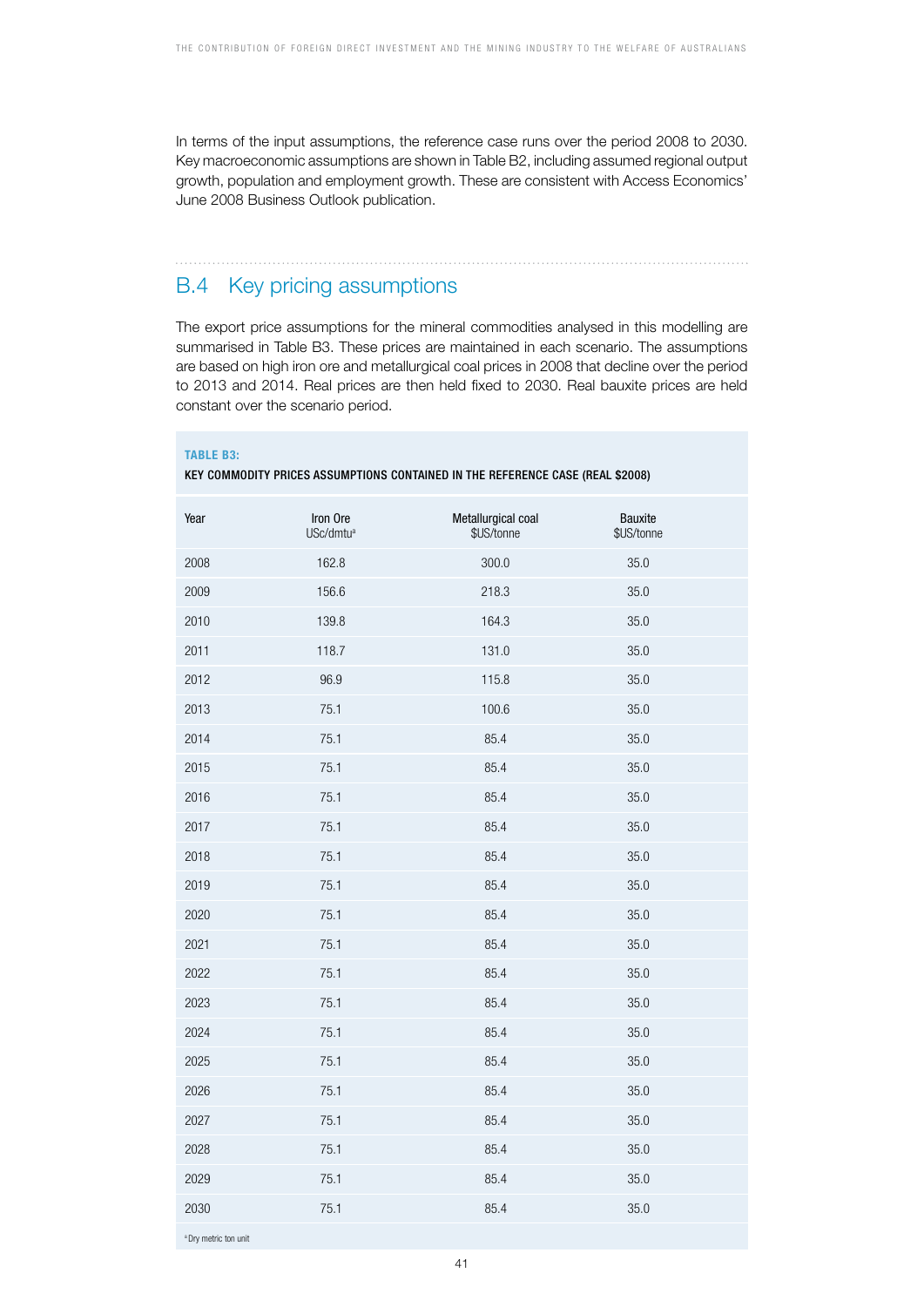### **C**references

ABARE (Australian Bureau of Agricultural and Resources Economics) 2007, *Australian Commodities*, Canberra, December.

ABC (Australian Broadcasting Corporation) 2008, 'Foreign workers not the answer: MBA', March 4.

ABS (Australian Bureau of Statistics) 2001, *A Guide to Australian Balance of Payments and International Investment Position Statistics 2001*, cat. no. 5362.0.55.001, Canberra, March.

–– 2004, *Economic Activity of Foreign Owned Businesses in Australia*, 2000-01, cat. no 5494.0, Canberra.

Abelson, P. 2003, *Lectures in Public Economics: Third Edition*, published by Applied Economics, Sydney.

ATO (Australian Taxation Office) 2005, *International Transfer Pricing: Introduction to Concepts and Risk Assessment*, Canberra, April.

–– 2007, *Compliance Program: 2007-08*, Canberra, August.

Barro, R.J. and Sala-i-Martin, X. 2004, *Economic Growth*, The MIT Press, Cambridge, Massachusetts.

Barry, F., Bradley, J. and O'Malley, E. 1999, 'Indigenous and foreign industry: characteristics and performance', in F. Barry (ed.), *Understanding Ireland's economic Growth*, Macmillan, London.

Borenzstein, E., De Gregorio, J. and Lee, J-W. 1998. 'How does foreign direct investment affect growth?' *Journal of International Economics*, 45, pp.115-35.

Butlin, N.G., Barnard, A. and Pincus, J.J. Government and Capitalism: *Public and Private Choice in Twentieth Century Australia*, George Allen & Unwin, Sydney.

Cain, N., 'Trade and Economic Structure at the Periphery: The Australian Balance of Payments, 1890-1965', in Forster, C. 1970, *Australian Economic Development in the Twentieth Century*, George Allen and Unwin.

Commonwealth Treasury, 'Trends in foreign direct investment inflows', in *Economic Roundup: Spring 1997*.

Corden, M.W. 1968, *Australian Economic Policy Discussion: A Survey*, Melbourne University Press, Melbourne; also published as 'Australian economic policy discussion in the post-war period: a survey', American Economic Review, 58(3), part 2, Supplement.

Doran, C.R. 1984, 'An Historical Perspective on Mining and Economic Change', in L.H. Cook and M.G. Porter (Eds), *The Minerals Sector and the Australian Economy*, George Allen & Unwin Australia in association with Centre of Policy Studies, Monash University, Special Study no.6, Sydney, pp.37-84.

Dosi, G., Pavitt, K. and Soete, L. 1990, *The Economics of Technical Change and International Trade*, Harvester Wheatsheaf, New York.

Ergas, H. and Wright, M. 1994, 'Internationalisation, firm conduct and productivity', paper contributed to the Reserve Bank of Australia Conference *International Integration of the Australian Economy*, 11-12 July.

FIRB (Foreign Investment Review Board) 2008, *Frequently Asked Questions*, www.firb.gov.au/content/faq.asp, June 2.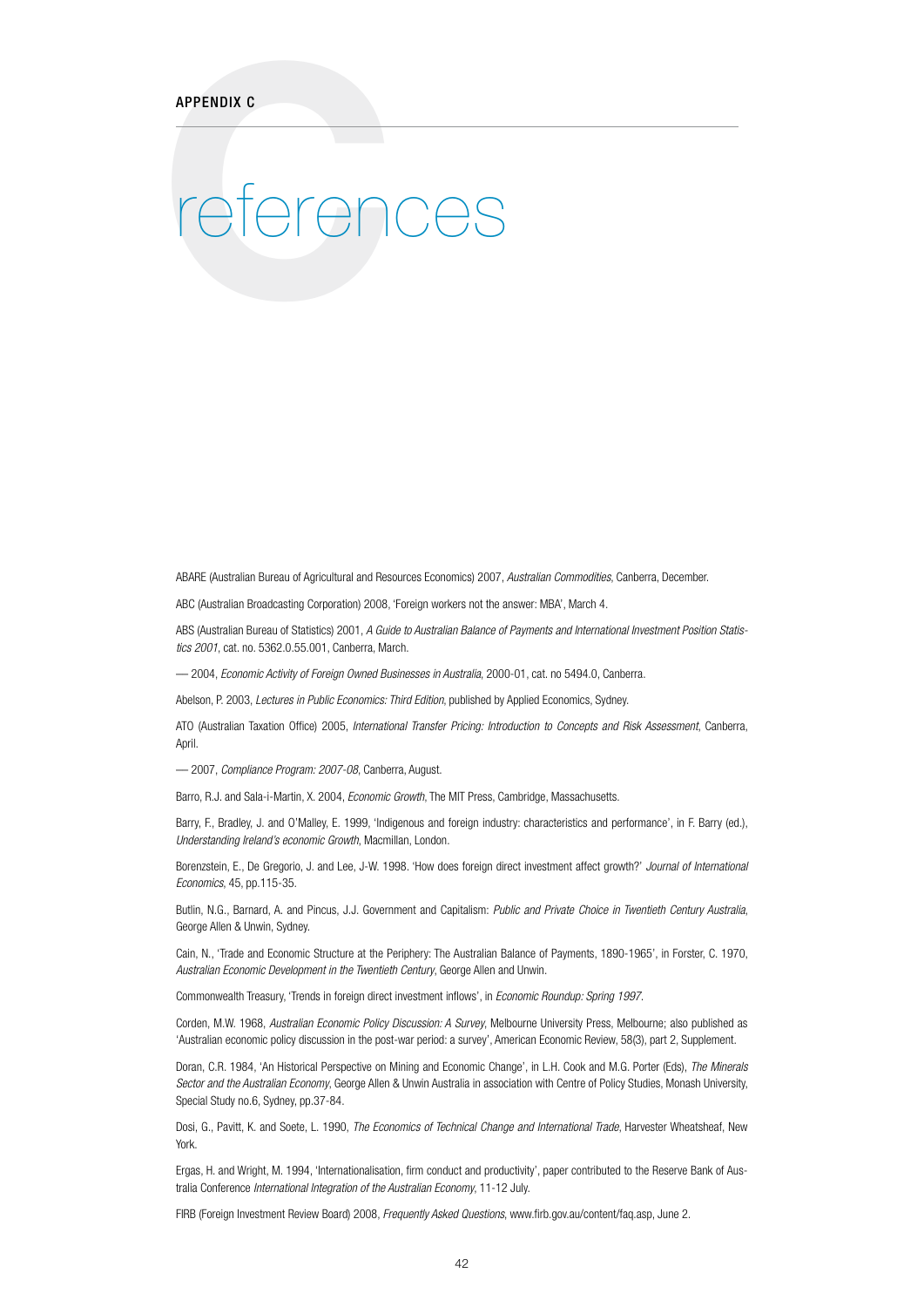Gereffi,G. 1994, 'Capitalism, development and global commodity chains', in L. Sklair (ed.), *Capitalism and Development*, Routledge, London.

Hanratty P. 1996, *Inward Direct Foreign Investment in Australia: Policy Controls and Economic Outcomes*, Department of the Parliamentary Library, Parliamentary Research Service, Research Paper No. 32, May.

Hartley, P.R. 'Foreign Ownership and the Australian Mining Industry' in L.H. Cook and M.G. Porter (Eds) 1984, *The Minerals Sector and the Australian Economy*, George Allen & Unwin Australia in association with Centre of Policy Studies, Monash University, Special Study no.6, Sydney.

Howe, J. 1994, 'Internationalisation, trade and foreign direct investment', in P. Lowe and J. Dwyer (Eds), *International Integration of the Australian Economy*, Proceedings of a Conference held at the H.C. Coombs Centre for Financial Studies, Kirribilli, 11-12 July, Reserve Bank of Australia, pp.111-55.

ITS Global (2008), 'Foreign direct investment in Australia – the increasing cost of regulation', Report by ITS Global, 9 September, Melbourne.

Krause, L.B. 'Australia's Comparative Advantage in International Trade' in Caves, R.E. and Krause, L.B. (Eds) 1984, *The Australian Economy: A View from the North*, George Allen and Unwin, Sydney.

Lall, S. 1998, 'Exports of manufactures by developing countries: emerging patterns of trade and location', *Oxford Review of Economic Policy*, 14(2), pp.54-73.

Lowy Institute for International Policy (2008), *Australia and the World: Public Opinion and Foreign Policy*, The Lowy Institute Poll, Sydney.

Merrett, D.T. 1997, 'Capital market sand capital formation in Australia', Australian Economic History Review, 37, pp.181-201.

NSWDSRD (New South Wales Department of State and Regional Development) n.d., 'Foreign Direct Investment Inflows', www.business.nsw.gov.au/aboutnsw /Trade+and+Investment/B7\_foreign\_dir\_inv\_inflow.htm, accessed 23 June 2008.

Palan, S. 2008 'Jetstar and unions clash over foreign pilots recruitment', Lateline Business, Australian Broadcasting Corporation, broadcast 26th May.

RBA (Reserve Bank of Australia) 2002, 'Australia as a Capital Exporter', RBA Bulletin, September.

Roberts, R. 2004, 'The Great Outsourcing Scare of 2004', *Hoover Digest,* no.2.

Swan, Hon Wayne Swan MP (2008), 'Government Improves Transparency Of Foreign Investment Screening Process', Press Release, Press Release No. 009, Treasurer of the Commonwealth of Australia, Brisbane, 17 February, accessed on 24 October 2008 at http:// ministers.treasury.gov.au/DisplayDocs.aspx?doc=pressreleases/2008/009.htm&pageID=003&min=wms&Year=&DocType=0

UNCTAD 2000, The Competitiveness Challenge: Transnational Corporations and *Industrial Restructuring in Developing Countries*, UNCTAD, New York/Geneva.